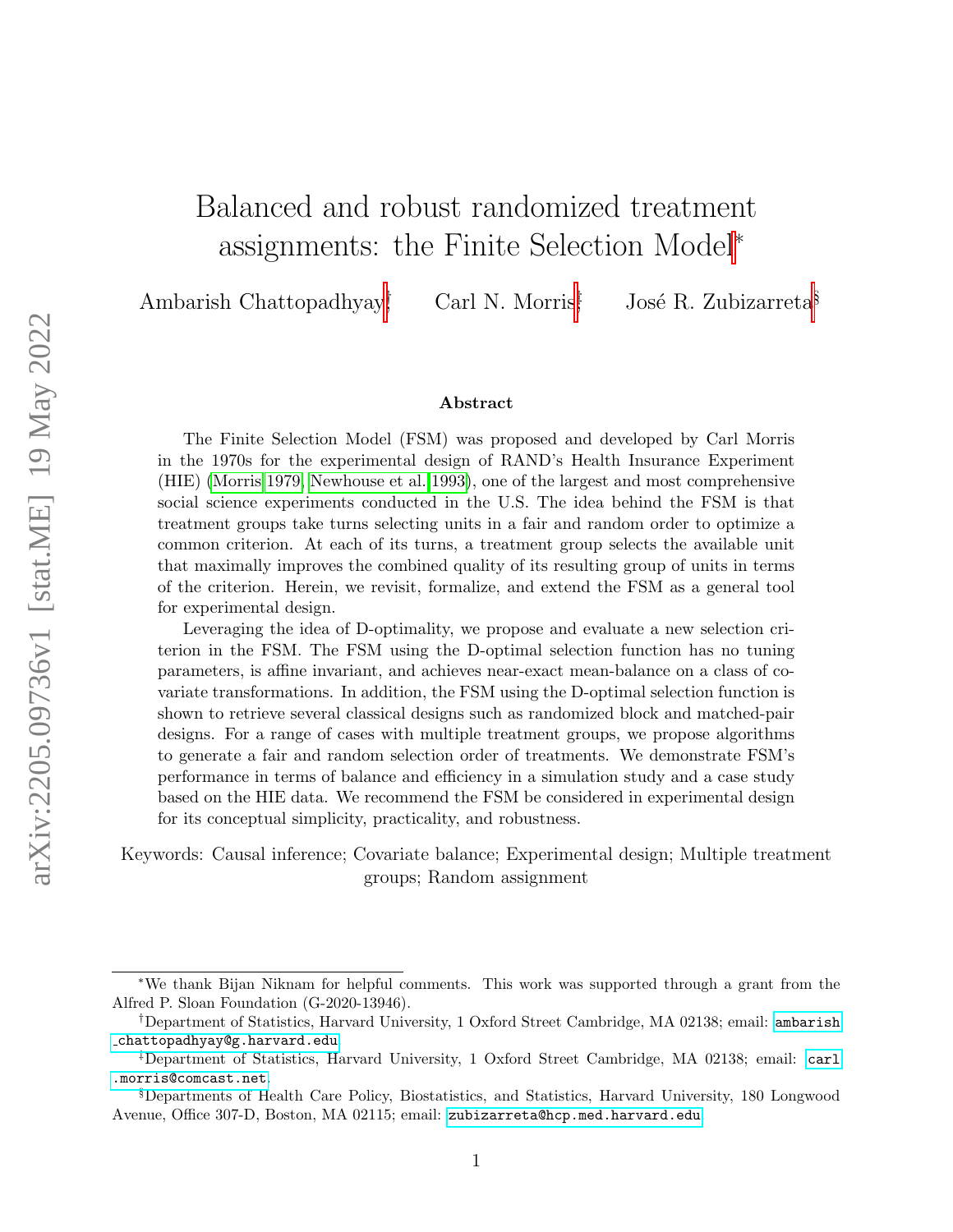## Contents

| $\mathbf{1}$    | 1.1           | Introduction                                                                                      | 3<br>3         |
|-----------------|---------------|---------------------------------------------------------------------------------------------------|----------------|
|                 | 1.2           | Toward balanced, efficient, and robust experimental designs                                       | $\overline{4}$ |
|                 | 1.3           | Contribution and outline                                                                          | 5              |
| $\overline{2}$  |               | Design of the Health Insurance Experiment                                                         | 7              |
| 3               |               | Foundations and overview of the FSM                                                               | 8              |
|                 | 3.1           | Setup and notation $\ldots \ldots \ldots \ldots \ldots \ldots \ldots \ldots \ldots \ldots \ldots$ | 8              |
|                 | 3.2           |                                                                                                   | 9              |
| $\overline{4}$  |               | The D-optimal selection function                                                                  | 11             |
|                 | 4.1           |                                                                                                   | 11             |
|                 | 4.2           |                                                                                                   | 13             |
|                 | 4.3           | Connection to A-optimality $\dots \dots \dots \dots \dots \dots \dots \dots \dots \dots \dots$    | 16             |
| $5\overline{)}$ |               | Inference under the FSM                                                                           | 17             |
| 6               |               | A simulation study                                                                                | 19             |
|                 | 6.1           |                                                                                                   | 19             |
|                 | 6.2           |                                                                                                   | 20             |
|                 | 6.3           |                                                                                                   | 23             |
| $\overline{7}$  |               | The Health Insurance Experiment                                                                   | 26             |
|                 | 7.1           |                                                                                                   | 26             |
|                 | 7.2           |                                                                                                   | 27             |
|                 | 7.3           |                                                                                                   | 29             |
|                 | 7.4           |                                                                                                   | 31             |
| 8               |               | Practical considerations and extensions                                                           | 32             |
|                 | 8.1           |                                                                                                   | 32             |
|                 | 8.2           |                                                                                                   | 33             |
|                 | 8.3           |                                                                                                   | 34             |
| 9               |               | <b>Summary and remarks</b>                                                                        | 35             |
|                 |               | <b>Supplementary Materials</b>                                                                    | 39             |
|                 | A             | Notation and estimands                                                                            | 39             |
|                 | B             |                                                                                                   | 40             |
|                 | $\mathcal{C}$ | Algorithms for constructing an SOM $\ldots \ldots \ldots \ldots \ldots \ldots \ldots$             | 48             |
|                 |               | C.1<br>The SCOMARS algorithm $\ldots \ldots \ldots \ldots \ldots \ldots \ldots \ldots$            | 48             |
|                 |               | SOM for multi-group experiments $\ldots \ldots \ldots \ldots \ldots \ldots$<br>C.2                | 48             |
|                 | D             | Additional tables and figures from the simulation study $\dots \dots \dots$                       | 54             |
|                 | E             | Additional tables and figures from the Health Insurance Experiment                                | 57             |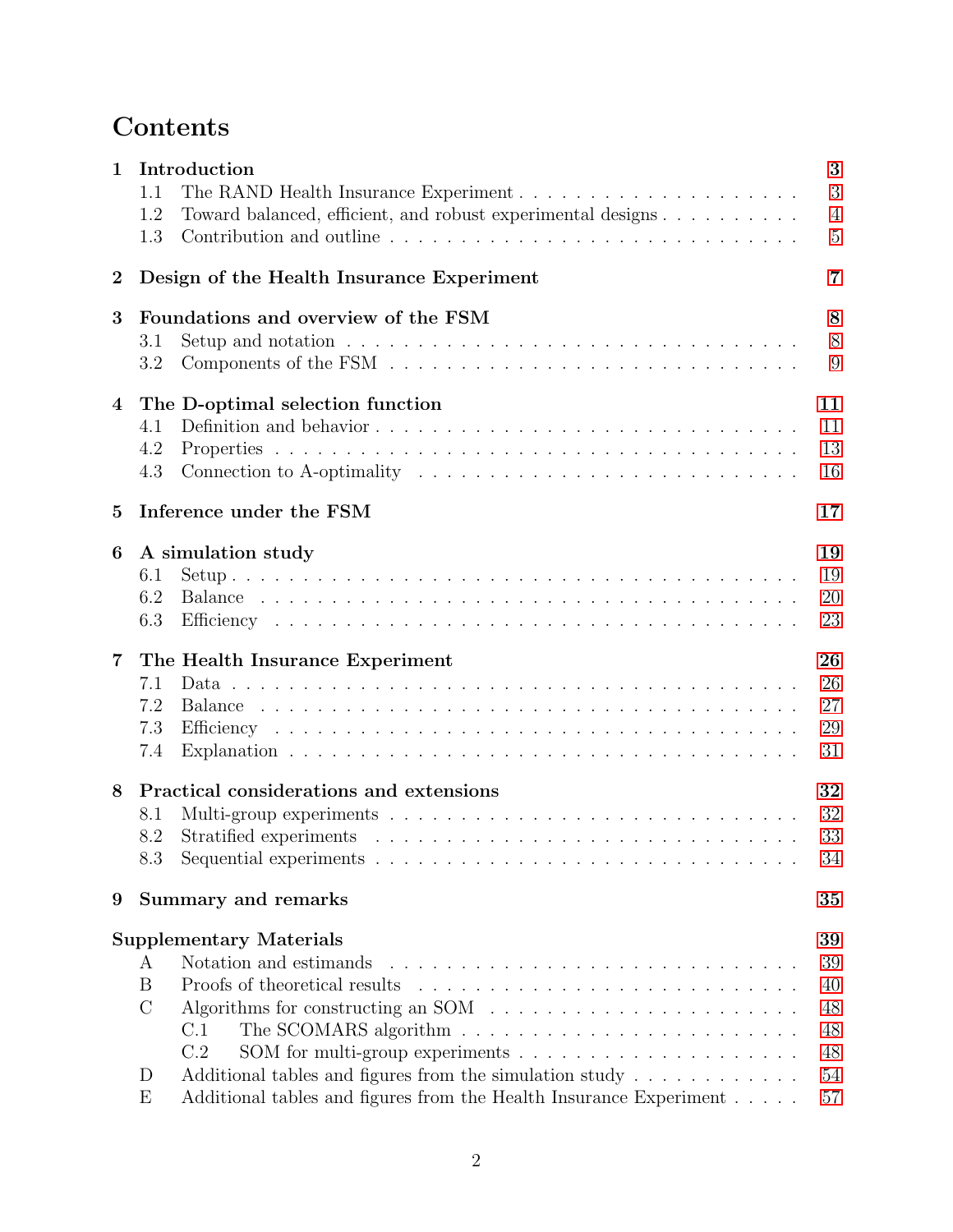## <span id="page-2-0"></span>1 Introduction

#### <span id="page-2-1"></span>1.1 The RAND Health Insurance Experiment

In the 1970's, the challenge of financing and delivering high-quality and affordable health care to all Americans was at the center of national policy debate. At the time, two central questions were "How much more medical care would people use if it is provided free of charge?" and "What are the consequences of using more medical care on their health?" To address these and other related questions, an interdisciplinary team of researchers led by Joseph P. Newhouse at RAND designed and conducted the Health Insurance Experiment (HIE), a large-scale, multi-year, randomized public policy experiment developed and completed between 1971 and 1982. To this day, the HIE is one of the largest and most comprehensive social science experiments ever conducted in the U.S. Even now, four decades after its completion, evidence from the HIE is still fundamental to the national discussion on health care cost sharing and health care reform.

In the HIE, a representative sample of 2,750 families comprising more than 7,700 individuals were chosen from six urban and rural sites across the United States. At the beginning of the study, participants completed a baseline survey providing numerous demographic, medical, and socioeconomic measurements. Families were then assigned to health insurance plans that varied substantially in their coinsurance rates and out-of-pocket expenditure maxima, for a total of 13 possible treatment groups. The goal of the study was to estimate the marginal averages of utilization and health outcomes in each of the six sites under each plan. To make evidence on health utilization and outcomes as strong as possible, the study had to be randomized. However, achieving balance for numerous continuous and categorical covariates through randomization is challenging in contexts with so many treatment groups and implementation sites.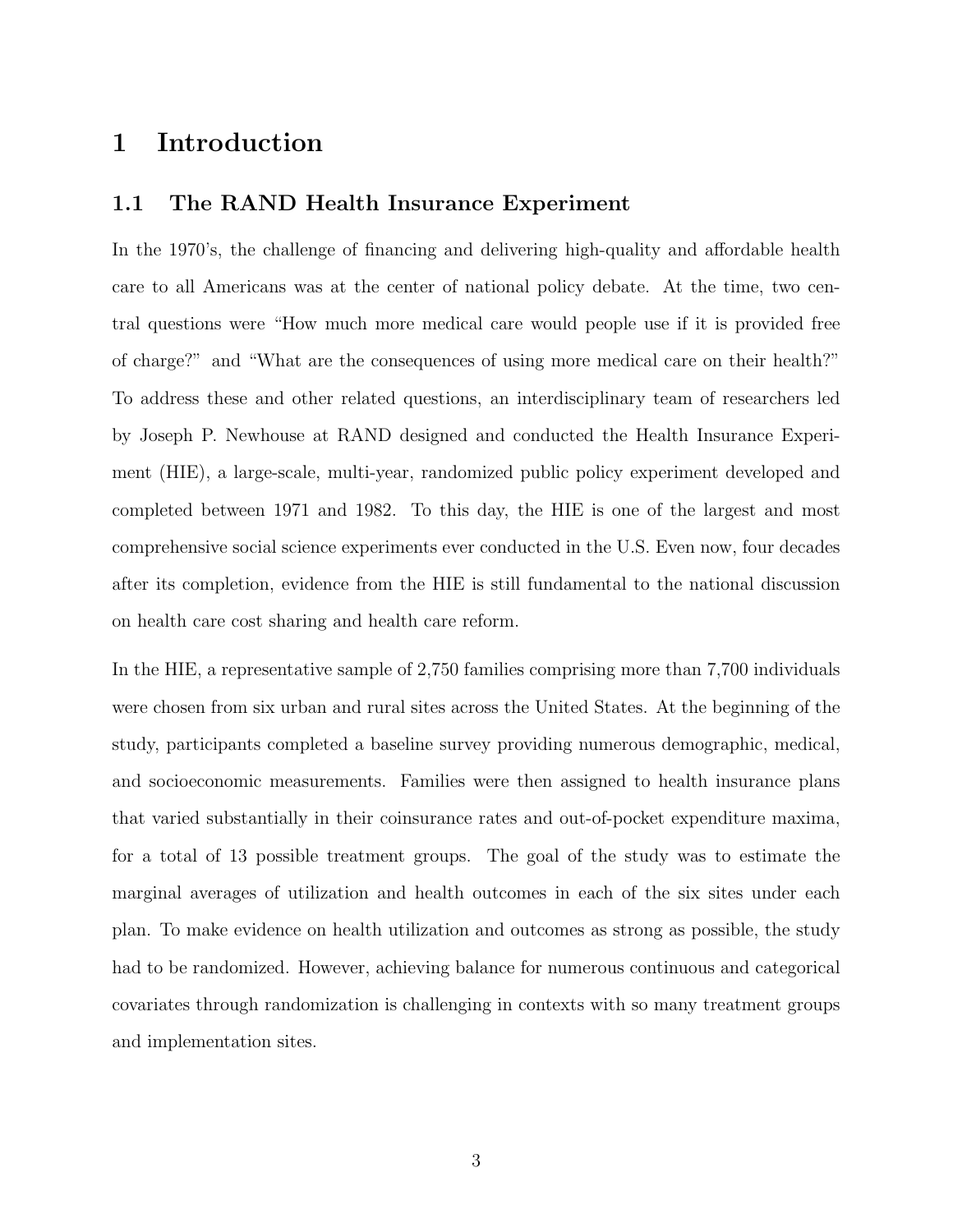#### <span id="page-3-0"></span>1.2 Toward balanced, efficient, and robust experimental designs

Randomized experiments are considered to be the gold standard for causal inference, as randomization provides an unequivocal basis for both inference and control. In randomized experiments, the act of randomization ensures balance on both observed and unobserved covariates on average. However, a given realization of the random assignment mechanism may produce substantial imbalances on one or more covariates. This imbalance problem can be exacerbated in settings like the HIE, where treatments are multi-valued and many baseline covariates exist, leading to loss in efficiency of the effect estimates.

A variety of methods have been proposed in the literature to address this problem, such as blocking [\(Fisher 1925,](#page-36-0) [Fisher 1935,](#page-36-1) [Cochran and Cox 1957\)](#page-36-2), optimal pair-matching [\(Greevy](#page-36-3) [et al. 2004\)](#page-36-3), greedy pair-switching [\(Krieger et al. 2019\)](#page-37-2), and designs using mixed-integer programming [\(Bertsimas et al. 2015\)](#page-36-4). In particular, rerandomization [\(Morgan and Rubin 2012\)](#page-37-3) has gained popularity over the last few years and has become commonplace in experiments. However, rerandomization may not protect against and be robust to chance imbalances in functions of the covariates that are not explicitly addressed by the rerandomization criterion [\(Banerjee et al. 2017\)](#page-36-5), especially in experiments with multi-valued (>2) treatments. Defining the rerandomization criterion requires selection of a tuning parameter governing the acceptable degree of imbalance, which may require iteration in practice. Moreover, rerandomization rules out imbalanced assignments ex post, which may complicate inference [\(Athey and Imbens 2017\)](#page-36-6).

To overcome these and other related challenges, we consider the Finite Selection Model (FSM) for experimental design. The original version of the FSM was proposed and developed by Carl Morris in the design of the HIE [\(Morris 1979,](#page-37-0) [Newhouse et al. 1993,](#page-37-1) [Morris and](#page-37-4) [Hill 2000\)](#page-37-4). The idea behind the FSM is that each treatment group takes turns in a fair and random order to select units from a pool of available units such that, at each stage, each treatment group selects the unit that maximally improves the combined quality of its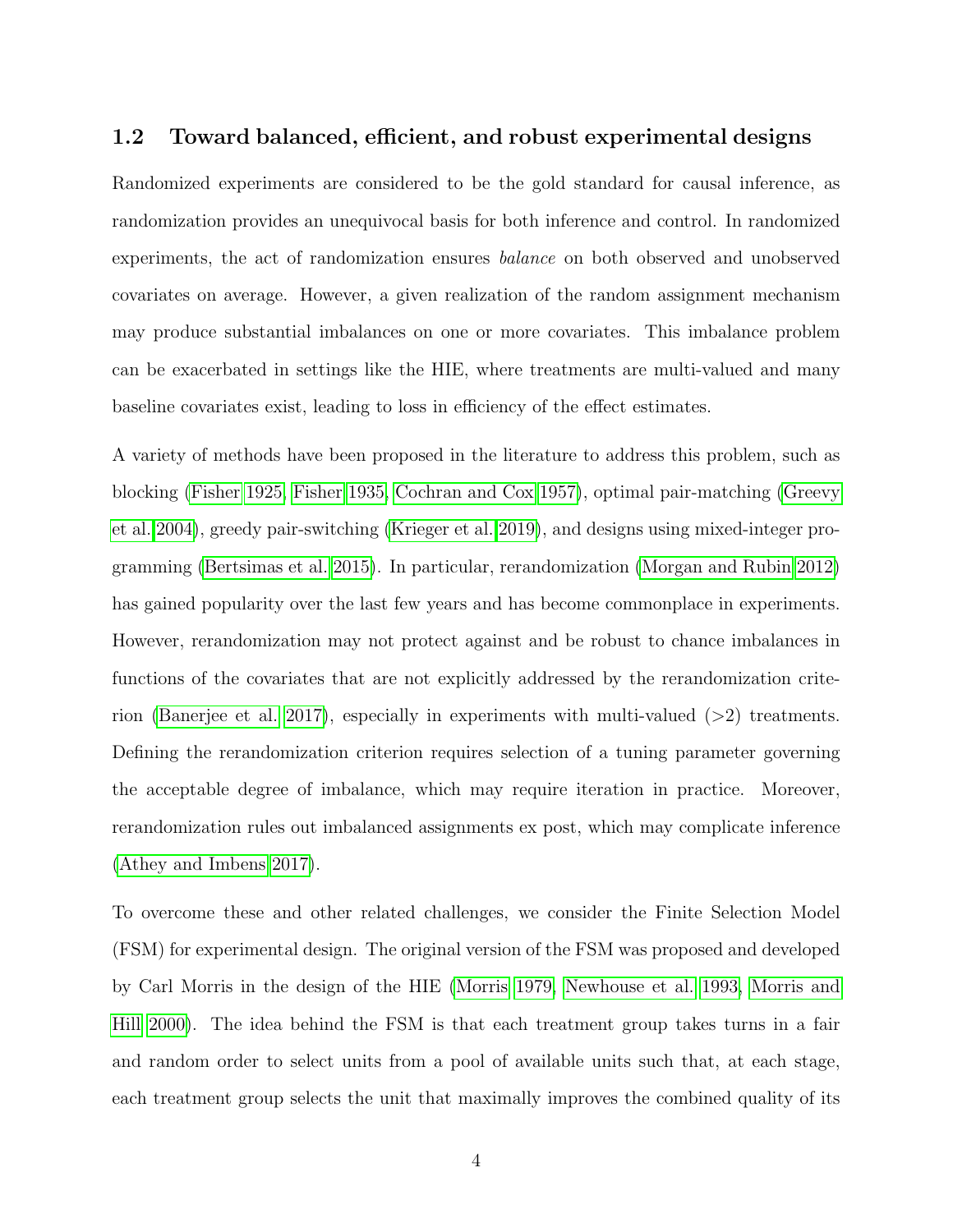current group of units. The criterion for measuring quality is flexible, and in this paper, we develop a new criterion based on the concept of D-optimality, which does not require tuning parameters.

To illustrate, Figure [1](#page-5-0) exhibits the performance of complete randomization, rerandomization, and the FSM in a version of the HIE data with four treatment groups and 20 covariates. For rerandomization we compute the maximum Mahalanobis distance (using the 20 covariates) across all possible pairs of treatment groups and accept 0.1% of the assignments with the smallest covariate distance (see Section [7.1](#page-25-1) for details). The figure displays the distri-bution of absolute standardized mean differences (ASMD; [Rosenbaum and Rubin 1985\)](#page-37-5)<sup>[1](#page-4-1)</sup> in covariates and their second order transformations across multiple realizations of the randomization mechanisms for the three designs. Lower values of ASMD indicate better balance on the covariates (or transformations thereof). We observe that rerandomization substantially outperforms complete randomization in terms of imbalances on the main covariates, but not in terms of their squares and interactions. In contrast, the FSM markedly outperforms both methods without requiring tuning parameters. This analysis reveals that, while rerandomization performs well by common standards (the majority of the ASMD is smaller than 0.1), there is room for improvement. As we explain in Section [7,](#page-25-0) in experiments like the HIE the space of possible assignments is vast and the FSM can improve the assignment of units into treatment groups to achieve better covariate balance. Better balance can improve the validity and credibility of a study, and also translates into increased efficiency and robustness.

#### <span id="page-4-0"></span>1.3 Contribution and outline

In this paper, we revisit, formalize, and extend the FSM for experimental design. We show that the FSM can be used for balanced, efficient, and robust random treatment assignment,

<span id="page-4-1"></span><sup>&</sup>lt;sup>1</sup>The absolute standardized mean difference for a single covariate X between treatment groups g and g' is  $\text{ASMD}(X) = |\bar{X}_g - \bar{X}_{g'}| / \sqrt{(s_g^2 + s_{g'}^2)/2}$ , where  $\bar{X}_g$  and  $s_g^2$  are the mean and variance of X in treatment group g, respectively. Please see [Rosenbaum and Rubin](#page-37-5) [\(1985\)](#page-37-5)) for details.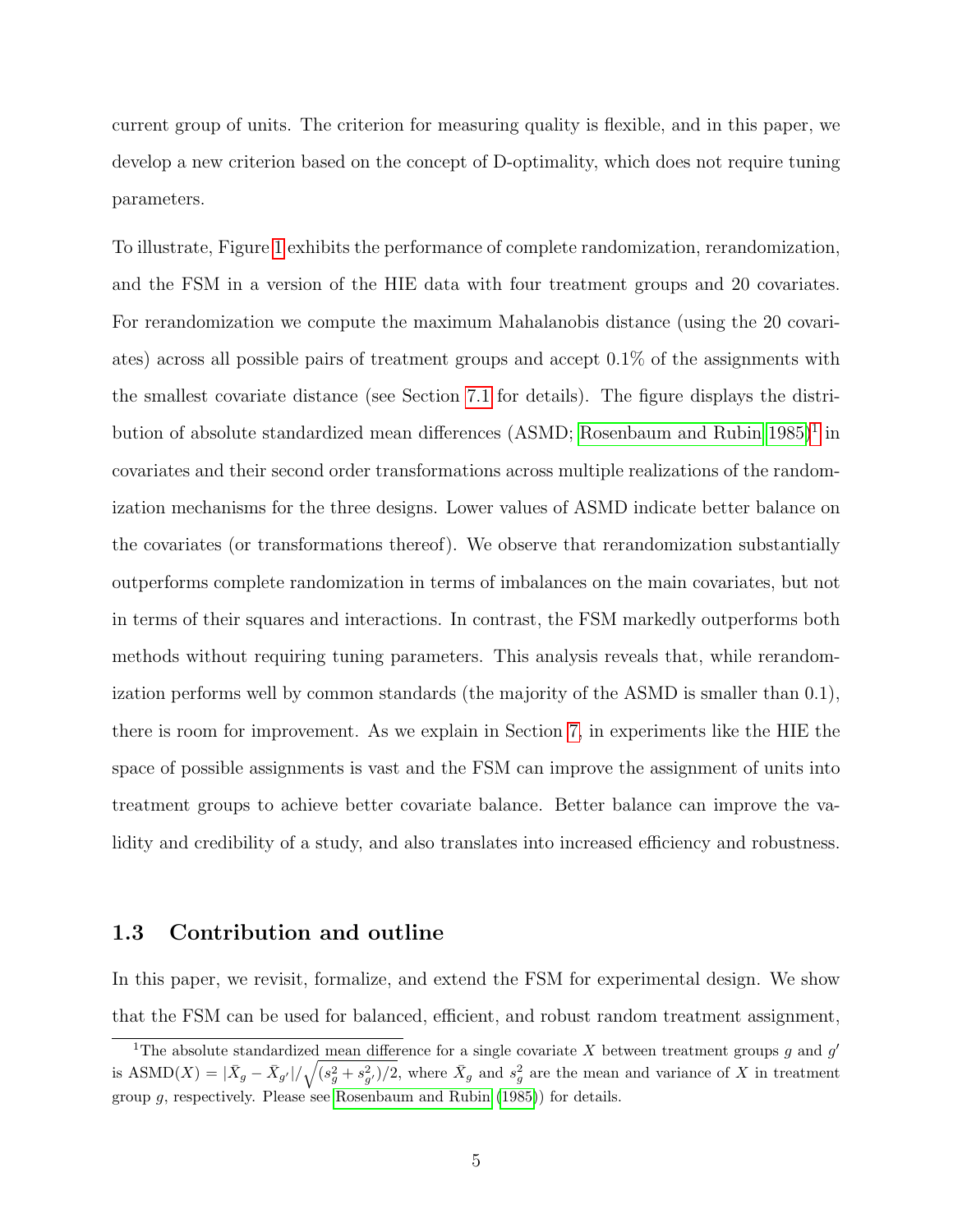Figure 1: Distributions of ASMD for complete randomization, rerandomization, and the FSM, for 20 baseline covariates in the HIE data. Without tuning parameters, the FSM handles multiple (>2) treatment groups and substantially improves covariate balance and efficiency.

<span id="page-5-0"></span>

outperforming common assignment methods on these three dimensions. In particular, we describe the FSM under the potential outcomes framework [\(Neyman 1923, 1990,](#page-37-6) [Rubin](#page-37-7) [1974\)](#page-37-7). We use the sequentially controlled Markovian random sampling (SCOMARS, [Morris](#page-37-8) [1983\)](#page-37-8) algorithm to determine the selection order of treatments for two-group experiments and develop its extensions to multi-group experiments. We propose a new selection criterion for treatments based on the idea of D-optimality and discuss its theoretical properties. In particular, we show that the FSM using the D-optimal selection function is affine invariant and achieves near-exact balance on a class of covariate transformations. The FSM using the D-optimal selection function is also shown to retrieve several classical designs such as randomized block and matched-pair designs. We analyze the FSM's performance both theoretically and empirically and compare it to common assignment methods. We discuss model-based approaches to inference to the FSM and develop randomization-based alternatives. In addition, we discuss potential extensions of the FSM to more complex experimental design settings, such as stratified experiments and experiments with sequential arrival of units in batches. In an accompanying paper [\(Chattopadhyay et al. 2021\)](#page-36-7), we describe how these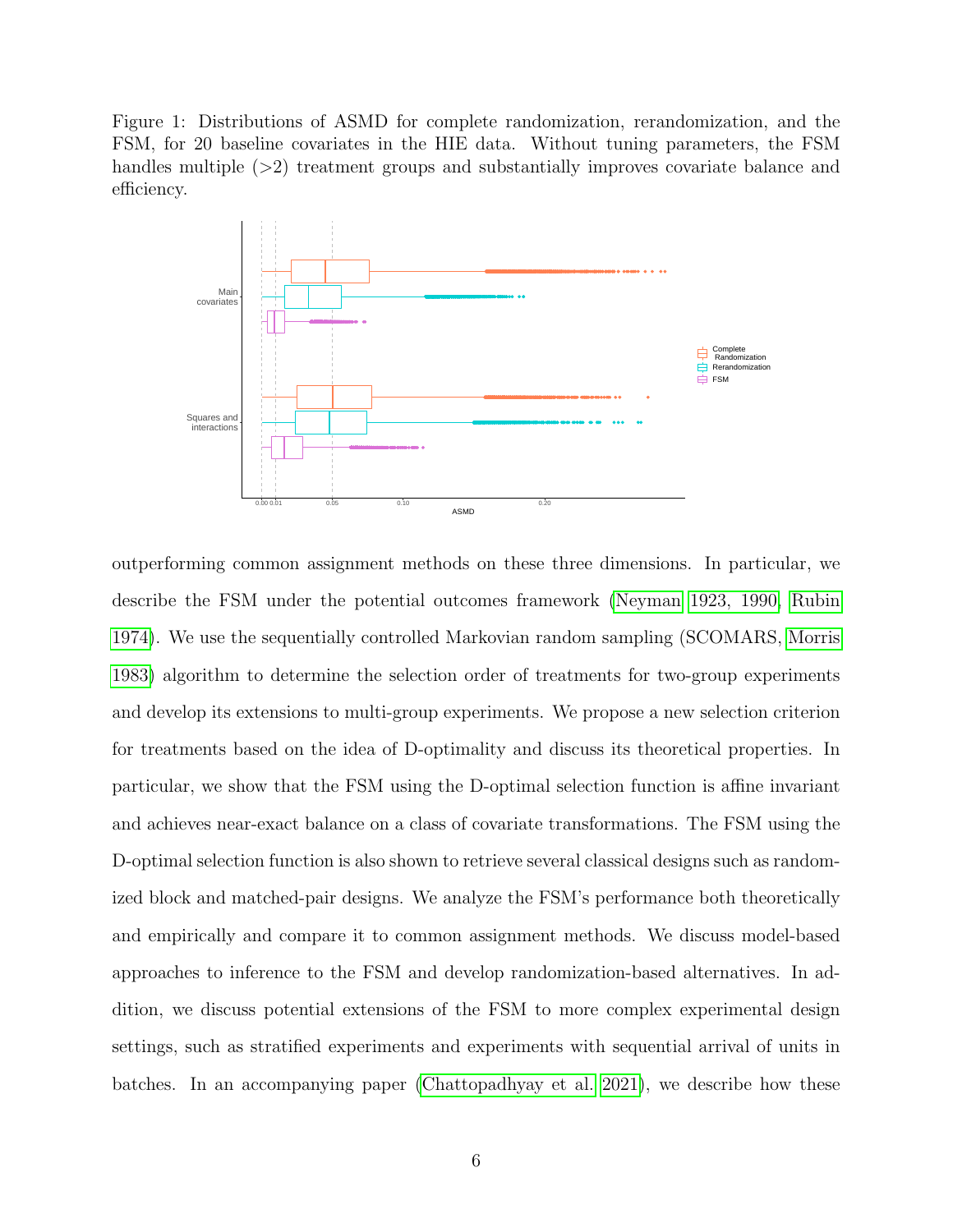methods can be implemented in the new FSM package for R, which is publicly available on CRAN.

The paper proceeds as follows. In Section [2](#page-6-0) we describe the design of the RAND Health Insurance Experiment, focusing on the assignment of each family to a single one of 13 health insurance plans. In Section [3](#page-7-0) we present the setup, notation, and main components of the FSM. In Section [4,](#page-10-0) we propose a selection criterion based on D-optimality and analyze its theoretical properties. In Section [5](#page-16-0) we discuss inference under the FSM. In Section [6,](#page-18-0) we evaluate the performance of the FSM and compare it to standard methods such as complete randomization and rerandomization. In Section [7,](#page-25-0) we perform a similar comparison using the HIE data. Finally, in Section [8](#page-31-0) we consider extensions of the FSM to other settings such as multi-group, stratified, and sequential experiments. In Section [9](#page-34-0) we conclude with a summary and remarks.

## <span id="page-6-0"></span>2 Design of the Health Insurance Experiment

In the HIE, families were assigned to different health insurance plans using the original version of the FSM [\(Morris 1979\)](#page-37-0). Initially, assignments were made in each of the six HIE sites to 12 or 13 fee-for-service plans with varying combinations of coinsurance (cost sharing) rates and income-related deductibles. Coinsurance plans consisted of 0% (free care), 25%, 50%, or 95% coinsurance rates, plus a plan with mixed coinsurance rates, and an individual deductible plan. Within the cost sharing plans, families were further assigned to different out-of-pocket maxima where the out-of-pocket expenditures were capped at 5%, 10%, or 15% of family income, with an annual maximum of \$1,000 [\(Brook et al. 2006\)](#page-36-8). To ensure that the treatment groups across the insurance plans were balanced relative to the overall population, the FSM considered a discard group of study non-participants as an additional treatment group in its assignment process.

The HIE spanned six U.S. sites tracked over several years, listed here in chronological order of study initiation: Dayton, OH; Seattle, WA; Fitchburg, MA; Franklin County, MA;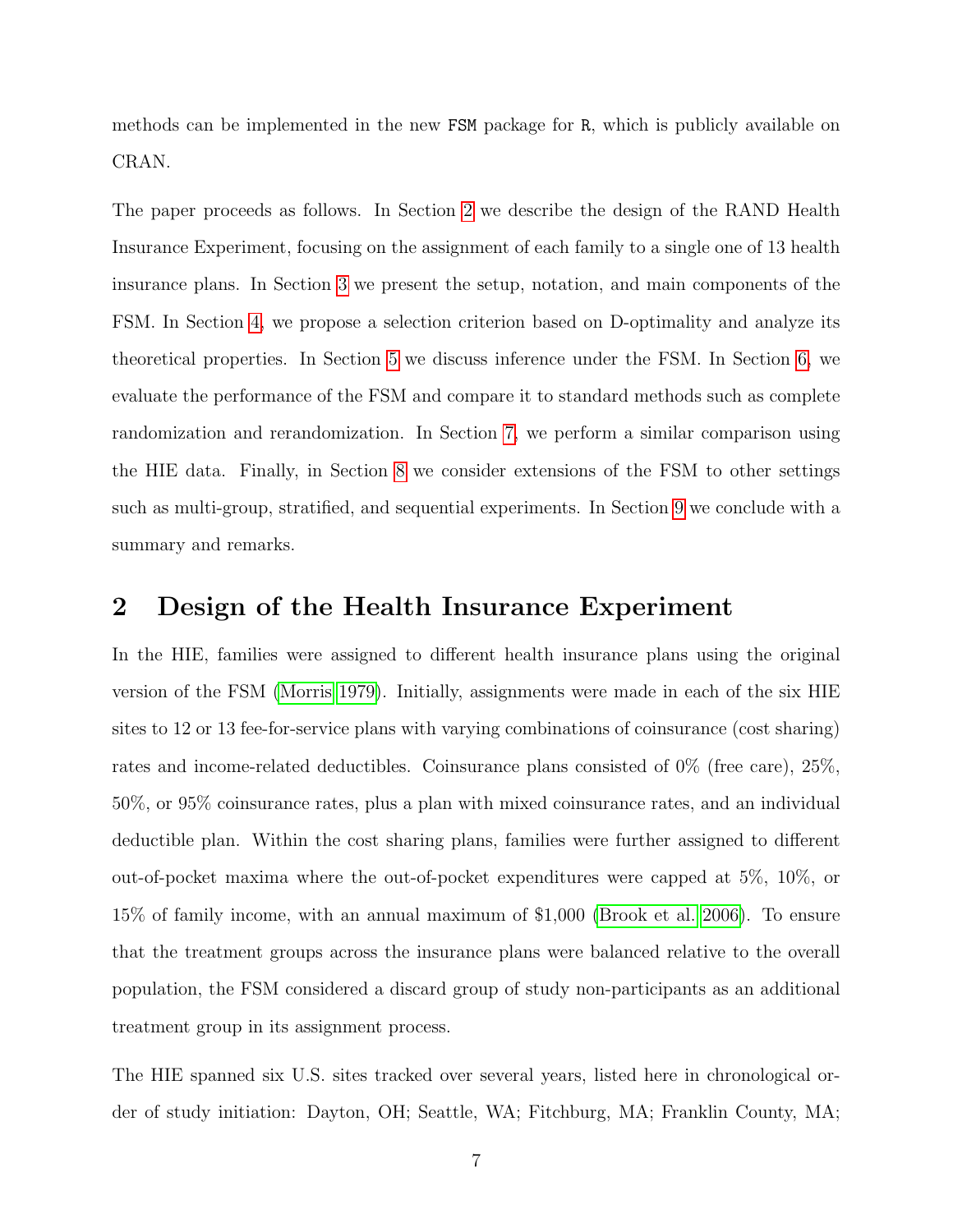Charleston, SC; and Georgetown County, SC. The FSM was used, independently in each of the sites, to make random assignments to improve balance on up to 22 family-level baseline covariates across treatment groups. In each of the first two sites, the FSM was used multiple times for separate independent subsets of families to maintain baseline data schedules. In addition to estimating overall marginal effects of health insurance plan design on healthcare utilization and outcomes, the HIE team also sought to understand how particular design choices would affect experimental results. Specifically, in each HIE site, the team conducted four additional randomized sub-experiments to estimate the impact of alternative choices addressing the following questions: (i) which families would undergo shorter enrollment durations (three years or five); (ii) which would receive participation incentives (yes or no); (iii) which would receive pre-experimental physician visits (yes or no); (iv) and which would have higher interviewing frequency (weekly or biweekly) [\(Newhouse et al. 1993\)](#page-37-1). For each of these four sub-experiments, after the insurance treatments were determined, families were randomized to the sub-treatment groups using the FSM.

## <span id="page-7-0"></span>3 Foundations and overview of the FSM

#### <span id="page-7-1"></span>3.1 Setup and notation

Consider a sample of N units indexed by  $i = 1, ..., N$ . Each of these units is to be assigned into one of G treatment groups labelled by g, with  $g = 1, ..., G$ . Write  $n_g$  for the prespecified size of group g. Denote  $Z_i \in \{1, 2, ..., G\}$  as the assigned treatment group label of unit i and  $\mathbf{Z} = (Z_1, ..., Z_N)^\top$  as the vector of treatment group labels. Following the potential outcomes framework for causal inference [\(Neyman 1923, 1990;](#page-37-6) [Rubin 1974\)](#page-37-7), each unit i has a potential outcome under each treatment  $g, Y_i(g)$ , but only one of these outcomes is observed:  $Y_i^{\text{obs}} = \sum_{g=1}^G \mathbb{1}(Z_i = g) Y_i(g)$ . Denote  $\boldsymbol{Y}(g) = (Y_1(g), ..., Y_N(g))^T$  as the vector of potential outcomes under treatment g. Each unit has a vector of K observed covariates,  $\boldsymbol{X}_i$ . We write  $\underline{\mathbf{X}}_{\text{full}}$  for the  $N \times k$  matrix of observed covariates and  $\overline{\mathbf{X}}_{\text{full}}$  and  $\underline{\mathbf{S}}_{\text{full}}$  for the mean vector and covariance matrix of these covariates in the full sample, respectively. For reference, in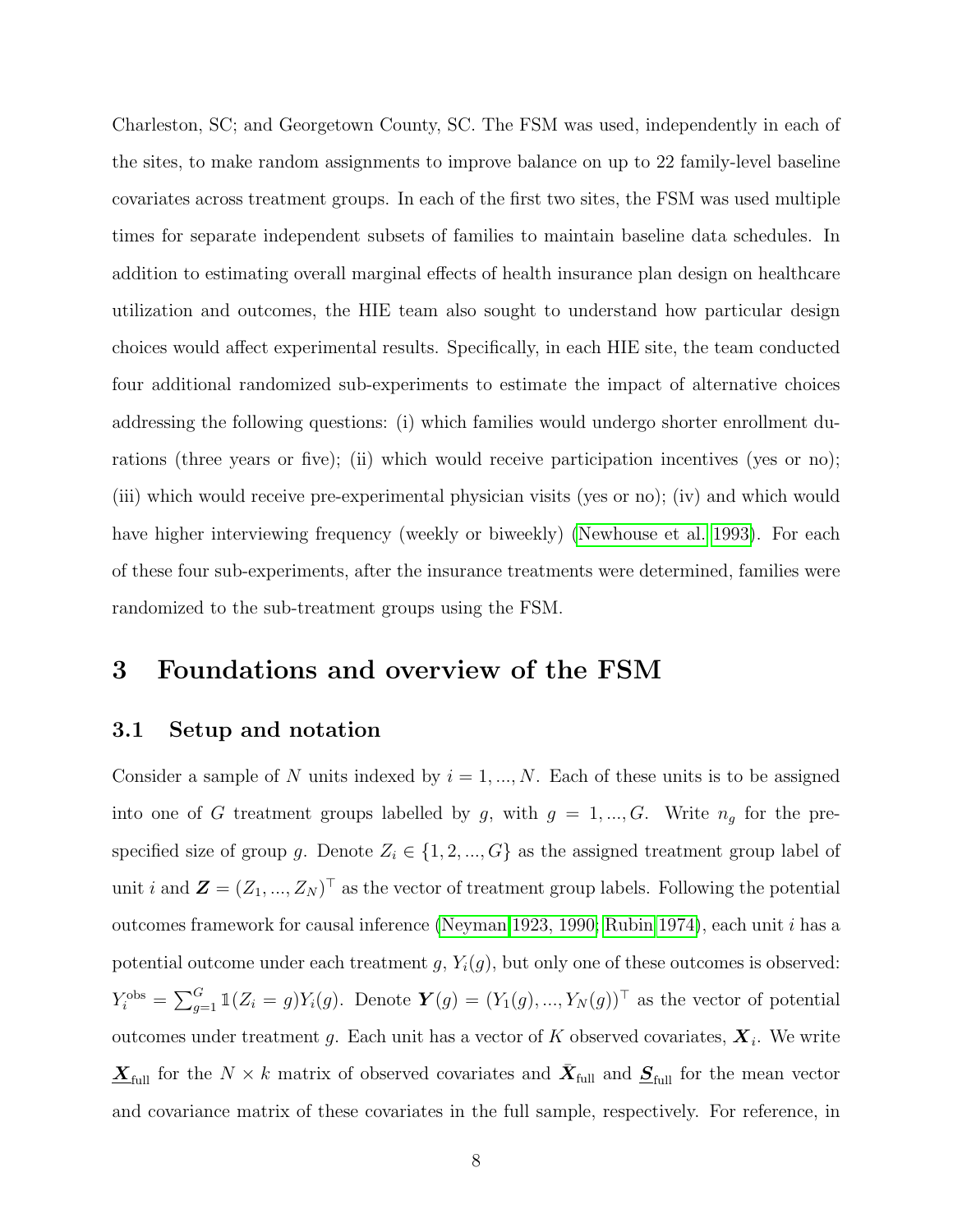Table [A1](#page-38-1) of the Online Supplementary Materials we provide a list of the notation used in this paper.

Based on this notation,  $Y_i(g') - Y_i(g'')$  is the causal effect of treatment g' relative to treatment  $g''$  for unit i. We are interested in estimating the sample average treatment effect  $\text{SATE}_{g',g''} = \frac{1}{N}$  $\frac{1}{N}\sum_{i=1}^{N} \{Y_i(g') - Y_i(g'')\}$  and the population average treatment effect  $\text{PATE}_{g',g''} = \mathbb{E}[Y_i(g') - Y_i(g'')]$ . For this, we will randomly assign the units into treatment groups using the FSM.

#### <span id="page-8-0"></span>3.2 Components of the FSM

In the FSM, the G treatment groups take turns to select units in a random but controlled order while optimizing a certain criterion. This is accomplished by means of a selection order matrix (SOM), which determines the order in which the treatment groups select the units, and a selection function, which provides the optimality criterion. A good SOM guarantees that the selection of units is fair, so that no single treatment group selects all the units of a given type, and random, so that both observed and unobserved covariates are balanced in expectation and there is a basis for inference. A good selection function will produce efficient and robust inferences under a wide class of possible outcome functions.

To illustrate, Table [1\(](#page-10-2)a) presents an example data set with 12 observations and one covariate, age. We consider assigning these 12 units into two groups of equal sizes using the FSM. Table [1\(](#page-10-2)b) shows an example of an SOM in this setting. The SOM determines the order in which each treatment selects a unit at each stage. In the example, treatment group 2 selects first in stage 1, treatment group 1 selects in stage 2, and so on. Treatment groups select units based on the selection function.

In general, it is crucial that the order of selection is random, but that no group chooses in a disproportionate manner. For two treatment groups of arbitrary sizes, this can be accomplished by means of the Sequentially Controlled Markovian Random Sampling (SCOMARS) algorithm [\(Morris 1983\)](#page-37-8). In the FSM, SCOMARS specifies the probability of a treatment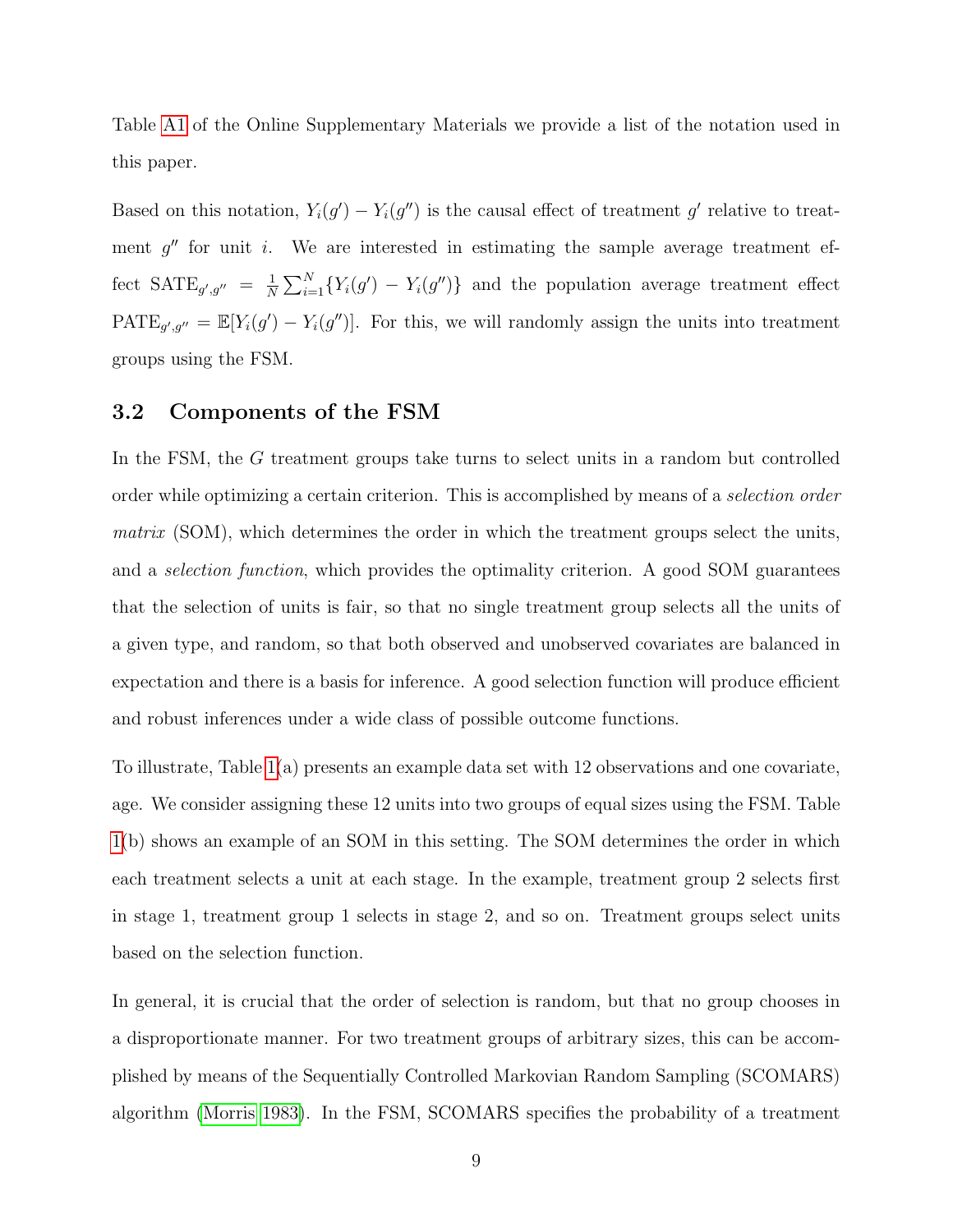group selecting at stage  $r$  ( $r \in \{1, 2, ..., N\}$ ), conditional on the number of selections made by that group up to stage  $r-1$ . See the Online Supplementary Materials for a formal description of the algorithm. SCOMARS satisfies the sequentially controlled condition [\(Morris 1983\)](#page-37-8), which requires the deviation of the observed number of selections made by a treatment group up to stage  $r$  from its expectation to be strictly less than one. Intuitively, this condition ensures that throughout the selection process, no treatment group departs too much from its expected fair share of choices. Moreover, SCOMARS is Markovian because for each group, the probability of selection at stage  $r$  depends solely on the number of selections made up to stage  $r - 1<sup>2</sup>$  $r - 1<sup>2</sup>$  $r - 1<sup>2</sup>$  For two groups of equal sizes (as in the example in Table [1\)](#page-10-2), generating an SOM under SCOMARS boils down to successively generating N/2 independent random permutations of the treatment labels  $(1, 2)$ . In Section [8.1](#page-31-1) we describe this and other extensions of SCOMARS to multi-group experiments. Unless otherwise specified, in the rest of the paper, we will use SCOMARS to generate the SOM for experiments with two treatment groups.

The selection function gives a value to each of the units available for selection at each stage. This value depends on the characteristics of each available unit in addition to those already assigned to the choosing treatment group. In principle, any criterion can be used in the selection function. For example, if the selection function is constant, units are randomly assigned. Alternatively, the selection function can compute the contribution of each unit to a measure of accuracy of the estimators. In this spirit, we propose the D-optimal selection function, which, at each stage, minimizes the generalized variance of the estimated regression coefficients in a linear potential outcome model.

To build intuition, we discuss the special case of  $k = 1$  covariate. With the D-optimal selection function, the choosing group, in its first choice, selects the unit whose covariate value is farthest from the full-sample mean of the covariate; and in the subsequent choices,

<span id="page-9-0"></span><sup>&</sup>lt;sup>2</sup>In fact, SCOMARS is the *unique* randomized algorithm for generating an SOM that is both Markovian and sequentially controlled.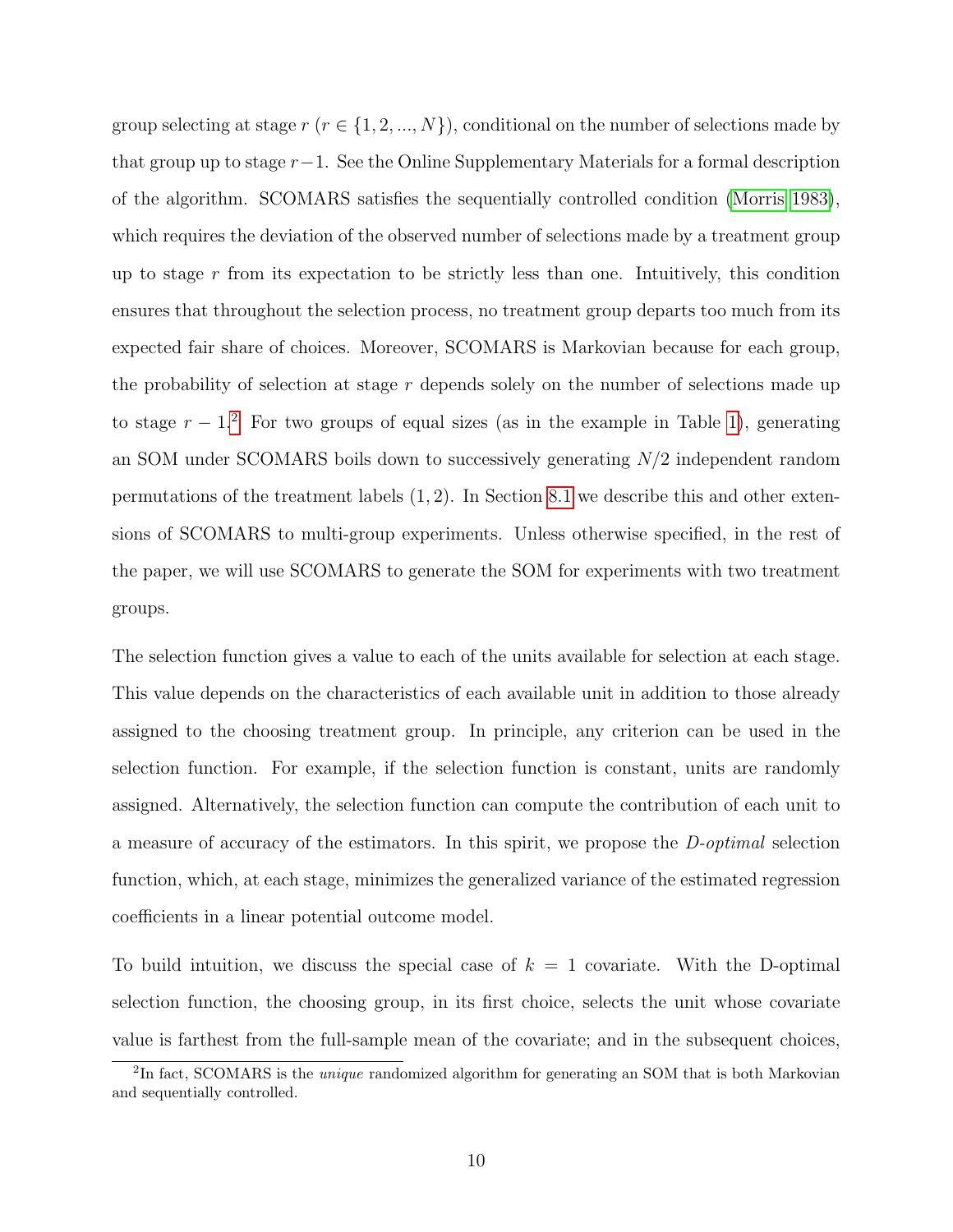selects the unit whose covariate value is farthest from its current mean of the covariate. In the example in Table [1,](#page-10-2) treatment 2 selects unit 1 with age 24, the farthest age from the full-sample mean 43. In the next stage, treatment 1 selects unit 12 with age 60, the farthest age from 43. Next, treatment 1 selects unit 2 with age 30, the farthest age from its current mean age 60. The process continues until all the 12 units are selected.

| a)             | Data set |       | (b) Selection order matrix and assignment |                |     |
|----------------|----------|-------|-------------------------------------------|----------------|-----|
| Index          | Age      |       | Selection order matrix Unit selected      |                |     |
| 1              | 24       | Stage | Treatment                                 | Index          | Age |
| $\overline{2}$ | 30       |       | $\overline{2}$                            | 1              | 24  |
| 3              | 34       | 2     |                                           | 12             | 60  |
| 4              | 36       | 3     | 1                                         | $\overline{2}$ | 30  |
| 5              | 40       | 4     | $\overline{2}$                            | 11             | 56  |
| 6              | 41       | 5     |                                           | 3              | 34  |
| 7              | 45       | 6     | $\overline{2}$                            | 10             | 54  |
| 8              | 46       |       | 1                                         | 9              | 50  |
| 9              | 50       | 8     | $\mathfrak{D}$                            | 4              | 36  |
| 10             | 54       | 9     |                                           | 5              | 40  |
| 11             | 56       | 10    | $\overline{2}$                            | 8              | 46  |
| 12             | 60       | 11    | $\overline{2}$                            | 6              | 41  |
| Mean           | 43       | 12    |                                           |                | 45  |

<span id="page-10-2"></span>Table 1: (a) Example data set; (b) selection order matrix and an assignment using the FSM.

## <span id="page-10-0"></span>4 The D-optimal selection function

#### <span id="page-10-1"></span>4.1 Definition and behavior

In this section, we formally define the D-optimal selection function and provide an equivalent, closed-form characterization that explains how this selection function governs the selection of units at each stage. Without loss of generality, we assume that treatment 1 gets to select at the rth stage,  $r \in \{1, 2, ..., N\}$ . Let  $\tilde{n}_{r-1}$  be the number of units already belonging to treatment group 1 after the  $(r-1)$ th stage. We denote  $\mathcal{R}_{r-1}$  as the remaining set of unselected units after the  $(r-1)$ th stage. Let  $\bar{\mathbf{X}}_{r-1}$  and  $\underline{\mathbf{S}}_{r-1}$  be the mean vector and covariance matrix of the covariates in treatment group 1, respectively, after the  $(r-1)$ th stage. Also, let  $\underline{\tilde{X}}_{r-1}$  be the  $\tilde{n}_{r-1} \times (k+1)$  design matrix in treatment 1 after the  $(r-1)$ th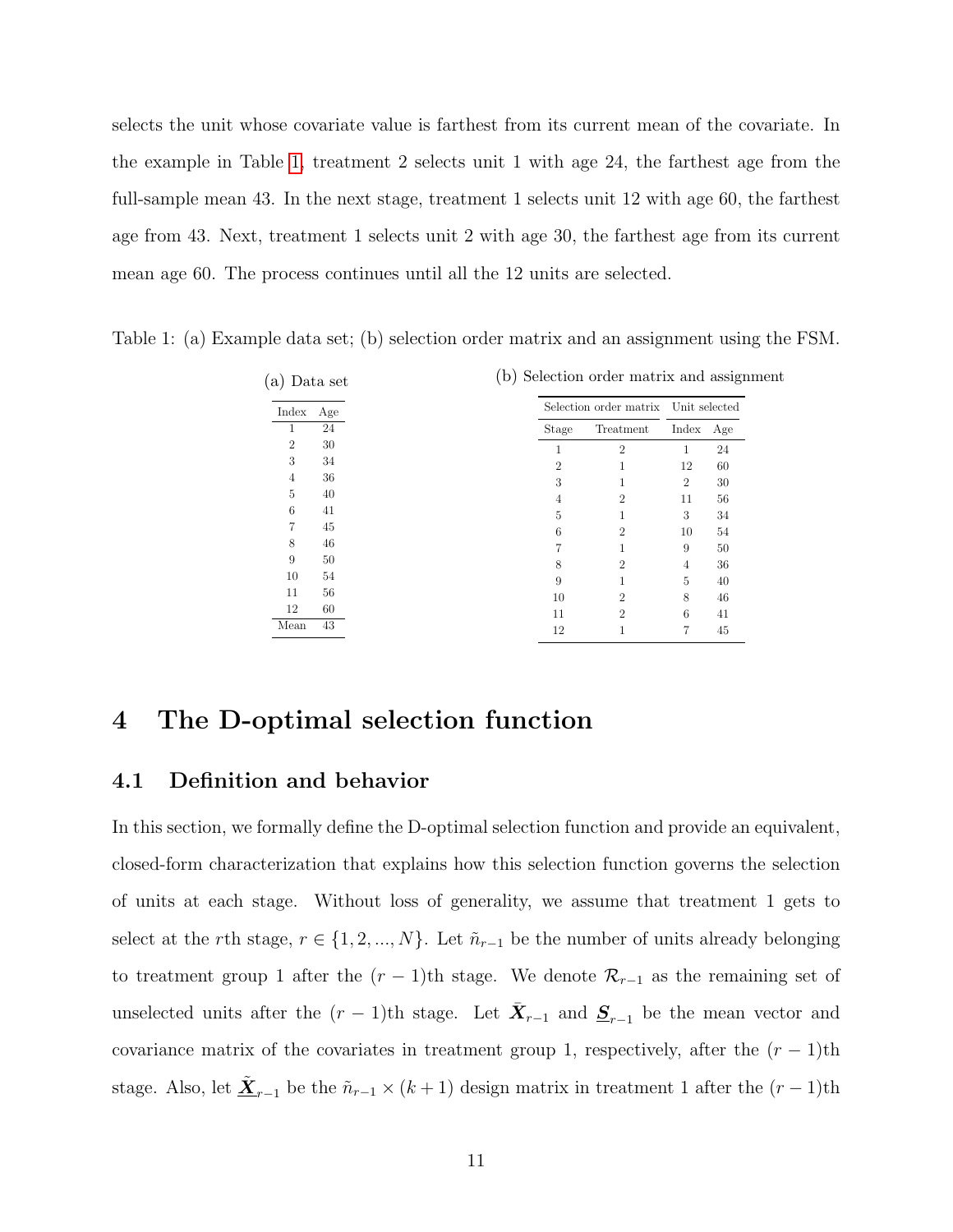stage.<sup>[3](#page-11-0)</sup> Finally, let  $\underline{\tilde{X}}_{\text{full}}$  be the design matrix in the full sample. We assume that  $\underline{\tilde{X}}_{\text{full}}$  has full column rank.

To define the selection function, we implicitly consider a linear potential outcome model of  $Y_i(1)$  on  $\boldsymbol{X}_i$ , i.e.,  $Y_i(1) = \boldsymbol{\beta}^\top (1, \boldsymbol{X}_i^\top)^\top + \eta_i$ , where  $\eta_i$  is an error term satisfying  $\mathbb{E}[\eta_i | \boldsymbol{X}_i] = 0.4$  $\mathbb{E}[\eta_i | \boldsymbol{X}_i] = 0.4$ For unit  $i \in \mathcal{R}_{r-1}$ , let  $\underline{\tilde{X}}_{r,i}$  be the resulting design matrix in treatment group 1 if unit i is selected. We first consider the case where  $\tilde{n}_{r-1} \geq 1$  (i.e., treatment 1 has made at least one selection) and  $\tilde{\underline{\mathbf{X}}}^{\top}_{r-1}\tilde{\underline{\mathbf{X}}}_{r-1}$  is invertible. The D-optimal selection function selects unit  $i' \in$  $\mathcal{R}_{r-1}$ , where  $i' \in \arg\max_{i \in \mathcal{R}_{r-1}} \det(\underline{\tilde{\mathbf{X}}}_{r,i}^\top \underline{\tilde{\mathbf{X}}}_{r,i})$ .<sup>[5](#page-11-2)</sup> In other words, at the rth stage, the D-optimal selection function chooses the unit among  $\mathcal{R}_{r-1}$  that optimally decreases the generalized variance of the estimated regression coefficients of the fitted linear model in treatment 1. In Lemma [A1](#page-39-1) in the Online Supplementary Materials, we show that maximizing  $\det(\tilde{\bm{X}}_{r,i}^{\top} \tilde{\bm{X}}_{r,i})$ is equivalent to maximizing  $(1, \boldsymbol{X}_i^{\top})(\tilde{\boldsymbol{X}}_{r-1}^{\top}\tilde{\boldsymbol{X}}_{r-1})^{-1}(\frac{1}{\boldsymbol{X}_i})$ , where  $\boldsymbol{X}_i$  is the covariate vector of a the *i*th unit in  $\mathcal{R}_{r-1}$ . In stages where  $\underline{\tilde{X}}_{r-1}^{\top} \underline{\tilde{X}}_{r-1}$  is not invertible, we augment  $\underline{\tilde{X}}_{r-1}^{\top} \underline{\tilde{X}}_{r-1}$ by a scalar multiple of  $\underline{\tilde{X}}_{\text{full}}^{\top} \tilde{\underline{X}}_{\text{full}}$  (akin to ridge augmentation) and consider the objective function  $(1, \boldsymbol{X}_i^{\top}) \Big( \frac{1}{\tilde{n}_{r-1}} \tilde{\boldsymbol{X}}_{r-1}^{\top} \tilde{\boldsymbol{X}}_{r-1} + \frac{\epsilon}{N} \tilde{\boldsymbol{X}}_{\text{full}}^{\top} \tilde{\boldsymbol{X}}_{\text{full}} \Big)^{-1} (\boldsymbol{X}_i),$  where  $\epsilon > 0$  is a fixed constant. Finally, when  $\tilde{n}_{r-1} = 0$  (i.e., treatment 1 has not made any selections yet), the objective function takes the form  $(1, \boldsymbol{X}_i^\top) \Big(\tilde{\boldsymbol{\underline{X}}}_{\text{full}}^\top \tilde{\boldsymbol{\underline{X}}}_{\text{full}}\Big)^{-1}$   $(\frac{1}{\boldsymbol{X}_i})$ .

In Theorem [4.1,](#page-11-3) we provide an equivalent characterization of the D-optimal selection function that provides more insight into the selection made by the choosing treatment group at each stage.

<span id="page-11-3"></span>Theorem 4.1. Let treatment 1 be the choosing group at the rth stage. The D-optimal

<span id="page-11-0"></span> $\overline{^{3}$ The design matrix includes a column of all 1's (corresponding to the intercept) and k columns of covariates.

<span id="page-11-1"></span><sup>&</sup>lt;sup>4</sup>More generally, one can consider a linear model of  $Y_i(1)$  on a vector of basis functions  $\mathbf{B}(\mathbf{X}_i)$  of the covariates.

<span id="page-11-2"></span><sup>&</sup>lt;sup>5</sup>Ties in the values of  $\det(\underline{\tilde{\mathbf{X}}}_{r,i}^{\top} \underline{\tilde{\mathbf{X}}}_{r,i})$  are resolved randomly.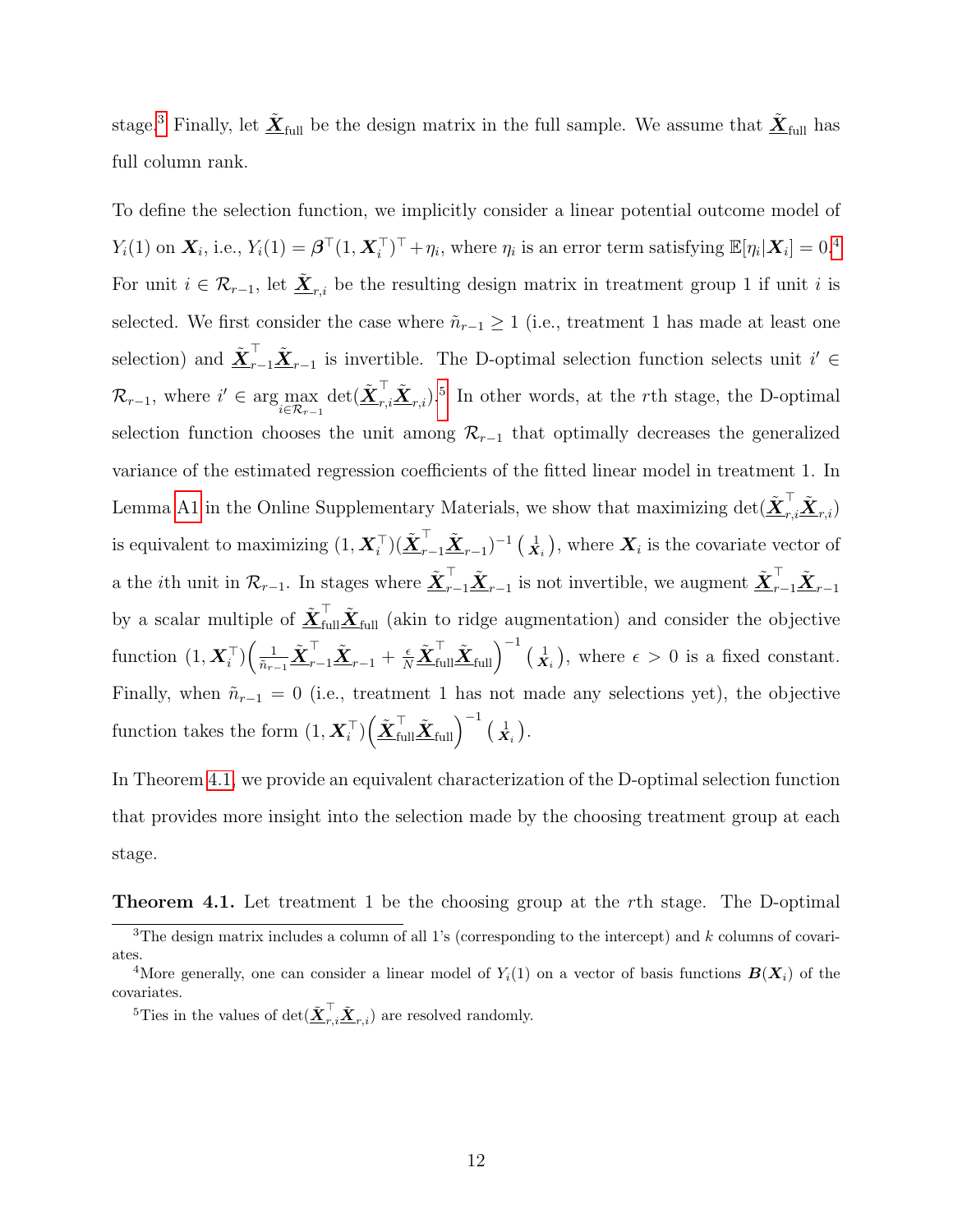selection function chooses unit i' with covariate vector  $\mathbf{X}_{i'} \in \mathbb{R}^k$ , where

$$
i' \in \arg \max_{i \in \mathcal{R}_{r-1}} (\boldsymbol{X}_i - \bar{\boldsymbol{X}}_{r-1}^*)^\top (\underline{\boldsymbol{S}}_{r-1}^*)^{-1} (\boldsymbol{X}_i - \bar{\boldsymbol{X}}_{r-1}^*),
$$

where

$$
\bar{X}_{r-1}^* = \begin{cases} \bar{X}_{\text{full}} & \text{if } \tilde{n}_{r-1} = 0\\ \frac{\bar{X}_{r-1} + \epsilon \bar{X}_{\text{full}}}{1 + \epsilon} & \text{if } \tilde{n}_{r-1} \ge 1 \text{ and } \underline{\tilde{X}}_{r-1}^\top \underline{\tilde{X}}_{r-1} \text{ is not invertible} \\ \bar{X}_{r-1} & \text{if } \tilde{n}_{r-1} \ge 1 \text{ and } \underline{\tilde{X}}_{r-1}^\top \underline{\tilde{X}}_{r-1} \text{ is invertible} \end{cases}
$$

and

$$
\underline{\mathbf{S}}_{r-1}^* = \begin{cases}\n\underline{\mathbf{S}}_{\text{full}} & \text{if } \tilde{n}_{r-1} = 0 \\
(\frac{1}{\tilde{n}_{r-1}} \underline{\mathbf{X}}_{r-1}^\top \underline{\mathbf{X}}_{r-1} + \frac{\epsilon}{N} \underline{\mathbf{X}}_{\text{full}}^\top \underline{\mathbf{X}}_{\text{full}}) - (1 + \epsilon) \bar{\mathbf{X}}_{r-1}^* \bar{\mathbf{X}}_{r-1}^{*\top} & \text{if } \tilde{n}_{r-1} \ge 1 \text{ and } \underline{\tilde{\mathbf{X}}}_{r-1}^\top \underline{\tilde{\mathbf{X}}}_{r-1} \text{ is not invertible} \\
\underline{\mathbf{S}}_{r-1} & \text{if } \tilde{n}_{r-1} \ge 1 \text{ and } \underline{\tilde{\mathbf{X}}}_{r-1}^\top \underline{\tilde{\mathbf{X}}}_{r-1} \text{ is invertible.}\n\end{cases}
$$

Theorem [4.1](#page-11-3) shows that at every stage, the D-optimal selection function selects that unit among the remaining pool whose covariate vector maximizes a type of Mahalanobis distance. In its first choice, treatment 1 aims to maximize the Mahalanobis distance from the covariate distribution in the full sample (in particular, from  $\bar{\bm{X}}_{\text{full}}$ ), thereby choosing the most outlying unit available in the full sample. For the subsequent stages where  $\tilde{\bm{X}}_{r-1}^\top \tilde{\bm{X}}_{r-1}$  is not invertible, treatment 1 aims to maximize the Mahalanobis distance from a mixture covariate distribution between treatment group 1 and the full sample, where  $\epsilon$  determines the mixing rate. Finally, the latter selections by treatment 1 aim at maximizing the Mahalanobis distance from the covariate distribution in treatment group 1. Therefore, with every selection, treatment 1 maximizes the overall separation of the covariates from its current mean, which helps increase the efficiency of the estimated regression coefficients.

#### <span id="page-12-0"></span>4.2 Properties

By definition, the D-optimal selection function improves the estimation accuracy of the fitted linear model in each treatment group by sequentially minimizing the generalized variance of the estimated regression coefficients. With the D-optimal selection function, we can also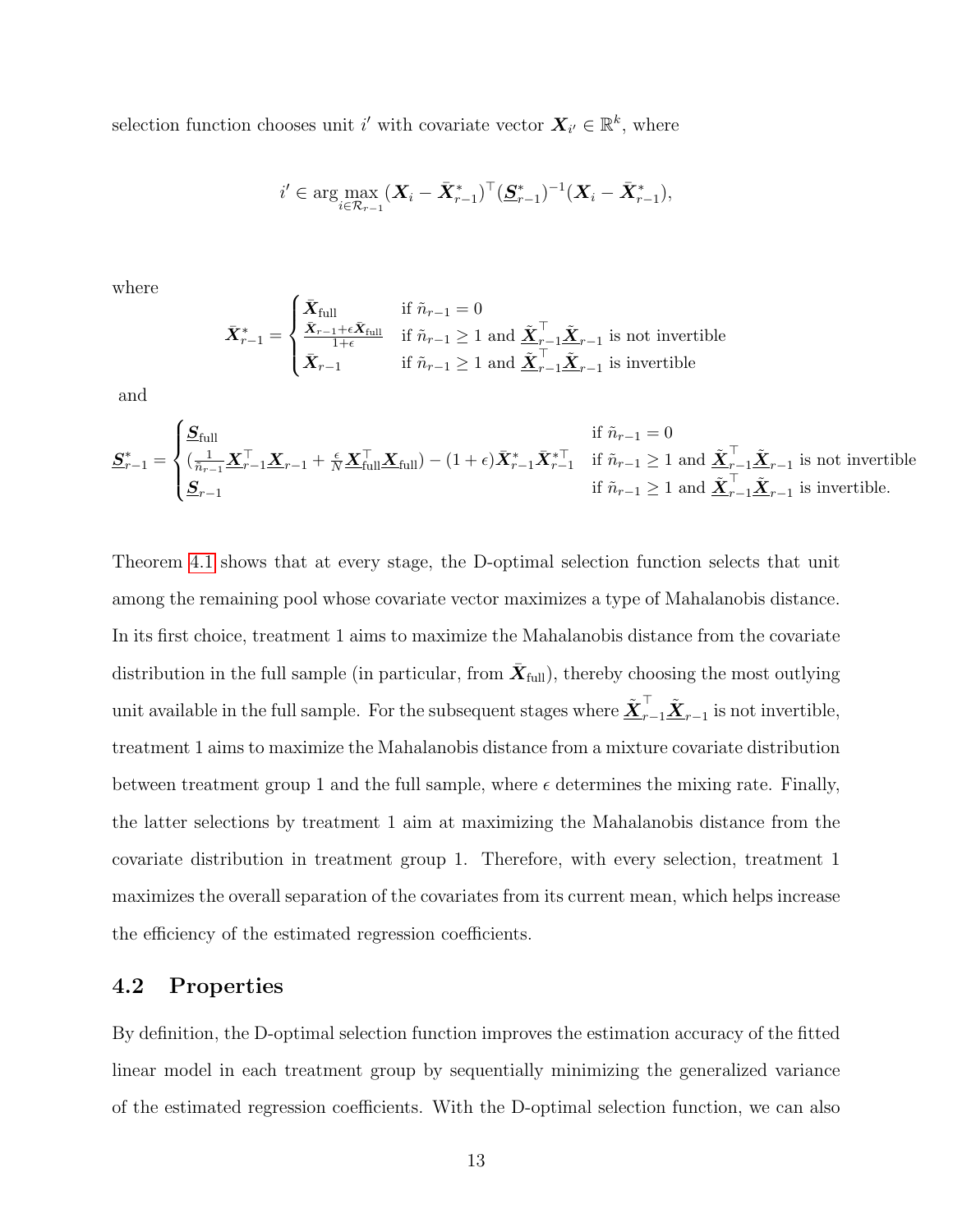establish several additional desirable properties of the FSM. In particular, Theorem [4.2](#page-13-0) leverages the connection between D-optimality and Mahalanobis distance (as in Theorem [4.1\)](#page-11-3) and presents two key properties of the FSM with the D-optimal selection function.

- <span id="page-13-0"></span>Theorem 4.2. (a) The FSM with the D-optimal selection function is invariant under affine transformations of the covariate vector.
	- (b) For continuous, symmetrically distributed covariates and two groups of equal size, the FSM with the D-optimal selection function almost always produces exact mean-balance on all even transformations of the centered covariate vector.

It follows from Theorem [4.2\(](#page-13-0)a) that, for any SOM, the choices made by each treatment group remain unchanged even if the covariate vectors are transformed via an affine transformation (e.g., changing the units of measurement of the covariates). Therefore, the FSM with the Doptimal selection function self-standardizes the covariates. Thus, without loss of generality, we can assume that the covariates have mean zero in the full sample. In addition, if the covariate vector is symmetrically distributed in the sample, then by Theorem [4.2\(](#page-13-0)b), the FSM exactly balances even transformations such as the second, fourth order moments, and the pairwise products of the covariates. An implication of Theorem [4.2\(](#page-13-0)b) is that, for covariates drawn from symmetric continuous distributions (such as the Normal, t, and Laplace distributions), the FSM tends to balance all these transformations because of the approximate symmetry of the covariates in the sample. The choice of the D-optimal selection function is thus robust in the sense that it allows the FSM to balance a family of transformations of the covariate vector by design, without explicitly including them in the assumed linear model nor requiring the specification of tuning parameters.

The FSM with D-optimal selection function is also attractive because it can encompass several classical designs, such as randomized blocked and matched-pair designs. Theorem [4.3](#page-14-0) formalizes this result. In the traditional randomized block design (RBD), the units are grouped into blocks of size G according to a categorical blocking variable and each treatment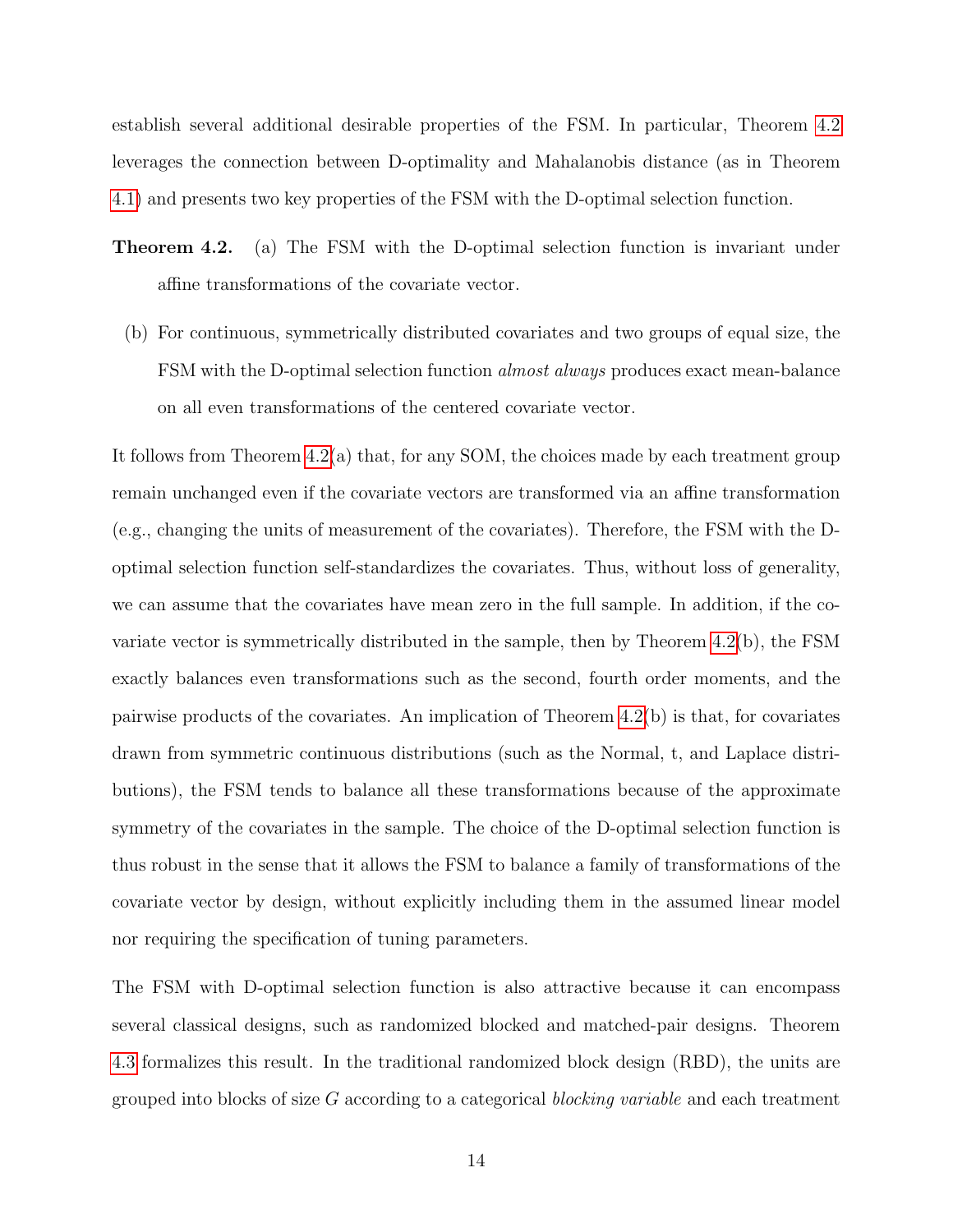is randomly applied to exactly one unit within each block (see, e.g., [Cox and Reid 2000,](#page-36-9) Section 3.4). Here we consider a more general version of an RBD where the blocks are of size  $c \times G$  (where c is a fixed positive integer) and each treatment is applied to c units within each block. This is a special case of a stratified randomized experiment with strata of equal size and equal allocation among treatments per stratum. In a matched-pair design with  $G = 2$ treatments, similar units are grouped into pairs and each treatment is randomly applied to one unit within each pair. This is also a special case of a stratified randomized experiment with equal allocation per strata, where the size of each stratum equals two.

- <span id="page-14-0"></span>**Theorem 4.3.** (a) Consider a setting where  $N = cBG$  units belonging to B blocks of equal size are to be randomly assigned into  $G$  treatment groups of equal size, where  $c$ is a fixed positive integer. Then, if the linear model in the FSM consists of an intercept and indicators of any  $B-1$  levels of the blocking variable, the FSM with the D-optimal selection function produces the same assignment as an RBD.
	- (b) Consider a setting where  $N/2$  identical pairs of units in terms of baseline covariates  $\boldsymbol{X}_i$  are to be assigned into  $G = 2$  treatment groups of equal size. Assume  $\boldsymbol{X}_i$  is drawn from a continuous distribution. Then, if the linear model in the FSM consists of the intercept and the covariates  $X_i$ , then the FSM *almost surely* produces the same assignment mechanism as a matched-pair design.

In the first setting, Theorem [4.3\(](#page-14-0)a) states that, by including the levels of a blocking variable as regressors, the FSM with the D-optimal selection function automatically blocks on that variable. Thus, the FSM retrieves an RBD without explicitly performing separate randomizations within each block. In the second setting, Theorem [4.3\(](#page-14-0)b) states that, by including the covariates as regressors, the FSM with the D-optimal selection function produces the same assignment as a matched-pair experiment, without explicitly performing separate randomizations in each pair. This phenomenon is particularly useful when the sample consists of near-identical twins but that are difficult to identify a priori due to multiple covariates.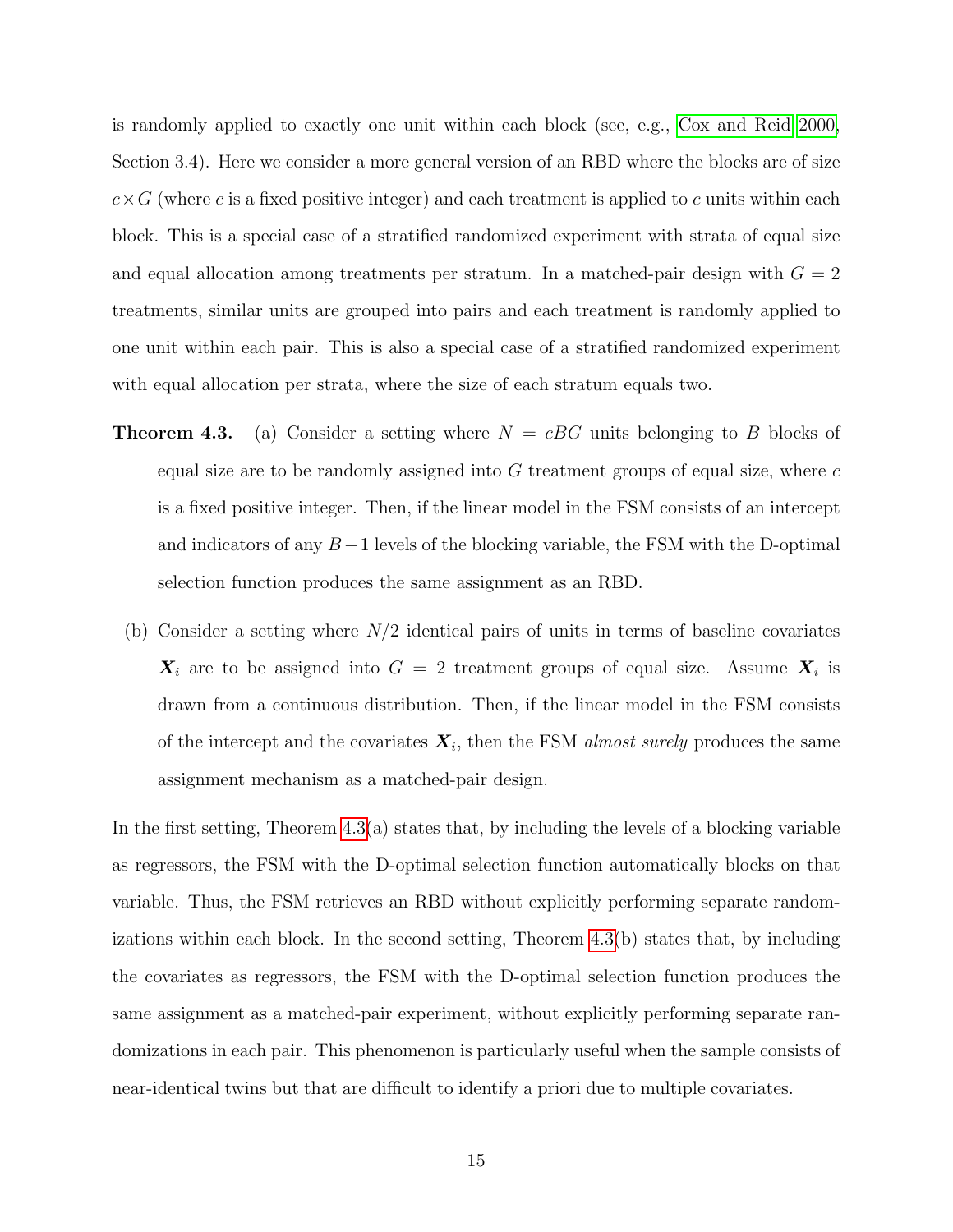#### <span id="page-15-0"></span>4.3 Connection to A-optimality

The original FSM used a criterion based on A-optimality as the selection function (see [Morris](#page-37-0) [1979\)](#page-37-0). In this section, we compare the A-and D-optimal selection functions. The A-optimal selection function requires prespecifying a *policy matrix*  $\underline{P}_{p\times(k+1)}$  and a corresponding vector of policy weights  $w_{p\times 1}$ . Here,  $\underline{P}$  transforms the original vector of regression coefficients to a vector of p linear combinations that are of policy interest, and  $w$  assigns weights to each combination according to their importance.

If treatment 1 gets to choose at the rth stage, then the A-optimality criterion selects the unit that minimizes the resulting trace  $(\underline{T}(\tilde{\bm{X}}_{r,i}^\top \tilde{\bm{X}}_{r,i})^{-1})$ , where  $\underline{T} = \underline{\bm{P}}^\top \text{diag}(\bm{w}) \underline{\bm{P}}$ .<sup>[6](#page-15-1)</sup> Proposition [4.4](#page-15-2) shows an equivalent characterization of the A-optimal selection function.

Proposition 4.4. Let treatment 1 be the choosing group at the rth stage. Assume that  $\tilde{n}_{r-1} \geq 1$  and  $\tilde{\underline{\mathbf{X}}}$ <sup>T</sup><sub>r−1</sub> $\tilde{\underline{\mathbf{X}}}$ <sub>r−1</sub> is invertible. The A-optimal selection function chooses unit *i'* with covariate vector  $\mathbf{X}_{i'} \in \mathbb{R}^k$ , where

<span id="page-15-2"></span>
$$
i' \in \arg\max_{i \in \mathcal{R}_{r-1}} \frac{(1, \boldsymbol{X}_i^{\top})(\tilde{\boldsymbol{\underline{X}}}_{r-1}^{\top}\tilde{\boldsymbol{\underline{X}}}_{r-1})^{-1}\boldsymbol{\underline{T}}(\tilde{\boldsymbol{\underline{X}}}_{r-1}^{\top}\tilde{\boldsymbol{\underline{X}}}_{r-1})^{-1}(\boldsymbol{\underline{\underline{X}}}_i)}{1 + (1, \boldsymbol{X}_i^{\top})(\tilde{\boldsymbol{\underline{X}}}_{r-1}^{\top}\tilde{\boldsymbol{\underline{X}}}_{r-1})^{-1}(\boldsymbol{\underline{\underline{X}}}_i)}.
$$
(1)

The A-optimality criterion provides a family of selection functions depending on  $\underline{P}$  and  $w$ . In general, the A-optimality criterion is not invariant with respect to affine transformations of the covariate vector. For instance, setting  $\underline{P} = I$  and  $w = (1, 1, ..., 1)^T$  produces a selection function that is not affine invariant. On the other hand, setting  $\underline{P} = \underline{\tilde{X}}_{full}$  and  $\mathbf{w} = (1, 1, ..., 1)^{\top}$  yields an affine invariant selection function. In fact, for the latter choice, the A-optimal selection function is closely related to the D-optimal selection function. To see this, consider a case where in the selection process, the design matrices in each treatment group scale similarly relative to the design matrix in the full sample. In particular, for treatment 1 (the choosing group at stage r),  $(\underline{\tilde{X}}_{r-1}^{\top} \underline{\tilde{X}}_{r-1})^{-1} = c_r (\underline{\tilde{X}}_{\text{full}}^{\top} \underline{\tilde{X}}_{\text{full}})^{-1}$  for some constant  $c_r > 0$ .

<span id="page-15-1"></span><sup>&</sup>lt;sup>6</sup>For ease of exposition, we only discuss the case where  $(\underline{\tilde{X}}_{r-1}^{\top} \underline{\tilde{X}}_{r-1})$  is invertible.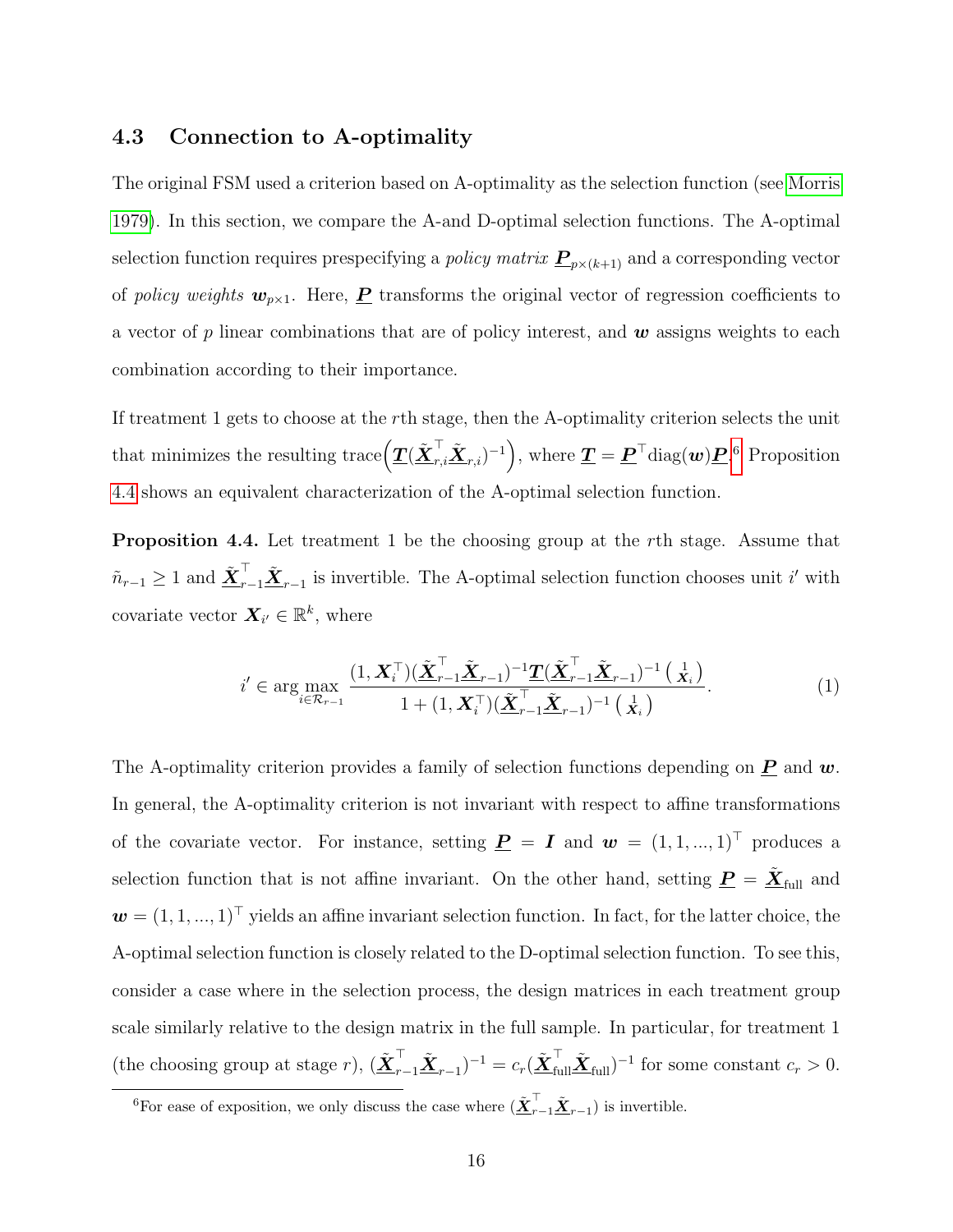In this case, the A-optimal selection function chooses unit  $i'$  such that

$$
i' \in \arg\max_{i \in \mathcal{R}_{r-1}} (1, \boldsymbol{X}_i^\top) (\tilde{\boldsymbol{\underline{X}}}_{r-1}^\top \tilde{\boldsymbol{\underline{X}}}_{r-1})^{-1} (\mathbf{x}_i)
$$
\n(2)

$$
\iff i' \in \arg\max_{i \in \mathcal{R}_{r-1}} (\boldsymbol{X}_i - \bar{\boldsymbol{X}}_{r-1})^\top (\underline{\boldsymbol{S}}_{r-1})^{-1} (\boldsymbol{X}_i - \bar{\boldsymbol{X}}_{r-1}),
$$
\n(3)

which is same as the D-optimal selection function. Hence, in this case, the FSM under the D-optimal and A-optimal selection functions make similar choices of units.

## <span id="page-16-0"></span>5 Inference under the FSM

Using the FSM we can make both model- and randomization-based inferences. Both modes of inference are feasible for any selection function and any randomized SOM. In model-based inference, the sample is typically assumed to be drawn randomly from some superpopulation and inference for the PATE is done by modeling the observed outcome distribution conditional on the treatment indicators and the covariates. For instance, let the potential outcome model under treatment g be  $Y_i(g) = \boldsymbol{\beta}_g^{\top} \boldsymbol{B}(\boldsymbol{X}_i) + \epsilon_{ig}$ , where  $\boldsymbol{B}(\boldsymbol{X}_i) = \{B_1(\boldsymbol{X}_i), ..., B_b(\boldsymbol{X}_i)\}^{\top}$ is a vector of b basis functions of the covariates, and  $\epsilon_{ig}$ ,  $i \in \{1, 2, ..., N\}$  are mutually independent errors, independent of the covariates. Under this model,  $\text{PATE}_{g',g''}$  can be unbiasedly estimated by  $\widehat{\text{PATE}}_{g',g''} = \hat{\beta}_{g'}^{\top} \overline{B(X)} - \hat{\beta}_{g''}^{\top} \overline{B(X)}$ , where  $\overline{B(X)} = \frac{1}{N} \sum_{i=1}^{N} B(X_i)$ and  $\hat{\beta}_g$  is the OLS estimator of  $\beta_g$  obtained by fitting a linear regression of  $Y_i^{\text{obs}}$  on  $\mathbf{B}(\mathbf{X}_i)$ in treatment group  $g = g', g''$ . We call this the regression imputation estimator of PATE<sub>g',g''</sub>. The standard error of this estimator and the corresponding confidence interval for  $\text{PATE}_{g',g''}$ can be obtained using standard OLS theory. We note that, in model-based inference, the standard errors and confidence intervals do not take into account the randomness stemming from the assignment mechanism. Moreover, often the regression models proposed at the design stage are considered misspecified and are later modified at the analysis stage by, e.g., incorporating covariates (or transformations thereof) that are deemed important predictors for the outcome. Due to the balancing properties of the FSM, the regression imputation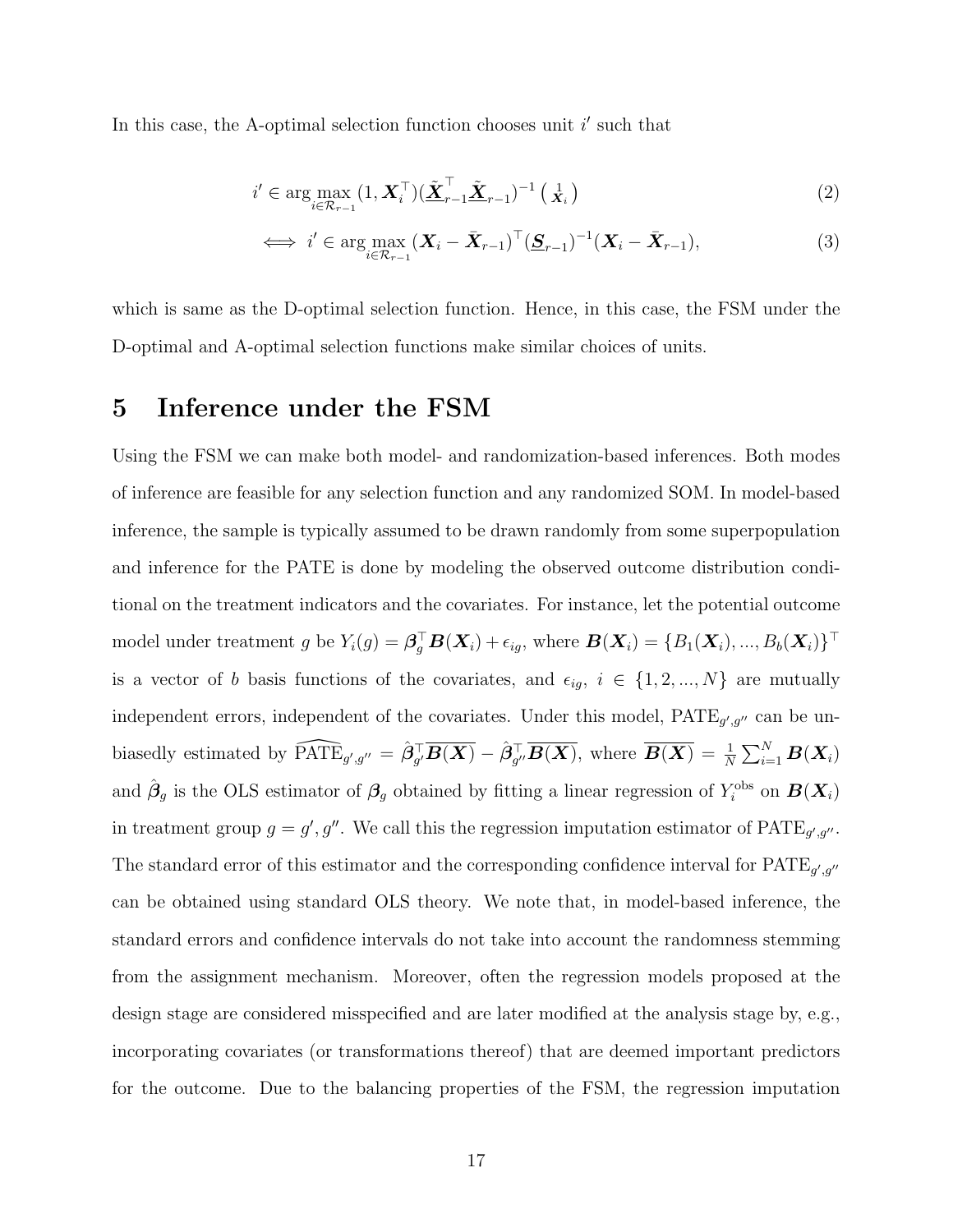estimators tend to exhibit sufficient precision even when the model posited by the FSM is misspecified (see sections [4.1,](#page-10-1) [6,](#page-18-0) and [7\)](#page-25-0).

In randomization-based inference, the potential outcomes and the covariates are typically considered as fixed and the assignment mechanism is the only source of randomness (see Chapter 2 of [Rosenbaum 2002](#page-37-9) and chapters 5–7 of [Imbens and Rubin 2015](#page-36-10) for overviews). Inference for causal effects can be done via exact randomization tests for sharp null hypotheses on unit-level causal effects [\(Fisher 1935\)](#page-36-1), or via estimation under Neyman's repeated sampling approach [\(Neyman 1923, 1990\)](#page-37-6). Under the FSM, randomization tests for sharp null hypotheses can be performed by approximating the distribution of the test statistic through repeated realizations of the FSM. To illustrate, consider testing the sharp null hypothesis of zero unit-level causal effects, i.e.,  $H_0$ :  $Y_i(2) - Y_i(1) = 0$  for all i, at level  $\alpha$ using the FSM. While any choice of test statistic preserves the validity of the test, a common choice is the absolute difference-in-means statistic  $\frac{1}{n}$  $\frac{1}{n_2} \sum_{i: Z_i = 2} Y_i^{\text{obs}} - \frac{1}{n_1}$  $\frac{1}{n_1} \sum_{i:Z_i=1} Y_i^{\text{obs}}$  =  $\frac{1}{n}$  $\frac{1}{n_2}\sum_{i:Z_i=2} Y_i(2) - \frac{1}{n_1}$  $\frac{1}{n_1}\sum_{i:Z_i=1}Y_i(1)|=:T(\mathbf{Z},\mathbf{Y}(1),\mathbf{Y}(2)).$  Large values of  $T(\mathbf{Z},\mathbf{Y}(1),\mathbf{Y}(2))$ are considered evidence against  $H_0$ . Under  $H_0$ ,  $Y_i(2) = Y_i(1) = Y_i^{\text{obs}}$  and the vectors of potential outcomes  $Y(1)$  and  $Y(2)$  are known and fixed. The p-value of the test is given by  $p = P_{H_0}(T(\mathbf{Z}, \mathbf{Y}(1), \mathbf{Y}(2)) \ge t_{obs})$ , where  $t_{obs}$  is the value of the test statistic for the observed realization of  $Z$  under the FSM. We can compute this p-value by Monte Carlo approximation, i.e., we generate independent vectors of assignments  $\mathbf{Z}^{(m)}$  =  $(Z_1^{(m)}$  $\{1, 2, ..., Z_N^{(m)}\}$ ,  $m \in \{1, 2, ..., M\}$  using the FSM and approximate the p-value as  $\hat{p} =$ 1  $\frac{1}{M}\sum_{m=1}^{M} \mathbb{1}(T(\mathbf{Z}^{(m)}, \mathbf{Y}(1), \mathbf{Y}(2)) \ge t_{\text{obs}})$ . We reject  $H_0$  at level  $\alpha$  if  $\hat{p} \le \alpha$ .

Similar tests can be applied for more general sharp hypotheses of treatment effects (e.g., dilated and tobit effects; [Rosenbaum 2002,](#page-37-9)[0\)](#page-37-10). We can invert these tests to obtain a confidence interval for the hypothesized effect [\(Rosenbaum 2002,](#page-37-9) Section 2.6.1). Moreover, we can get a point estimate of the effect by solving a Hodges-Lehmann estimating equation corresponding to these tests [\(Rosenbaum 2002,](#page-37-9) Section 2.7.2). Finally, under Neyman's approach, we can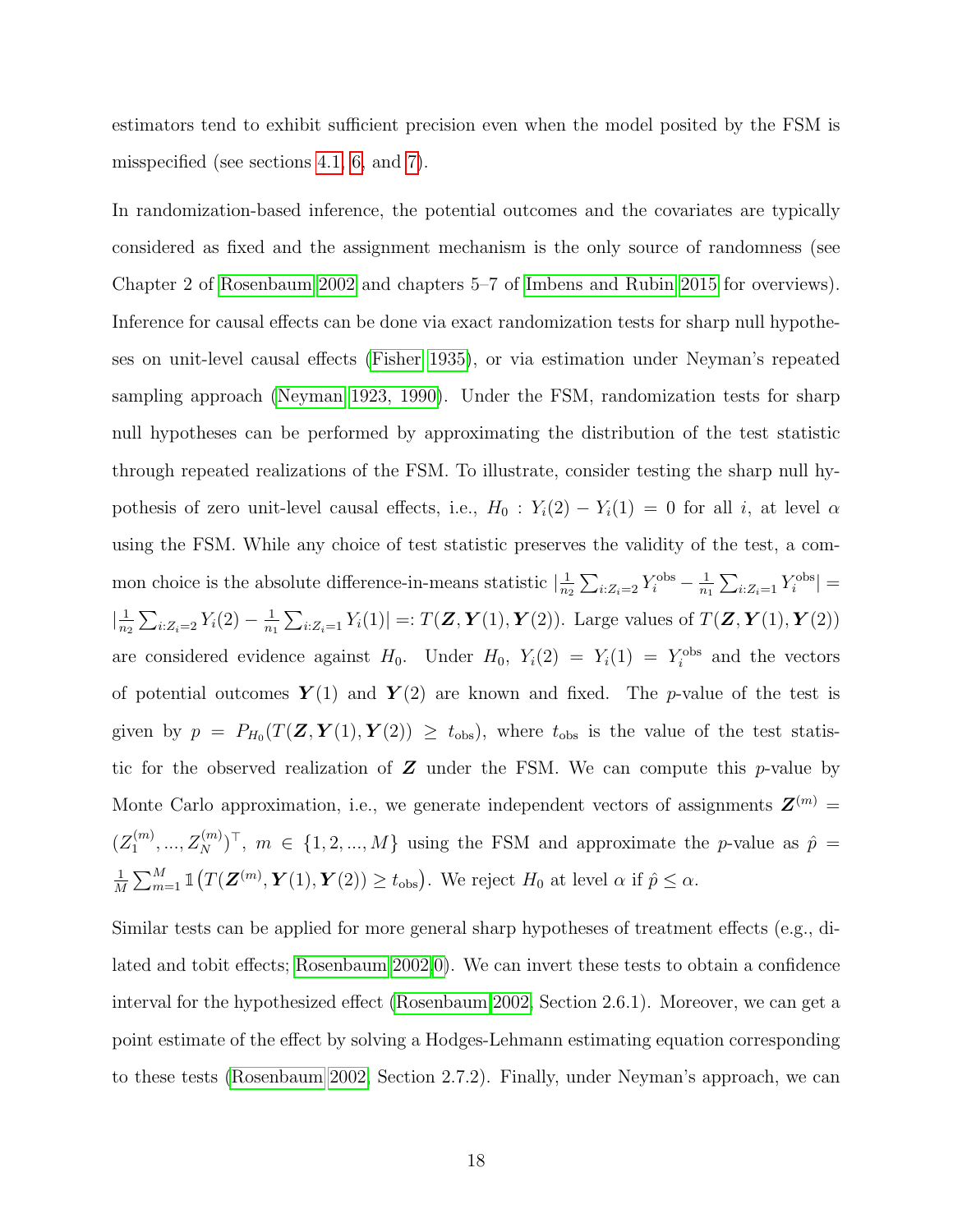estimate the sample average treatment effect  $\text{SATE}_{g',g''}$  by the difference-in-means statistic. In particular, for groups of equal size, this difference-in-means statistic is unbiased for  $\text{SATE}_{g',g''}$  under the FSM (see Proposition [A1](#page-46-0) for a proof).

## <span id="page-18-0"></span>6 A simulation study

#### <span id="page-18-1"></span>6.1 Setup

We now compare the performance of the FSM to complete randomization and rerandomization in a simulation study. Here,  $N = 120$ ,  $G = 2$ ,  $n_1 = n_2 = 60$ , and  $k = 6$ . The covariates are generated following the design of [Hainmueller](#page-36-11) [\(2012\)](#page-36-11):

<span id="page-18-2"></span>
$$
\begin{pmatrix} X_1 \\ X_2 \\ X_3 \end{pmatrix}
$$
 ~  $\mathcal{N}_3 \begin{bmatrix} 0 \\ 0 \\ 0 \end{bmatrix}$ ,  $\begin{pmatrix} 2 & 1 & -1 \\ 1 & 1 & -0.5 \\ -1 & -0.5 & 1 \end{pmatrix}$ ,  $X_4 \sim \text{Unif}[-3, 3]$ ,  $X_5 \sim \chi_1^2$ ,  $X_6 \sim \text{Bernoulli}(0.5)$ . (4)

In this design,  $X_4$ ,  $X_5$ , and  $X_6$  are mutually independent and separately independent of  $(X_1, X_2, X_3)^\top$ . We draw a sample of 120 units once from the data generating mechanism in [\(4\)](#page-18-2). Conditional on this sample, we compare four different assignment methods, namely a completely randomized design (CRD), rerandomization with 0.01 acceptance rate (RR 0.01), rerandomization with 0.001 acceptance rate (RR 0.001), and the FSM. Both RR 0.01 and RR 0.001 use as rerandomization criteria the Mahalanobis distance between the two treatment groups on the original covariates. The FSM uses a linear potential outcome model on the original covariates and the D-optimal selection function. For each design we draw 800 independent assignments. The assignments under the FSM are generated using the open source R package FSM available on CRAN. The total runtime of the FSM for the 800 simulated experiments was about one and a half minutes on a Windows 64-bit computer with an Intel $(R)$  Core i7 processor. See [Chattopadhyay et al.](#page-36-7)  $(2021)$  for detailed step-by-step instructions and vignettes on the use of FSM package.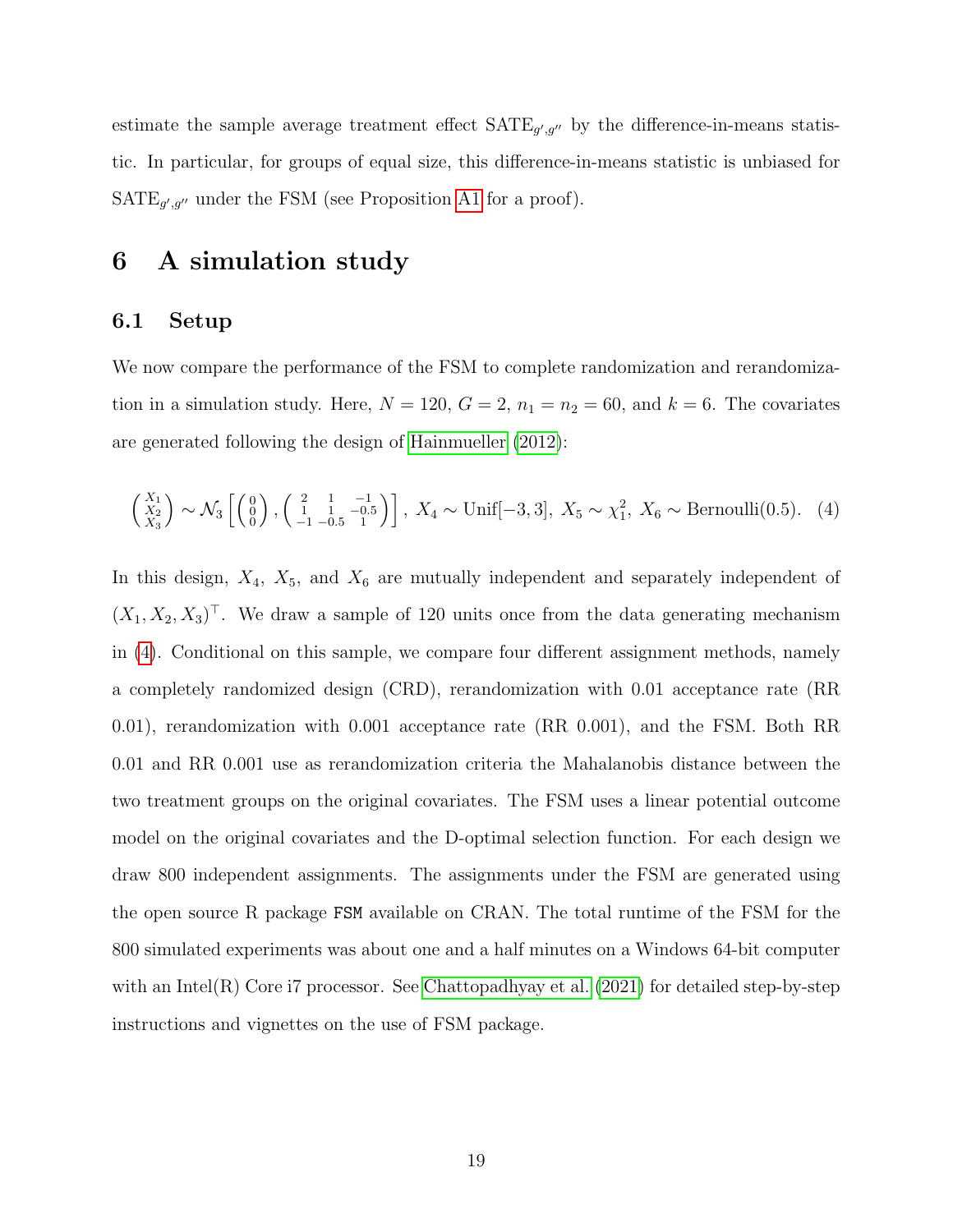#### <span id="page-19-0"></span>6.2 Balance

We evaluate balance on the main and transformed covariates. Figures [2\(](#page-20-0)a) and 2(b) show density plots of the Absolute Standardized Mean Differences (ASMD; [Rosenbaum and Rubin](#page-37-5) [1985,](#page-37-5) [Stuart 2010\)](#page-37-11) of the six main covariates and their second-order transformations (including squares and pairwise products), respectively. A smaller ASMD for a covariate indicates better mean-balance on that covariate between the two treatment groups. Figure  $2(a)$  indicates that both rerandomization methods improve balance on the means of the original covariates over CRD. As expected, the ASMD distribution under RR 0.001 is more concentrated than that of RR 0.01, with 32% smaller mean ASMD than RR 0.01. Both the FSM and RR 0.001 have similar distributions of the ASMD with FSM having moderately (9%) smaller mean ASMD. See Table [A3](#page-53-1) in the Online Supplementary Materials for a comparison of the average ASMD of each covariate.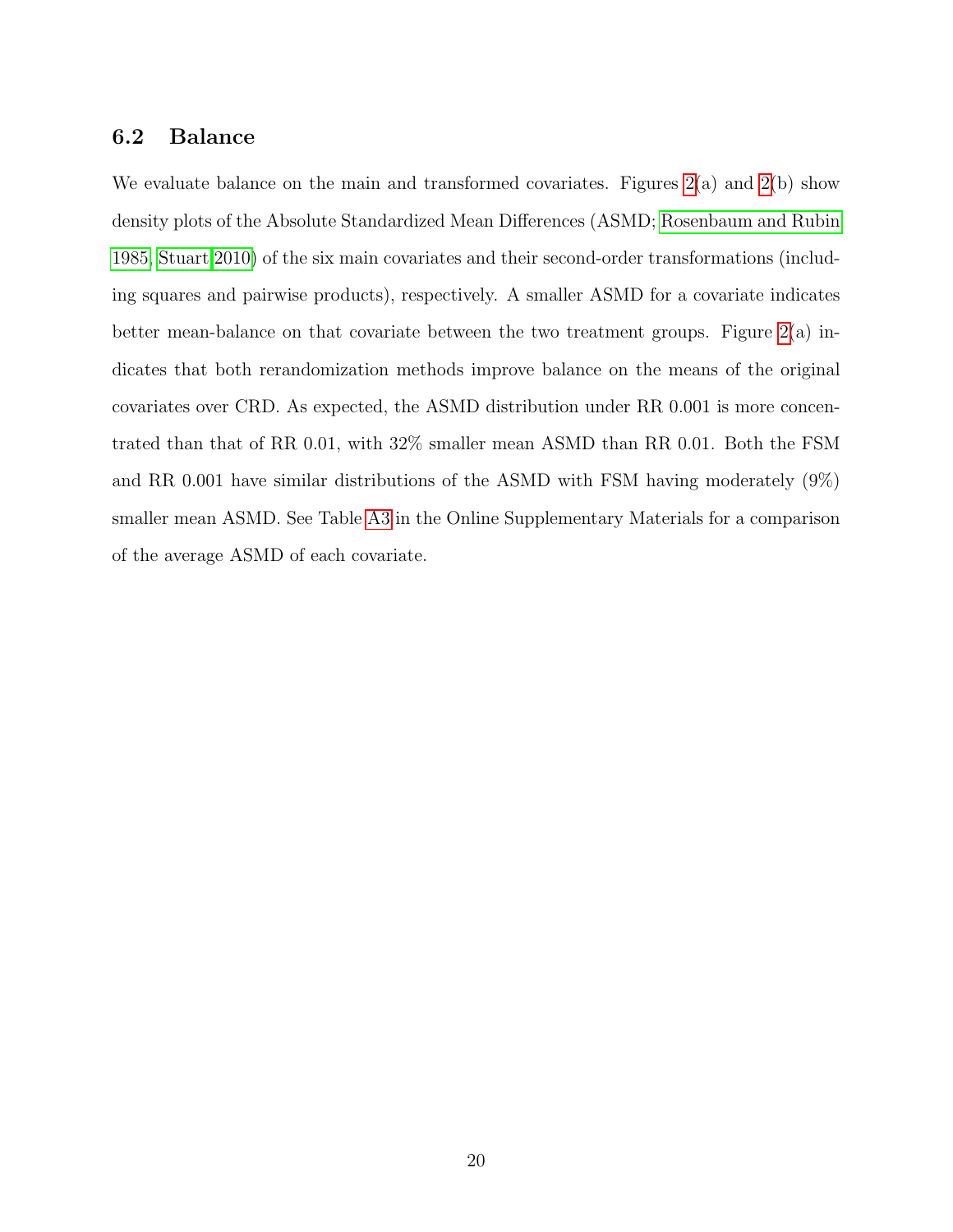Figure 2: Distributions of absolute standardized mean differences (ASMD) of the main covariates and all their second-order transformations. In the top right corners the legends present the average ASMD across simulations for the four methods. On average, the FSM achieves better covariate balance. In terms of the main covariates, the FSM marginally outperforms RR 0.001. In terms of the second-order transformations, the FSM substantially outperforms RR 0.001.

<span id="page-20-0"></span>

Figure [2\(](#page-20-0)b) shows that the imbalances of covariate transformations are substantially smaller with the FSM than with CRD, RR 0.01, and RR 0.001. In fact, the FSM achieves a 70% reduction in the mean ASMD with respect to RR 0.001. Thus, although the FSM and RR 0.001 exhibit comparable balance in terms of the main covariates, the FSM balances these transformations of the covariates much better than RR 0.001. This highlights the improved robustness of the FSM against model misspecification, as discussed previously in the context of Theorem  $4.2(b)$ .<sup>[7](#page-20-1)</sup> Moreover, reducing the tuning parameter of rerandomization from 0.01 to 0.001 yields only  $2\%$  improvement in the mean ASMD.<sup>[8](#page-20-2)</sup> In Figure [2\(](#page-20-0)b), both RR 0.01 and

<span id="page-20-1"></span><sup>7</sup>For the FSM, the implicit potential outcome model is the same as the model used to specify the Doptimal selection function. Although rerandomization does not explicitly model the potential outcomes, an implicit model can be conceptualized from the covariates (or transformations thereof) used to construct the Mahalanobis distance.

<span id="page-20-2"></span><sup>&</sup>lt;sup>8</sup>In fact, for some covariate transformations, reducing this tuning parameter exacerbates imbalance (see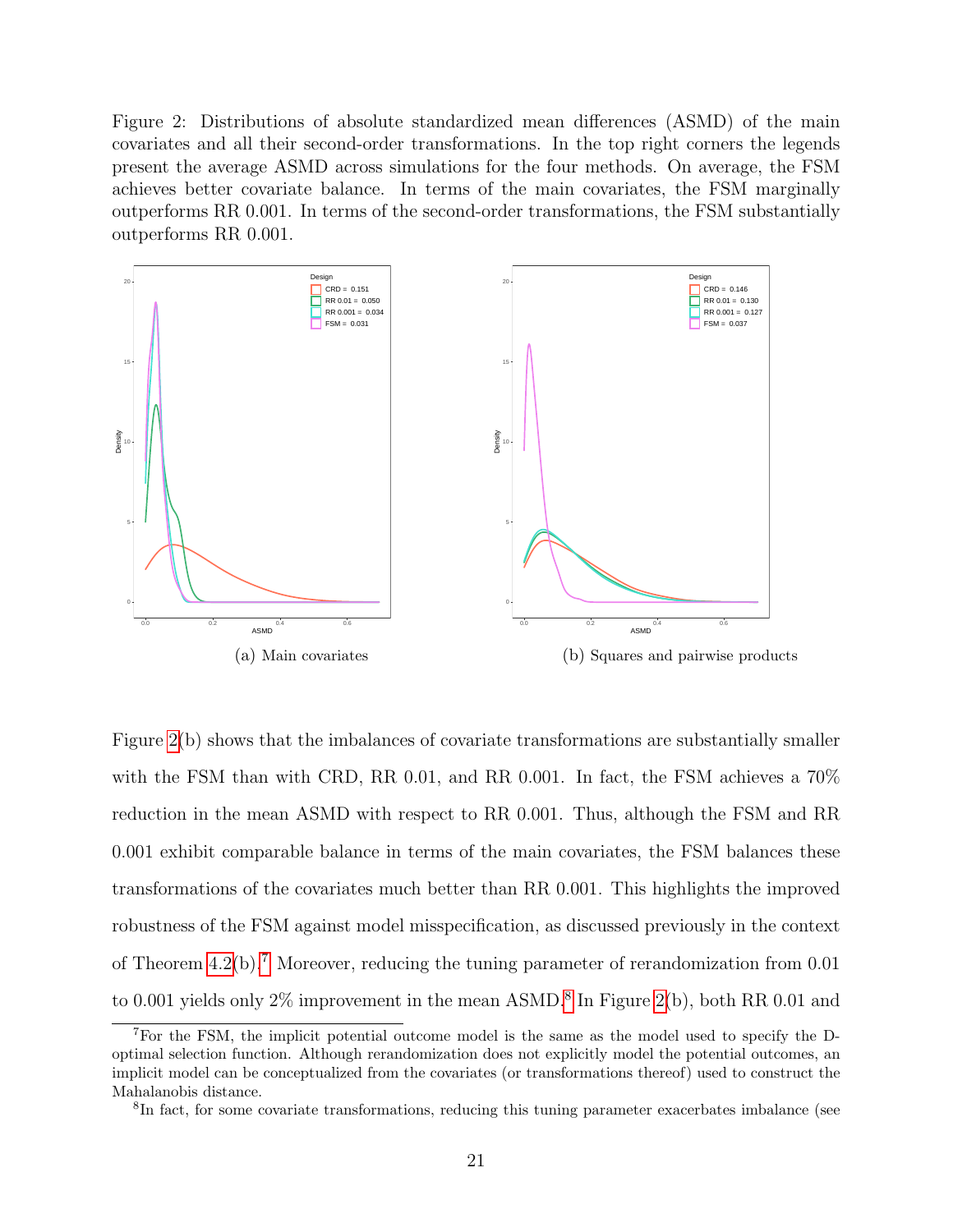RR 0.001 often produce ASMD larger than 0.1, and in some cases, larger than 0.5, indicative of substantial imbalances on these covariate transformations.

Under rerandomization, balance on the squares and pairwise products of the covariates can be improved by explicitly incorporating these transformations in the Mahalanobis distance. For instance, with k continuous covariates, a Mahalanobis distance needs to include  $\frac{k(k+3)}{2}$ variables to control the imbalances on the means of all the covariates and their squares and pairwise products. However, with large k, calculating the Mahalanobis distance becomes computationally expensive and, in the extreme case (when  $\frac{k(k+3)}{2} > N$ ), infeasible. The FSM, by contrast, only requires  $k$  main covariates for computing the D-optimality criterion (see Theorem [4.1\)](#page-11-3) to produce adequate balance on these transformations.

For each method, we also compare balance in the overall correlation structure of the covariates. Let  $\underline{\mathbf{R}}_g$  denote the sample correlation matrix in group  $g, g \in \{1, 2\}$ . As a measure of imbalance, we consider the Frobenius norm of  $\underline{\mathbf{R}}_1 - \underline{\mathbf{R}}_2$ , denoted by  $||\underline{\mathbf{R}}_1 - \underline{\mathbf{R}}_2||_F$ .<sup>[9](#page-21-0)</sup> Smaller values of  $||\mathbf{R}_1 - \mathbf{R}_2||_F$  are indicative of better balance on the correlation matrix of the covari-ates between the two groups. Figure [3](#page-22-1) shows the boxplots of the distributions of  $||\mathbf{R}_1-\mathbf{R}_2||_F$ . The FSM outperforms the other three designs with at least 75% smaller average  $||\mathbf{R}_1-\mathbf{R}_2||_F$ . In particular, among the 800 randomizations, the highest value of  $||\mathbf{R}_{1} - \mathbf{R}_{2}||_{F}$  under FSM is smaller than the corresponding lowest value under the other three designs, indicating that in terms of the correlation structure (and hence the interactions) of the covariates, the least balanced realization of the 800 FSMs exhibits better balance than the best balanced realization of the 800 complete randomizations and rerandomizations.

Table [A4](#page-54-0) in the Online Supplementary Materials).

<span id="page-21-0"></span><sup>9</sup>The Frobenius norm of a matrix is the square root of the sum of squares of all its elements.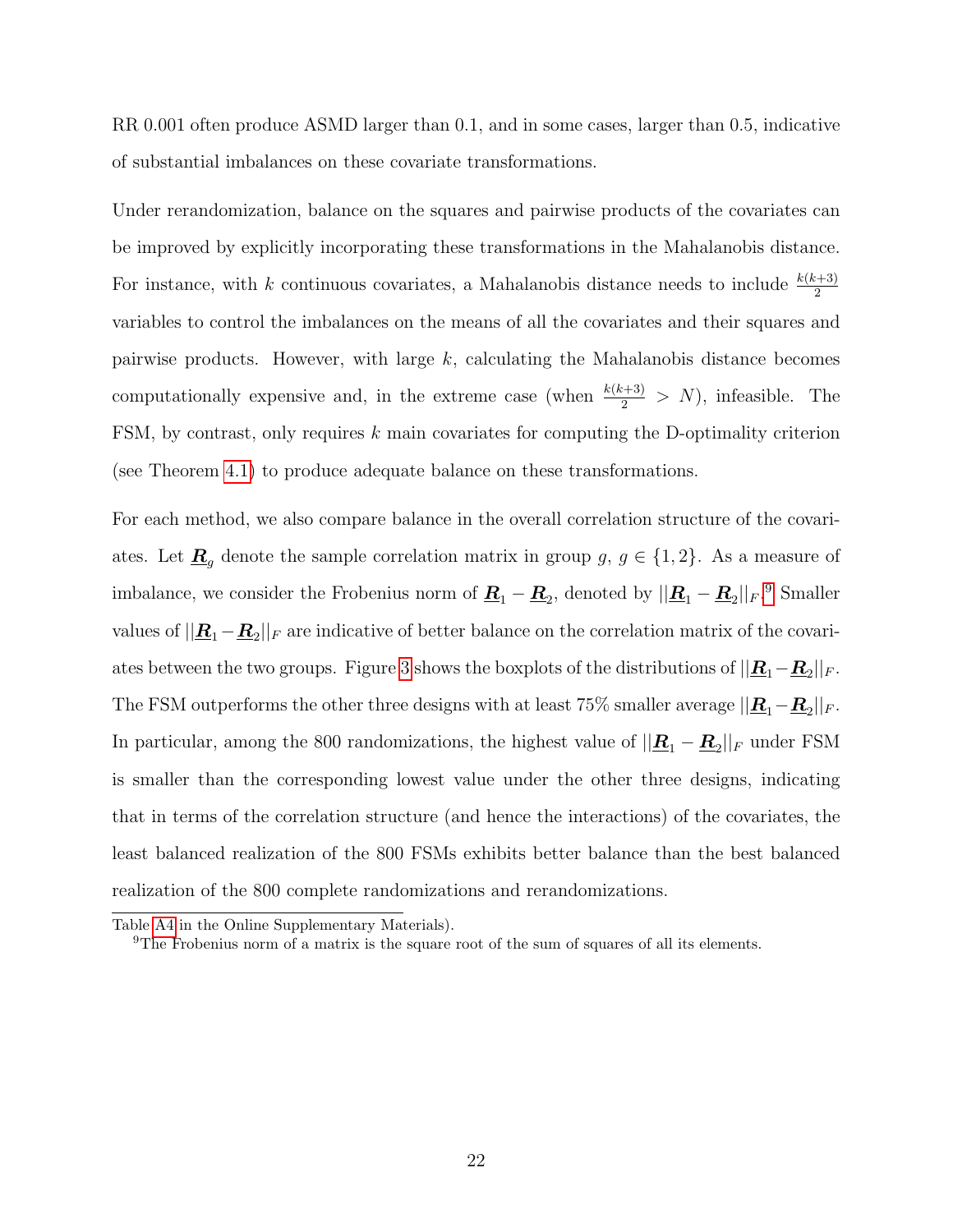<span id="page-22-1"></span>Figure 3: Distributions of discrepancies between the correlation matrices of the covariates in the treatment and the control group (as measured by the Frobenius norm,  $||\underline{\bm{R}}_1 - \underline{\bm{R}}_2||_F)$  across 800 randomizations. The FSM produces substantially lower discrepancies than the other three methods, indicating markedly improved balance on the correlations of the covariates.



Finally, we evaluate balance on the joint distribution of the covariates. To this end, we use two recently proposed non-parametric graph-based tests for equality of multivariate distributions [\(Agarwal et al. 2019\)](#page-35-0). In Table [A5](#page-54-1) of the Online Supplementary Materials, we show the average p-values of the two tests for each design. Since each method ensures covariate balance in expectation, the average p-values for both tests are all substantially greater than the typical 0.05 level. Nevertheless, the average p-value for the FSM is the highest among the four designs, indicating improved covariate balance in aggregate on the joint distributions.

#### <span id="page-22-0"></span>6.3 Efficiency

We now compare the efficiency of the methods under both model- and randomization-based approaches to inference. Under the model-based approach, we consider a potential outcome model where  $\mathbb{E}[Y_i(g)|\bm{X}_i]$  is linear in  $\bm{X}_i$  (Model A1) and another model where  $\mathbb{E}[Y_i(g)|\bm{X}_i]$  is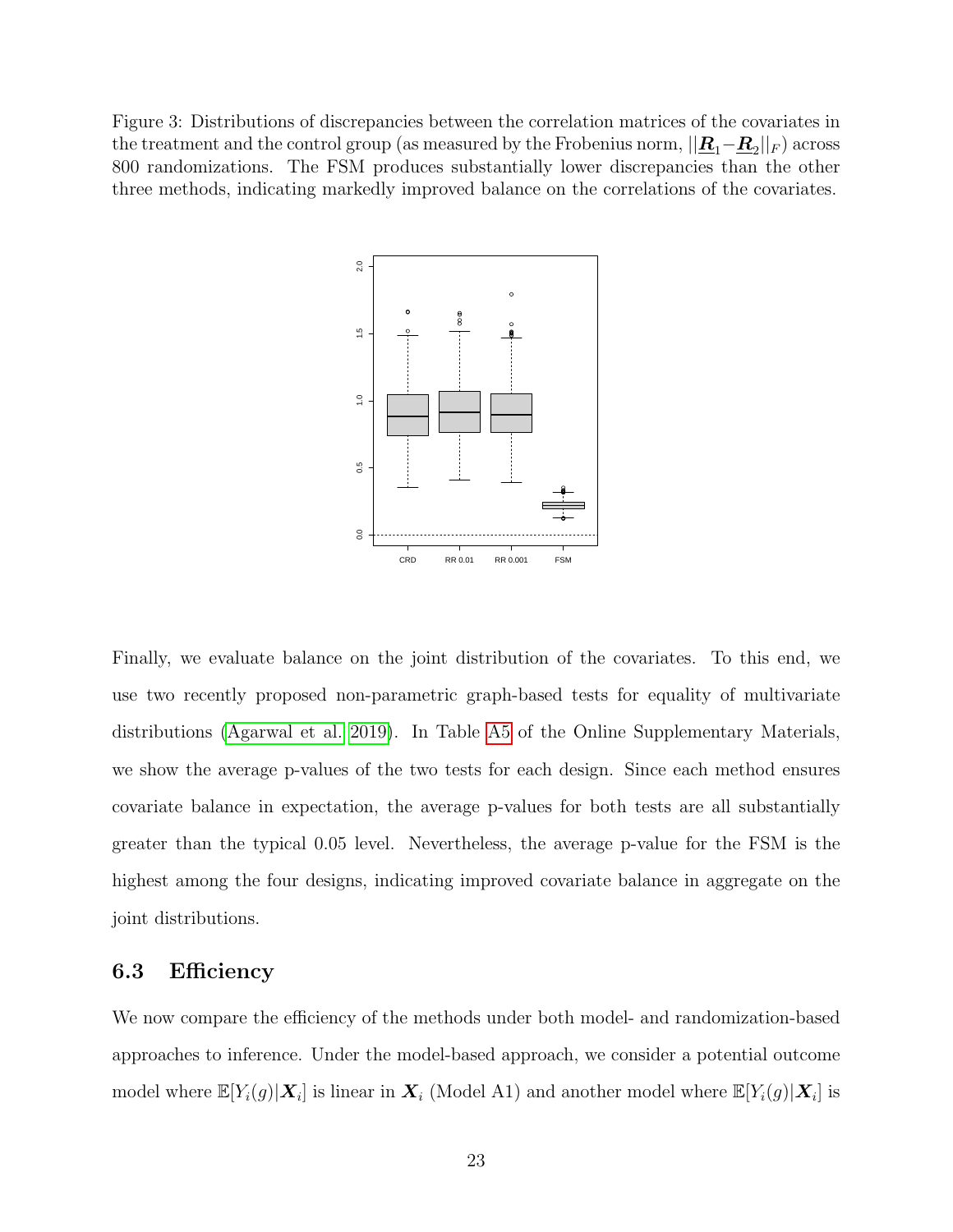linear in  $X_i$  and all its second-order transformations (Model A2). For each potential outcome model, we fit the corresponding observed outcome model by  $OLS$  and estimate  $PATE_{2,1}$ using the regression imputation method described in Section [5.](#page-16-0) Tables  $2(a)$  and  $2(b)$  show the average and maximum model-based standard error (SE) of the regression imputation estimator relative to the FSM across 800 randomizations under the two models.

Table 2: Average and maximum model-based standard errors relative to the FSM across randomizations. Under Model A1 (linear model on the main covariates), the FSM and RR exhibit similar performance, improving over CRD. Under Model A2 (linear model on the main covariates and their second-order transformations), the FSM is considerably more efficient than both CRD and RR.

|  | $(a)$ Model A1 |  |
|--|----------------|--|
|--|----------------|--|

(b) Model A2

<span id="page-23-0"></span>

|                 |      |      | Designs              |      |                   |     | Designs |                      |      |
|-----------------|------|------|----------------------|------|-------------------|-----|---------|----------------------|------|
|                 | CRD. |      | RR 0.01 RR 0.001 FSM |      |                   | CRD |         | RR 0.01 RR 0.001 FSM |      |
| Average SE      | 1.03 | 1.00 | 1.00                 | 1.00 | Average $SE$ 1.39 |     | - 1.27  | 1.26                 | 1.00 |
| Maximum SE 1.13 |      | 1.00 | 1.00                 | 1.00 | Maximum SE 3.61   |     | 1.97    | 1.80                 | 1.00 |

Under Model A1, since both rerandomization and the FSM are able to adequately balance the means of the original covariates, they lead to lower SE (hence, higher efficiency) than CRD. Across randomizations, the worst case SE under RR 0.01, RR 0.001, and the FSM are 13% smaller than under CRD. Under Model A1, the FSM has similar model-based SE as the two rerandomization methods. However, under Model A2, the FSM uniformly outperforms the other three designs, with a 26% reduction in average SE and an 80% reduction in maximum SE than RR 0.001. This improvement in efficiency can be attributed to the balance achieved by the FSM on the main covariates and their squares and pairwise products. In sum, when the model assumed at the design stage is correct and is used at the analysis stage, the FSM is as efficient as the two rerandomizations for estimating the treatment effect. However, when the model assumed at the design stage is misspecified and later corrected by augmenting transformations of the covariates (e.g., squares and pairwise products), the FSM is considerably more efficient and robust than the other designs.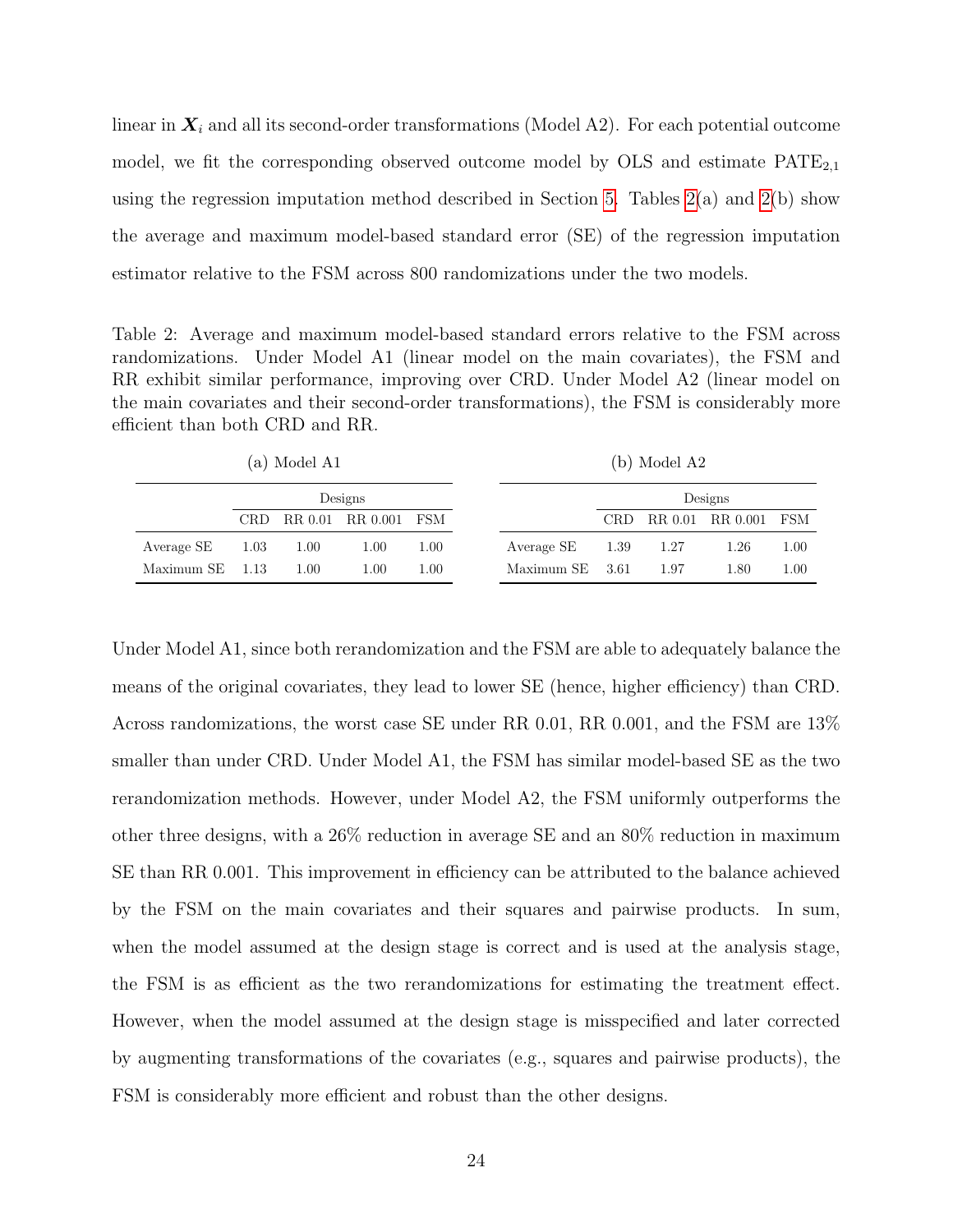Under the randomization-based approach, we compare the standard errors of the differencein-means statistic under each design. Following [Hainmueller](#page-36-11) [\(2012\)](#page-36-11), the potential outcomes are generated using the models:  $Y(1) = X_1 + X_2 + X_3 - X_4 + X_5 + X_6 + \eta$ ,  $Y(2) = Y(1)$  (Model B1) and  $Y(1) = (X_1 + X_2 + X_5)^2 + \eta$ ,  $Y(2) = Y(1)$  (Model B2), where  $\eta \sim \mathcal{N}(0, 1)$ . Both generative models satisfy the sharp-null hypothesis of zero treatment effect for every unit and hence,  $\text{SATE}_{2,1} = 0$ . Conditional on these potential outcomes,  $\text{SATE}_{2,1}$  is estimated under each design using the standard difference-in-means estimator. The corresponding randomization-based SE of this estimator is obtained by generating 800 randomizations of the design and computing the standard deviation of the difference-in-means estimator across these 800 randomizations. Table [3](#page-24-0) shows the randomization-based SE of the difference-inmeans statistic for  $SATE_{2,1}$  under each model.

Table 3: Average randomization-based standard errors relative to the FSM. The standard error for the FSM is 0.2 under Model B1 (linear model on the main covariates) and 0.43 under Model B2 (linear model on the main covariates and their second-order transformations). Especially under Model B2, the FSM is considerably more efficient than both CRD and RR.

<span id="page-24-0"></span>

| (a) Model B1 |      |        |                          |  |    | (b) Model B2 |         |                      |  |  |
|--------------|------|--------|--------------------------|--|----|--------------|---------|----------------------|--|--|
| Designs      |      |        |                          |  |    |              | Designs |                      |  |  |
|              |      |        | CRD RR 0.01 RR 0.001 FSM |  |    | CRD.         |         | RR 0.01 RR 0.001 FSM |  |  |
| SЕ           | 2.72 | - 1.26 | 1.08                     |  | SE | 5.69         | 4.56    | 4.47                 |  |  |

Under Model B1, the potential outcomes depend linearly on the covariates and therefore balancing the means of the covariates improves efficiency. This is reflected in Table [3](#page-24-0) as the FSM has the smallest SE, closely followed by RR 0.001. Under Model B2, the potential outcomes depend linearly on the squares and pairwise products of the covariates. By better balancing these transformations, the FSM yields a considerably smaller SE than the other designs. In particular, under Model B2, the SE under the FSM is 67% smaller than the SE under RR 0.001. Therefore, in a similar way as in the model-based approach, in randomization-based approach the FSM exhibits comparable efficiency to rerandomization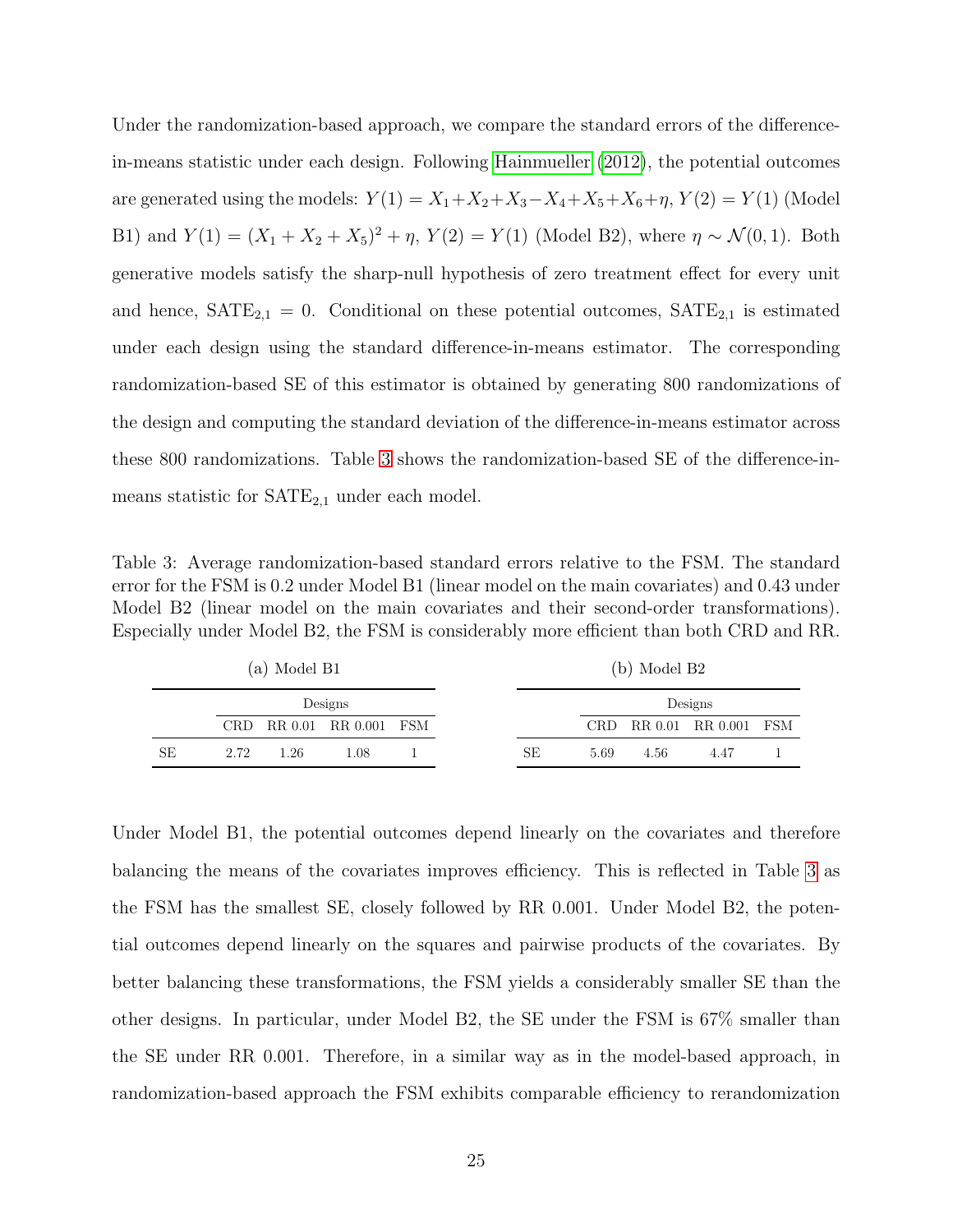under correct-specification of the outcome model, and considerable robustness under model misspecification.

## <span id="page-25-0"></span>7 The Health Insurance Experiment

#### <span id="page-25-1"></span>7.1 Data

We evaluate and compare the performance of the FSM with standard designs using the baseline data of the HIE. To this end, we consider a version of the HIE data presented in [Aron-](#page-36-12)[Dine et al.](#page-36-12) [\(2013\)](#page-36-12). This version includes data on six cost sharing plans described in Section [2.](#page-6-0) To make the group sizes more homogeneous, we consider combining the groups with 25%, 50%, and mixed coinsurance plans. Thus, in our analysis, we have  $G = 4$  treatment groups corresponding to  $g = 1$ , "free care"  $(n_1 = 564)$ ;  $g = 2$ , "25%, 50%, or mixed coinsurance"  $(n_2 = 456); g = 3, \text{``}95\% \text{ coinsurance'' } (n_3 = 372); \text{ and } g = 4, \text{ ``individual deductible'' }$  $(n_4 = 495)$ . In total, there are  $N = n_1 + ... + n_4 = 1,887$  families. We consider assigning all N families to the four treatment groups and hence do not consider a discard group of non-participants. Moreover, in this version, the units (i.e., families) across five of the six sites are pooled and we consider randomly assigning all the families in this pooled set to the four treatment groups at once. Due to loss of data, the Dayton site is excluded from this analysis.

We consider  $k = 20$  family-level baseline covariates, where  $X_1, ..., X_5$  are scaled covariates,  $X_6, ..., X_{14}$  are binary covariates, and  $X_{15}, ..., X_{20}$  are binary covariates indicating missing data (see Table [A6](#page-56-1) for a description of each baseline covariate). Using this data, we compare complete randomization, rerandomization, and the FSM in terms of balance and efficiency. For the FSM, we generate the SOM by first using SCOMARS on the combined groups  $\{1, 2\}$ and {3, 4}, and then using SCOMARS again to split each combined group into its component groups. For rerandomization, we use two balance criteria based on Wilks' lambda statistic [\(Lock 2011,](#page-37-12) Section 5.2) and the maximum pairwise Mahalanobis distance between any two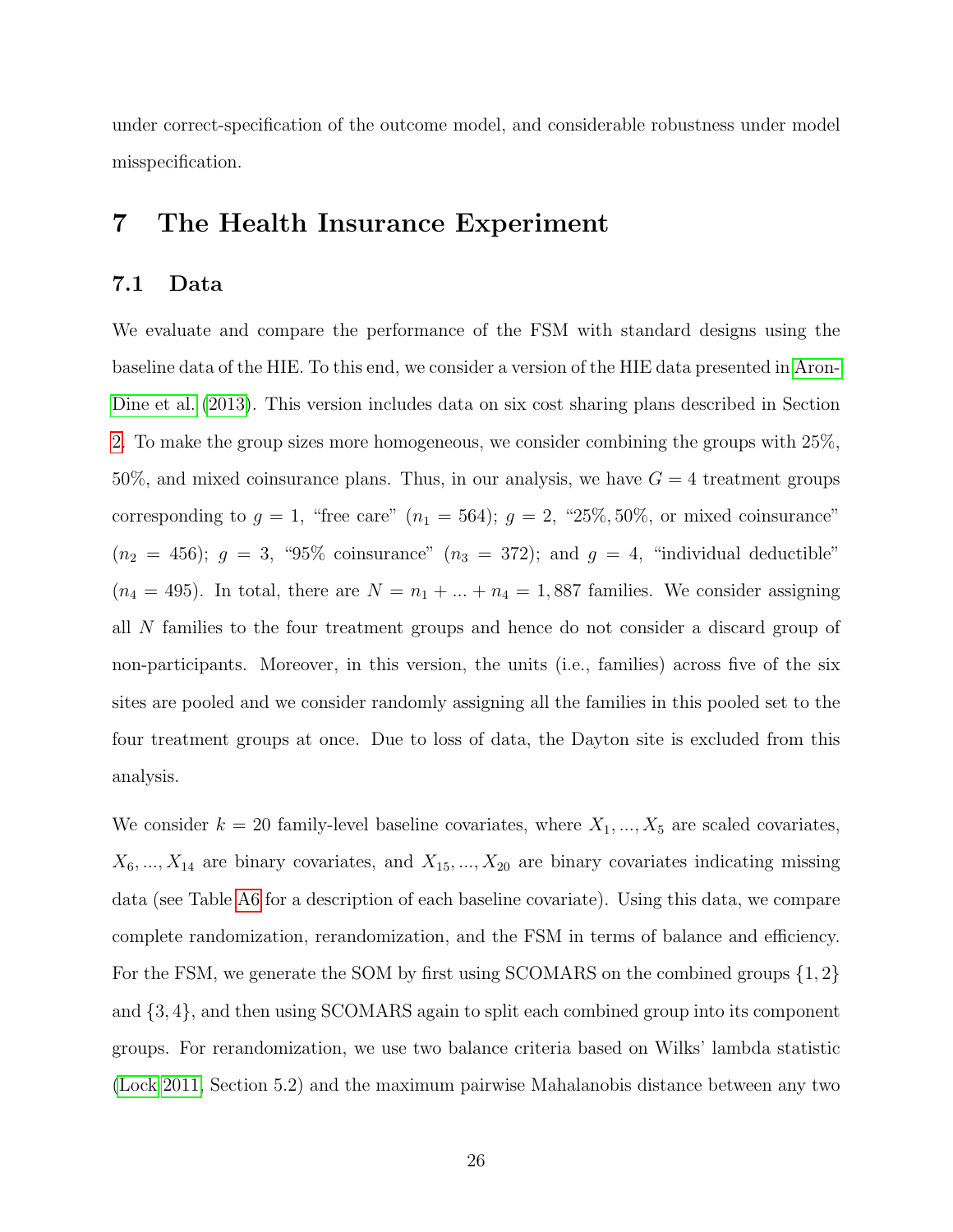treatment groups [\(Morgan and Rubin 2012\)](#page-37-3). For each design, we draw 800 independent assignments. The runtime of each of these assignments with the FSM was less than one minute on a Windows 64-bit laptop computer with an  $Intel(R)$  Core i7 processor.

#### <span id="page-26-0"></span>7.2 Balance

Figure [4](#page-27-0) displays the ASMD distributions across randomizations for the main covariates and second-order transformations of the scaled covariates in the HIE data. In both cases we see that the FSM outperforms complete randomization and rerandomization. While rerandomization balances the main covariates better than complete randomization, this advantage is less marked than in the previous simulation study and disappears for the transformations of the covariates. In fact, the average imbalances for these transformations are very similar between complete randomization (0.055) and rerandomization (0.052), and with both methods it is common to see imbalances greater than 0.1 ASMD. With the FSM, however, the average imbalance is less than half (0.02) of those under CRD and RR, and extreme imbalances are non-existent after the assignments.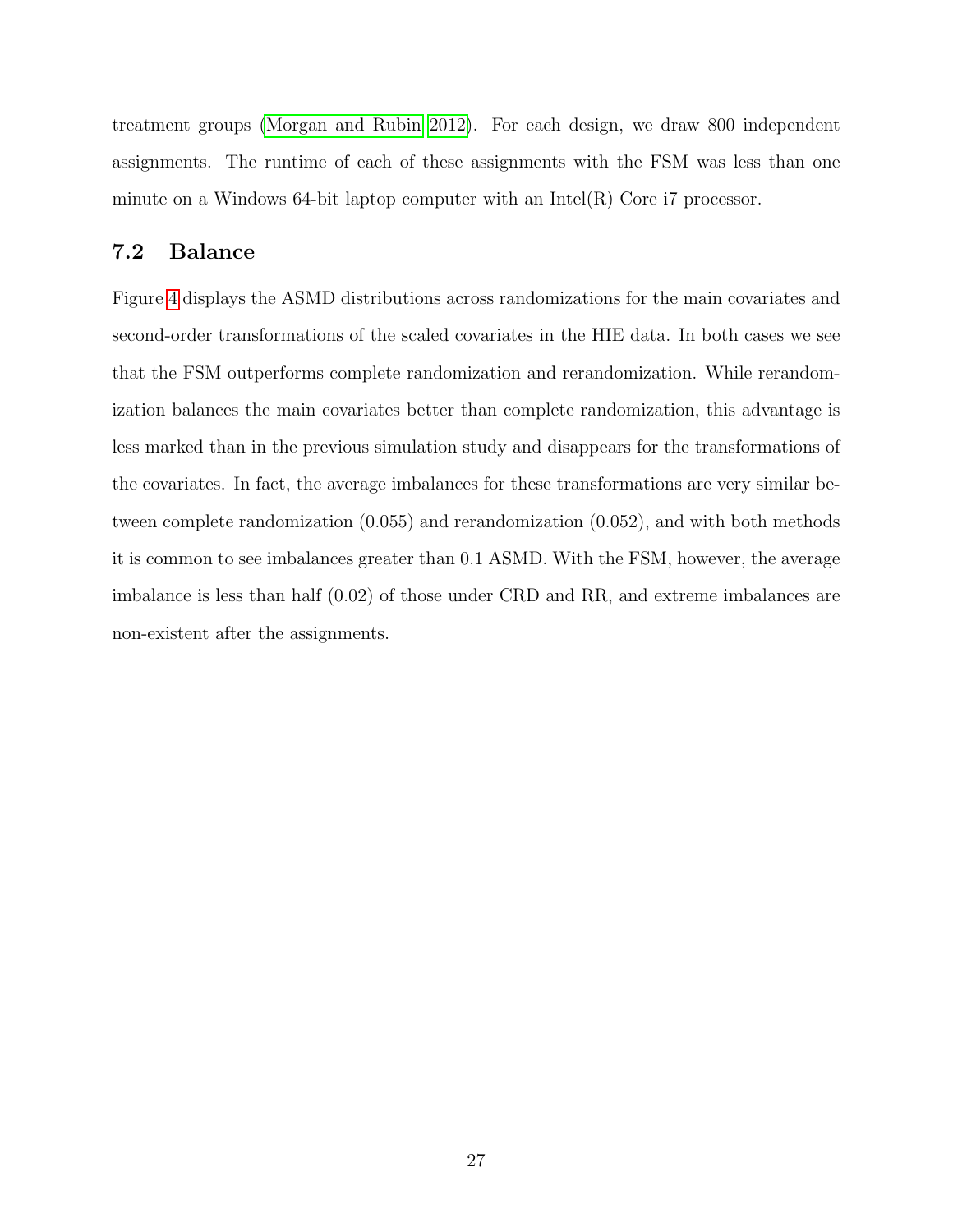Figure 4: Distributions of absolute standardized mean differences (ASMD) of the main covariates and their second-order transformations in the HIE data. The legends present the average ASMD across simulations for the four methods. On average, the FSM substantially outperforms CRD and RR in terms of both the main covariates and their second-order transformations.

<span id="page-27-0"></span>

A related question is how well the methods balance all second-order features of the joint distribution of the covariates. Figure [5](#page-28-1) provides an answer to this question in the boxplots of the discrepancies between correlation matrices ( $||\mathbf{R}_{g} - \mathbf{R}_{g'}||_F$ ) across randomizations. As in the aforementioned second-order transformations, we see a similar performance between complete randomization and rerandomization, which is considerably improved by the FSM with a median about three times smaller. Arguably, one could improve the performance of rerandomization; for example, by restricting imbalances on these transformations via the rerandomization criterion; however, unlike the FSM, this may incur increased computational cost and may require additional tuning parameters. Moreover, these transformations can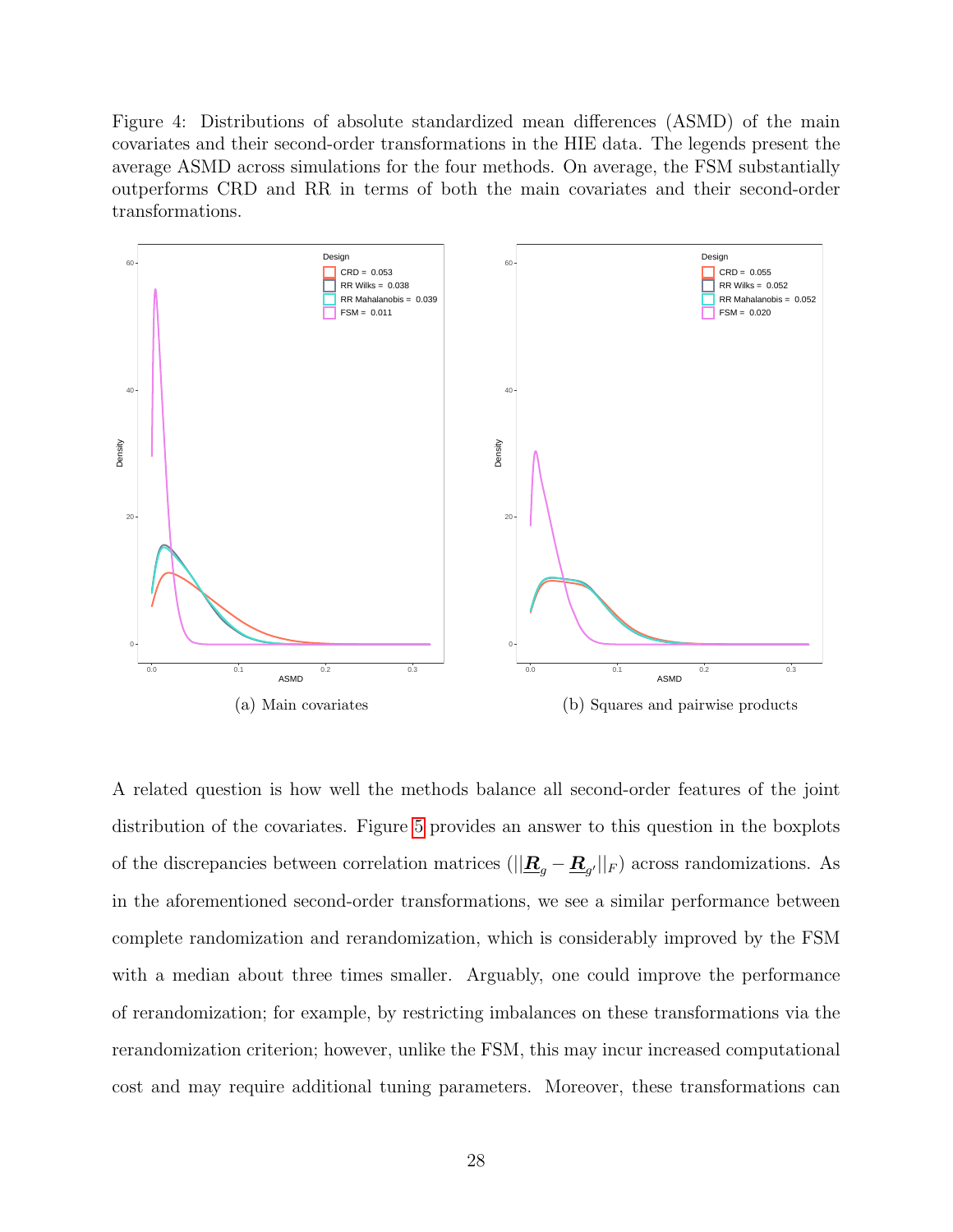also be included in the FSM model, which would then also improve balance on higher order transformations of them.

Figure 5: Distributions of discrepancies of the correlation matrices of the covariates in the treatment groups of the HIE data across randomizations. The discrepancies are measured by  $||\mathbf{R}_g - \mathbf{R}_{g'}||_F$ , where  $\mathbf{R}_g$  is the sample correlation matrix of the covariates in treatment group g and  $\|\cdot\|_F$  is the Frobenius norm. The FSM systematically produces lower discrepancies than the other methods, exhibiting substantially improved balance on the correlations of the covariates.

<span id="page-28-1"></span>

#### <span id="page-28-0"></span>7.3 Efficiency

As in the simulation study, we evaluate efficiency under model- and randomization-based approaches to inference. The main differences between the model- and randomization-based standard errors is that in the model-based approach, the variance calculation does not explicitly take into account the variability arising through the randomization distribution, whereas in the randomization-based approach it does. For illustration, here we consider estimating the average treatment effect of treatment 3 relative to treatment  $2$ , i.e.,  $SATE_{3,2}$ and  $\text{PATE}_{3,2}$ .

Under the model-based approach, we consider two potential outcome models, one that is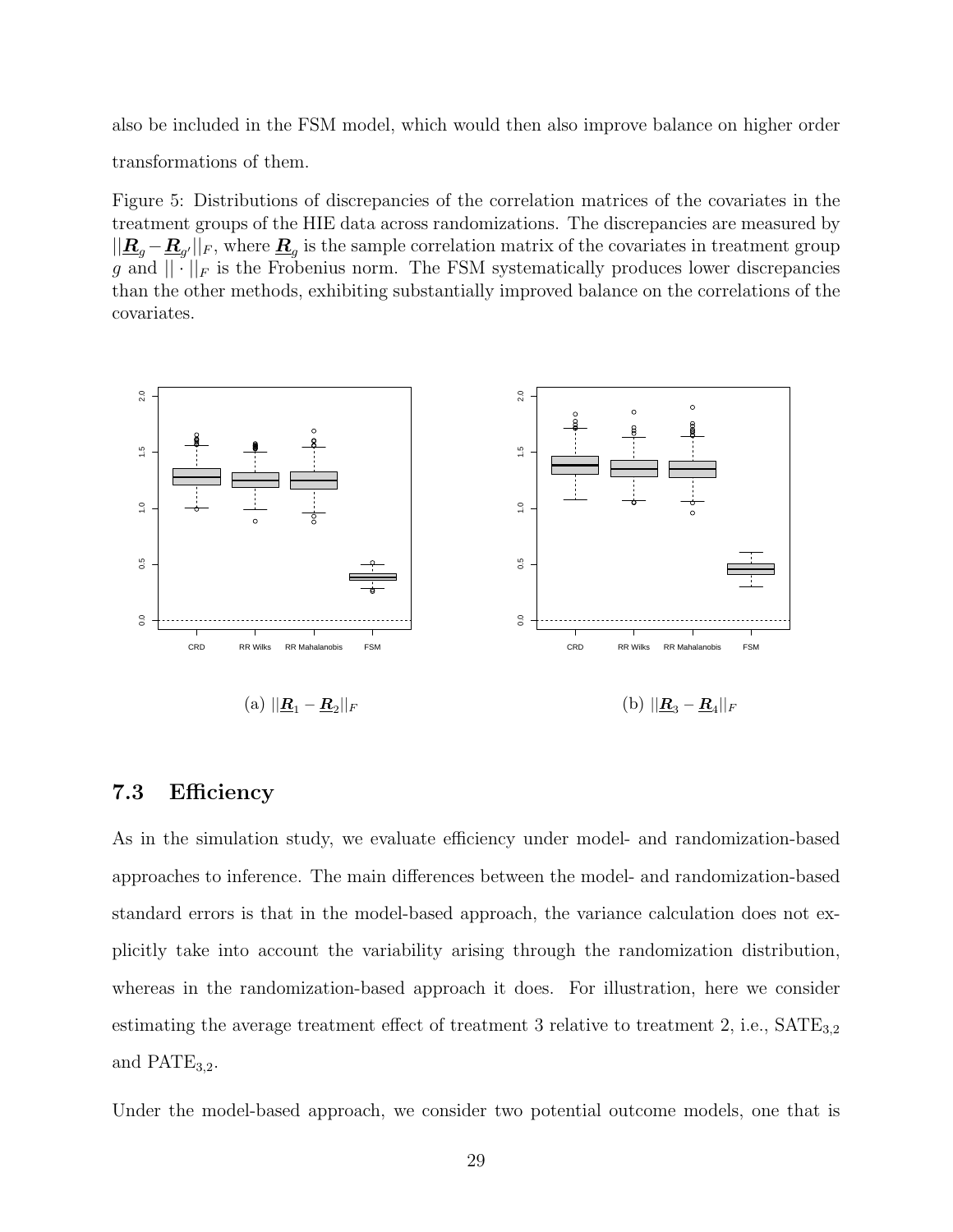linear on the main covariates (Model A3), and another that is linear on the main covariates and the second-order transformations of the scaled covariates (Model A4). The results are summarized in Table 4. While the performance of the three methods is similar under Model A3, under Model A4 there are substantial differences with the FSM outperforming both complete randomization and rerandomization. In fact, under Model A4, there is a 13-15% reduction in the average standard error, and a 50-69% reduction in the maximum standard error, with the FSM.

Table 4: Average and maximum model-based standard errors relative to the FSM across randomizations. Under Model A3 (linear model on the covariates), the FSM is slightly more efficient than RR and CRD. Under Model A4 (linear model on the covariates and their second-order transformations), the FSM is considerably more efficient than CRD and RR.

|                   | (a) Model A3 |         | (b) Model A4                |      |            |         |      |                         |      |
|-------------------|--------------|---------|-----------------------------|------|------------|---------|------|-------------------------|------|
|                   |              | Designs |                             |      |            | Designs |      |                         |      |
|                   | CRD-         |         | RR Wilks RR Mahalanobis FSM |      |            | CRD.    |      | RR Wilks RR Mahalanobis | FSM  |
| Average SE        | 1.02         | 1.01    | 1.01                        | 1.00 | Average SE | - 1.15  | 1.13 | 1.13                    | 1.00 |
| Maximum $SE$ 1.04 |              | 1.02    | 1.02                        | 1.00 | Maximum SE | - 1.69  | 1.50 | 1.55                    | 1.00 |

Under the randomization-based approach, we consider the generative models  $Y(3) = 10 +$  $2X_1 + 3X_2 + 0.5X_3 + 0.3X_4 + \eta$  (Model B3) and  $Y(3) = 10 + 2X_1 + 2X_2X_3 - X_4X_5 + \eta$ (Model B4) where  $Y(3) = Y(2)$  and  $\eta \sim \mathcal{N}(0, 1.5^2)$ . Similar to the simulation study, both generative models satisfy the sharp-null hypothesis of zero treatment effect for every unit and hence,  $SATE_{3,2} = 0$ . Under each design,  $SATE_{3,2}$  is estimated using the standard difference-in-means estimator and the corresponding randomization-based SE is obtained by generating 800 randomizations and computing the standard deviation of the estimator across these 800 randomizations. The results are summarized in Table [5.](#page-30-1) In terms of efficiency, we see again a clear advantage of the FSM. Under Model B3, the average standard errors of rerandomization are 73% and 83% larger than the one of the FSM. Under Model B4, this difference is accentuated and the average standard errors of rerandomization are 236% and 242% larger.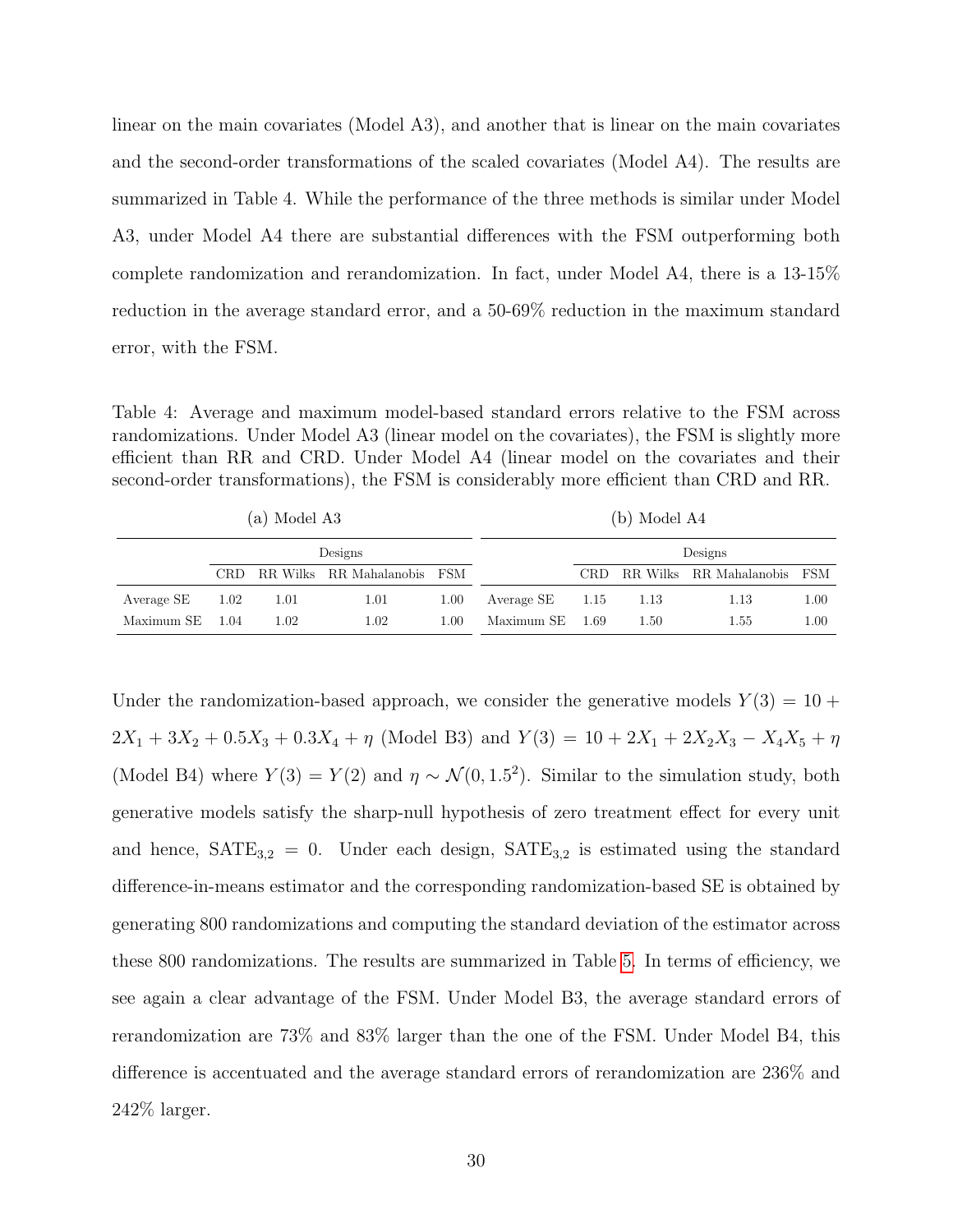Table 5: Randomization-based standard errors relative to the FSM. The standard error for the FSM is 0.12 under Model B3 (linear model on the covariates) and 0.67 under Model B4 (linear model on the covariates and their second-order transformations). Under both models, the FSM is considerably more efficient than both CRD and RR.

<span id="page-30-1"></span>

|    |         | (a) Model B3 |                          |  |    | (b) Model B4 |      |                      |  |  |
|----|---------|--------------|--------------------------|--|----|--------------|------|----------------------|--|--|
|    | Designs |              |                          |  |    |              |      | Designs              |  |  |
|    |         |              | CRD RR 0.01 RR 0.001 FSM |  |    | CRD          |      | RR 0.01 RR 0.001 FSM |  |  |
| SЕ | 2.36    | 1.73         | 1.83                     |  | SE | 3.95         | 3.42 | 3.36                 |  |  |

#### <span id="page-30-0"></span>7.4 Explanation

This analysis illustrates some important differences between the FSM and RR. First is the criterion for assignment. While RR uses the Mahalanobis distance, the FSM uses the Doptimality criterion, which, coupled with a suitable SOM, leads to robust assignments under a more general class of potential outcome models. Second is the use of this criterion. While RR essentially "constrains" the allowable treatment assignments, the FSM "optimizes" them toward the criterion. In essence, RR solves a feasibility problem whereas the FSM solves a maximization problem. Furthermore, the feasibility problem solved by RR depends on the balance threshold, which may be difficult to choose in practice. A very high value of this threshold bears the risk of accepting an assignment with poor covariate balance, whereas a very low value can be computationally onerous.

Third is the step-wise assignment of units into treatment groups. While RR assigns all units in one step and then discards imbalanced assignments, the FSM assigns units one at a time in a random but optimal fashion governed by the selection order and the selection criterion. This difference is crucial because in experiments like the HIE with several treatment groups and many covariates, the space of possible treatment assignments is vast. As shown in our analysis, optimally selecting among these assignments in a step-wise manner can make a substantial difference in terms of balance, efficiency, computational time, and, ultimately, in the use of ever-scarce resources available for experimentation.<sup>[10](#page-30-2)</sup>

<span id="page-30-2"></span> $10$ Figures [1](#page-5-0) and [4](#page-27-0) show that, although RR does well under common balance standards (the mean differences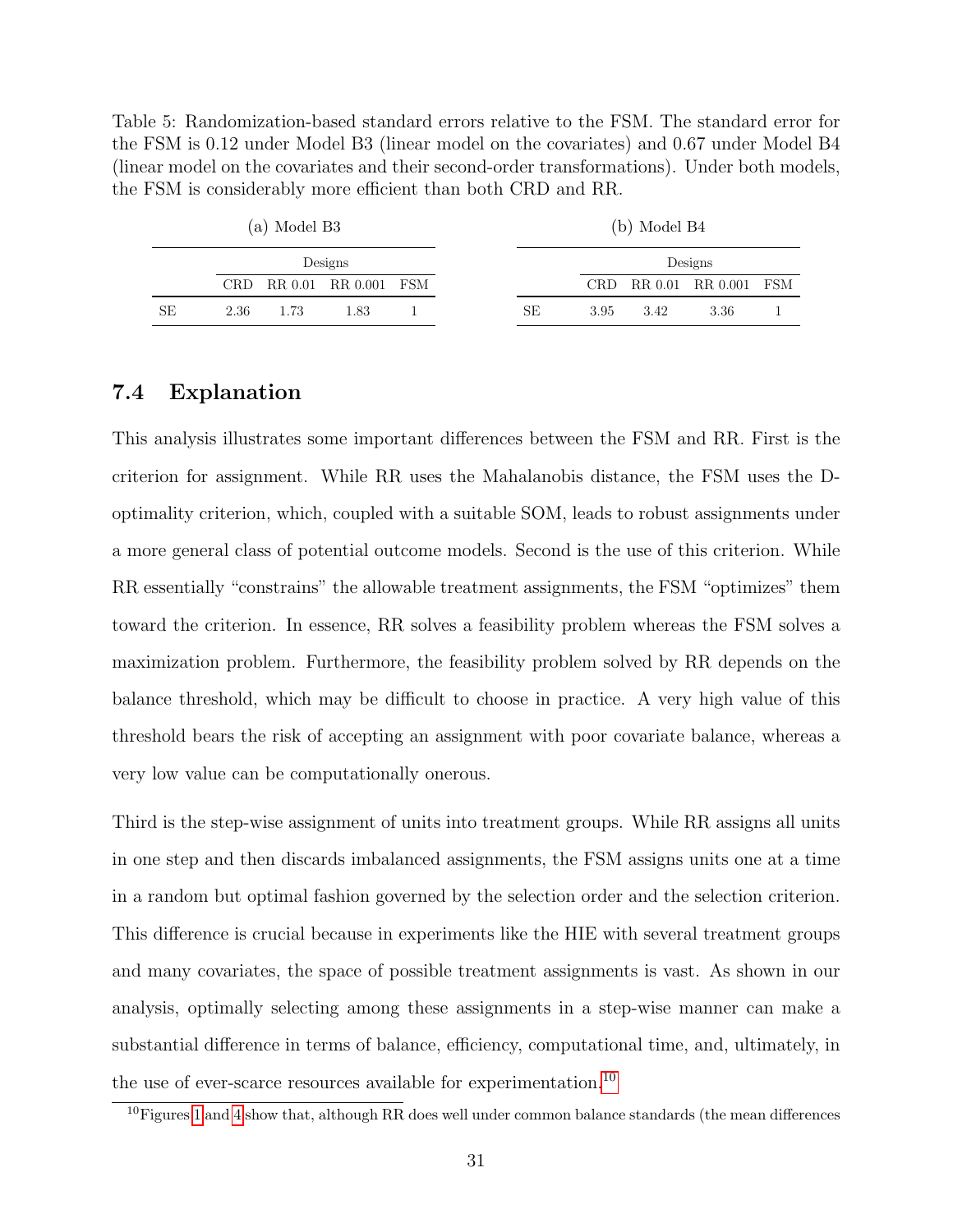## <span id="page-31-0"></span>8 Practical considerations and extensions

#### <span id="page-31-1"></span>8.1 Multi-group experiments

As discussed, the FSM can readily handle experiments with multiple treatment groups. In so doing, the key methodological consideration is the choice of the SOM. As in two-group experiments, with  $G > 2$  groups, it helps to generate an SOM that is randomized and sequentially controlled, so that at every stage of the random selection process, the number of selections made by each treatment group up to that stage is close to its fair share. Formally, we say that an SOM is sequentially controlled if  $|S_{ig} - F_{ig}| < 1$  for all  $i \in \{1, 2, ..., N\}$  and  $g \in \{1, 2, ..., G\}$ , where  $S_{ig}$  is the number of selections made by group g up to stage i and  $F_{ig} := \mathbb{E}[S_{ig}]$  is the corresponding expected number of selections. While the construction of an SOM that is sequentially controlled for multi-group experiments with arbitrary group sizes is an open problem, such constructions are possible for several practically relevant configurations of the group sizes. For example, in multi-group experiments with groups of equal size, we can generate an SOM that is sequentially controlled by successively generating random permutations of the group labels  $(1, 2, ..., G)$ . See Definition [1](#page-47-3) and Proposition [A2](#page-47-4) for a formal statement of this algorithm and a proof.

In multi-group experiments with groups having one of two distinct sizes, we can generate a sequentially controlled SOM by combining the groups of equal size, followed by using SCOMARS on the combined group labels and randomly permuting the component group labels within each combined group (see Theorem [A3](#page-48-0) for details). For example, with  $G = 5$ groups of sizes  $n_1 = n_2 = 10$ ,  $n_3 = n_4 = n_5 = 21$ , this algorithm first generates an SOM at the level of the combined groups  $\{1, 2\}$  (of size 20) and  $\{3, 4, 5\}$  (of size 63), and then splits each combined group into its component groups. Experiments with multiple groups of two sizes arise, for example, in clinical settings where an exploratory treatment is evaluated with are systematically lower than the typical threshold of 0.1 ASMD), there is room to select better (more

balanced) random treatment assignments, which is achieved by the FSM.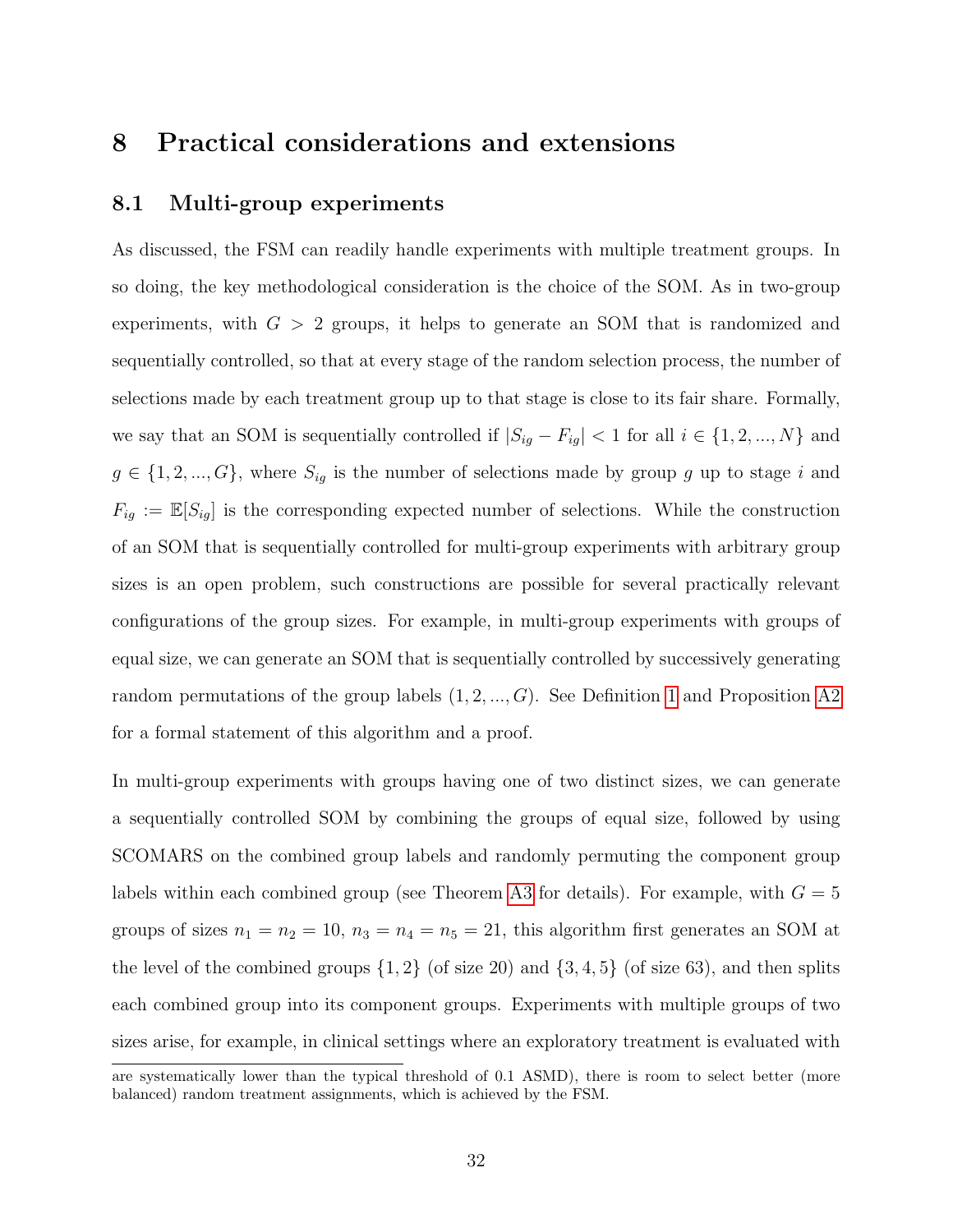greater precision in a larger group size and conventional treatments are applied to smaller groups of equal size.

Finally, in multi-group experiments with groups of more than two distinct sizes such that when combined by groups of equal size they have the same total size, we can again obtain a sequentially controlled SOM by randomly permuting across and within the combined group labels. See Theorem [A4](#page-50-0) for details. For example, with  $G = 6$  groups of sizes  $n_1 = n_2 = 30$ ,  $n_3 = n_4 = n_5 = 20$ ,  $n_6 = 60$ , this algorithm first generates an SOM at the level of the combined groups  $\{1, 2\}$ ,  $\{3, 4, 5\}$ ,  $\{6\}$  (each of size 60), and then splits each combined group into its component groups. In practice, for more general group size configurations, one strategy to generate an SOM is to first identify one of the previous three configurations that is structurally similar to the configuration at hand, and then use the corresponding SOMgenerating algorithm. The resulting algorithm may not always be sequentially controlled, but is still likely to produce a well-controlled randomized selection order.

### <span id="page-32-0"></span>8.2 Stratified experiments

In stratified experiments, units are grouped into two or more predefined strata, and within each stratum units are randomly assigned into treatment groups. By Theorem [4.3,](#page-14-0) when the strata are of equal size, the FSM with stratification variables as covariates automatically retrieves a stratified randomized experiment, without explicitly randomizing units within each stratum. However, in more general stratified experiments, the FSM needs to be extended to explicitly account for the possibly varying stratum sizes and shares of the treatment groups within each stratum. Here we discuss a family of such extensions of the FSM, which we term as stratified FSM.

We consider stratified experiments where the treatment group sizes within each stratum are set by the investigator beforehand. To accommodate the FSM to such experiments, we again need to carefully construct an SOM. In the stratified FSM, we append the SOM with an additional column of stratum labels, indicating which stratum the treatment group selects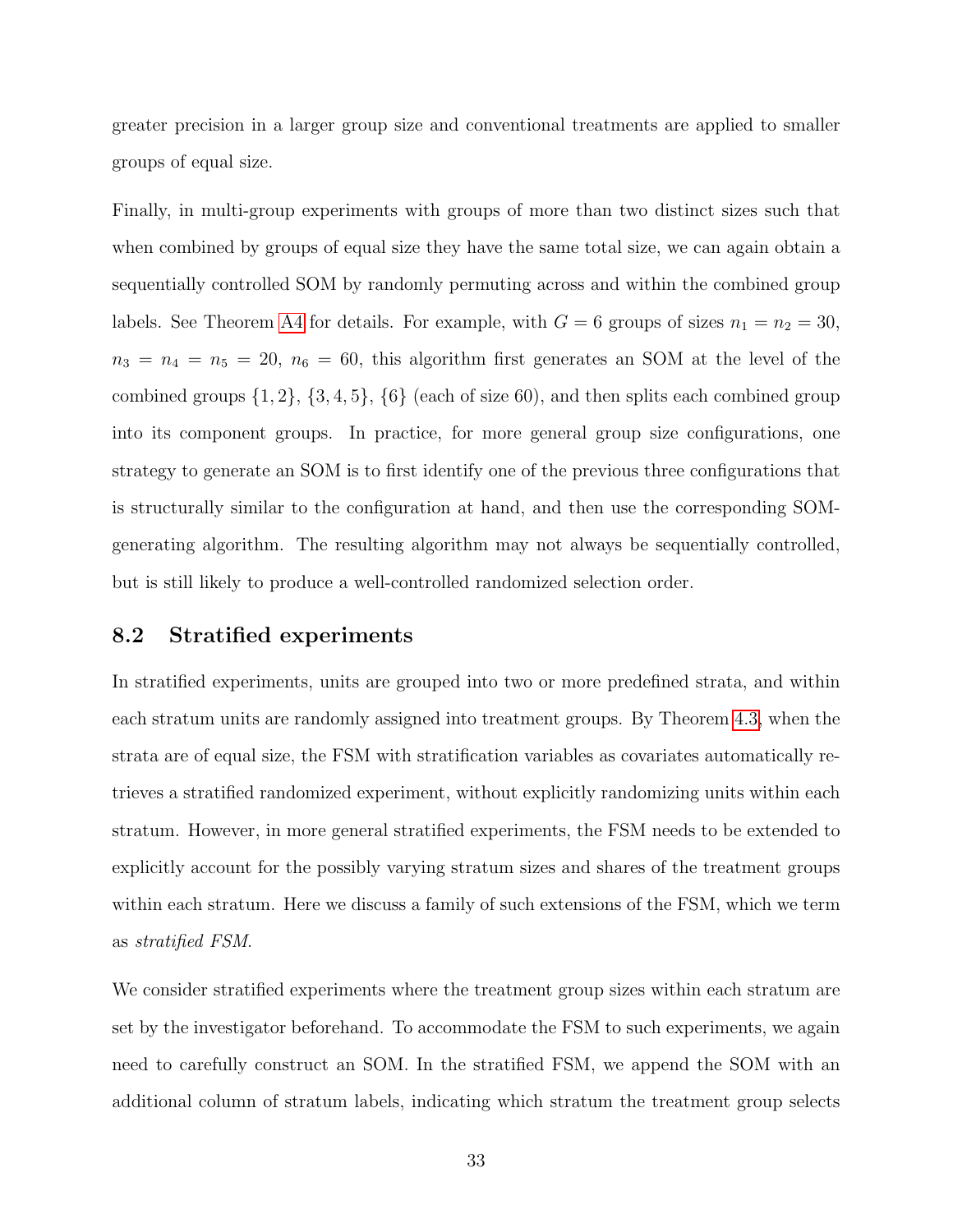from at each stage of the selection process. This column of stratum labels is specified in such a way that by construction, the resulting SOM is consistent with the pre-fixed treatment group sizes within each stratum. To this end, we discuss two potential approaches below.

Conceptually, the most straightforward approach is to generate a separate SOM for each stratum. This is equivalent to setting the column of stratum labels as (1, ..., 1  $\overline{m_1}$ , 2, ..., 2  ${m_2}$  $, ..., S, ..., S$  $\overline{m_S}$  $)^{\top},$ where S is the number of strata and  $m_s$  is the size of sth stratum,  $s \in \{1, 2, ..., S\}$ . This approach is easy to implement and can be useful if, e.g., data on each stratum is available at different stages of the experiment, akin to a sequential experiment (see Section [8.3\)](#page-33-0). However, in this approach, the treatment groups only get to explore the covariate space of a single stratum for a number of successive stages of selection and hence may not make the most efficient choices. We address this issue with an alternative approach. For ease of exposition, we consider two strata: 1 and 2. Let  $n_{1g}$  and  $n_{2g}$  be the (fixed) sizes of treatment group  $g \in \{1, 2, ..., G\}$  in strata 1 and 2, respectively, where  $n_{1g} + n_{2g} = n_g$ . In this approach, we first generate a usual SOM with group sizes  $n_1, ..., n_G$ . For  $g \in \{1, 2, ..., G\}$ , we then select the order of the strata that treatment g chooses from by running a SCOMARS algorithm with group sizes  $n_{1g}$  and  $n_{2g}$ . By allowing the treatment groups to select units from different strata in a balanced manner, this approach mimics the unstratified FSM where the covariate space of the entire sample is explored for choosing units. Also, by design, this approach satisfies the size requirement of each treatment group within each stratum.

#### <span id="page-33-0"></span>8.3 Sequential experiments

Sequential experiments are experiments where units arrive sequentially in batches, possibly of varying sizes. In this section, we discuss extensions of the FSM to sequential experiments, which we term as *batched FSM*. For simplicity of exposition, we consider assigning units into equal-sized groups. Let  $b_j$  denote the size of the j<sup>th</sup> batch. Using random permutations of the group labels, we can generate a sufficiently large SOM and use the first  $b_1$  rows as an SOM for the first batch, the next  $b_2$  rows as an SOM for the second batch, and so on. Given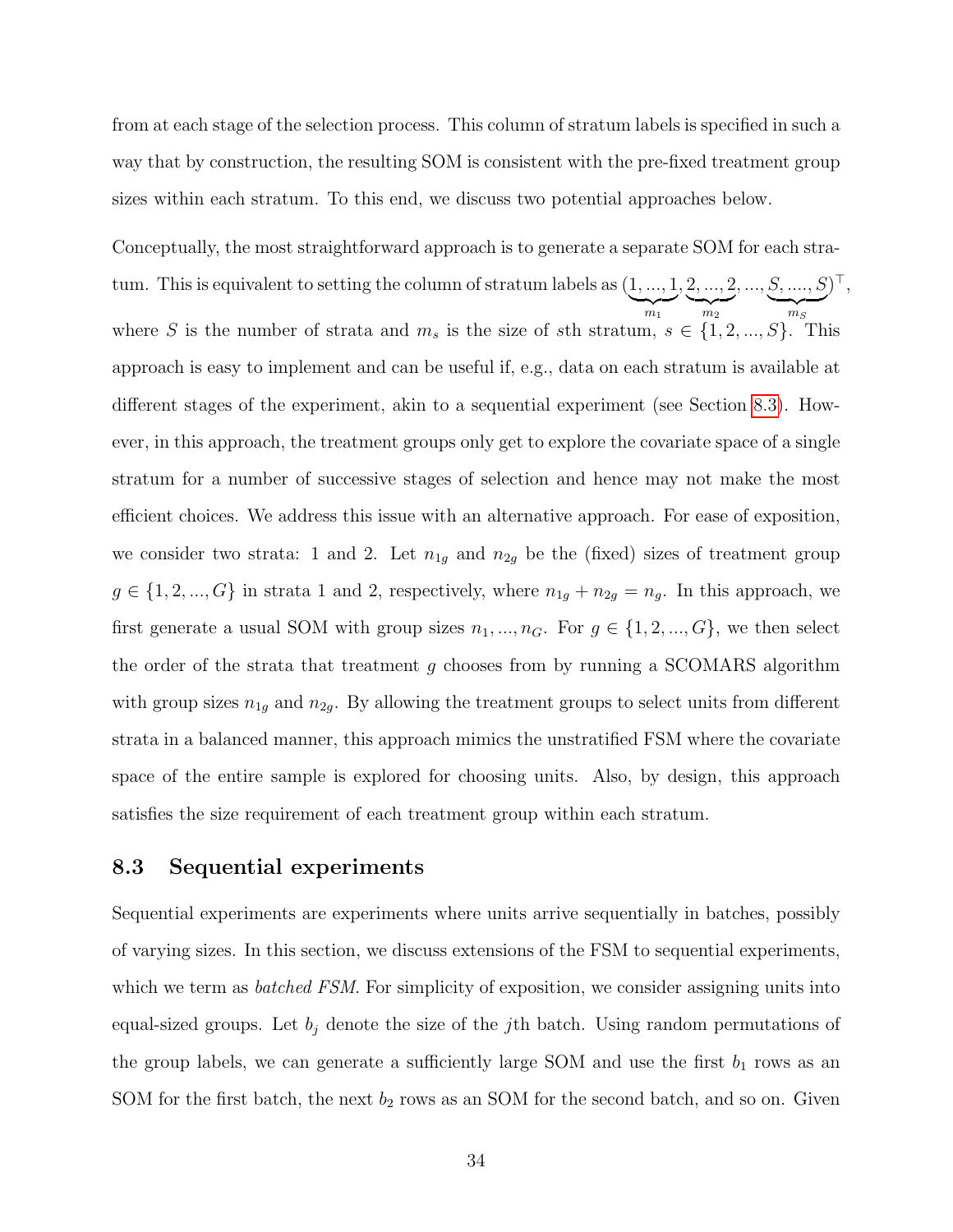a new batch and its corresponding SOM, the simplest approach is to treat the batch as a fresh new sample and assign units using the usual FSM. However, this approach completely ignores the covariate information of the units already assigned. Therefore, in general, this approach fails to correct for any existing covariate imbalances among the treatment groups. To alleviate this, we consider an alternative approach that explicitly takes into account the covariate information of both the current and previous batches. Given a new batch and its corresponding SOM, we run the FSM as if the new batch is a continuation of the previous batch. In other words, we use the design matrix based on all the units already assigned to the choosing treatment group to evaluate the D-optimal selection function for each unit in the new batch, and select the unit that maximizes the selection function. By carrying over the existing design matrix to the new batch, this approach tends to correct for any existing covariate imbalances.

An important practical consideration for batched FSM is the size of the batches. For a fixed total number of units enrolled in the experiment, increasing the batch size (and hence, reducing the number of batches) tends to increase the overall balance and efficiency properties of the FSM. On one extreme, a batched FSM with a single batch containing all the units enrolled in the experiment reduces to the usual FSM, which tends to have the highest efficiency among all possible batched FSMs. On the other extreme, a batched FSM with multiple batches of size one each is equivalent to CRD, which ignores the covariate information. How to optimally determine the batch sizes for the FSM is an important open question for practice.

## <span id="page-34-0"></span>9 Summary and remarks

We revisited, formalized, and extended the FSM for experimental design. We proposed a new selection function based on D-optimality that requires no tuning parameters. We showed that, equipped with this selection function, the FSM has a number of appealing properties. First, the FSM is affine invariant and hence, it self-standardizes covariates with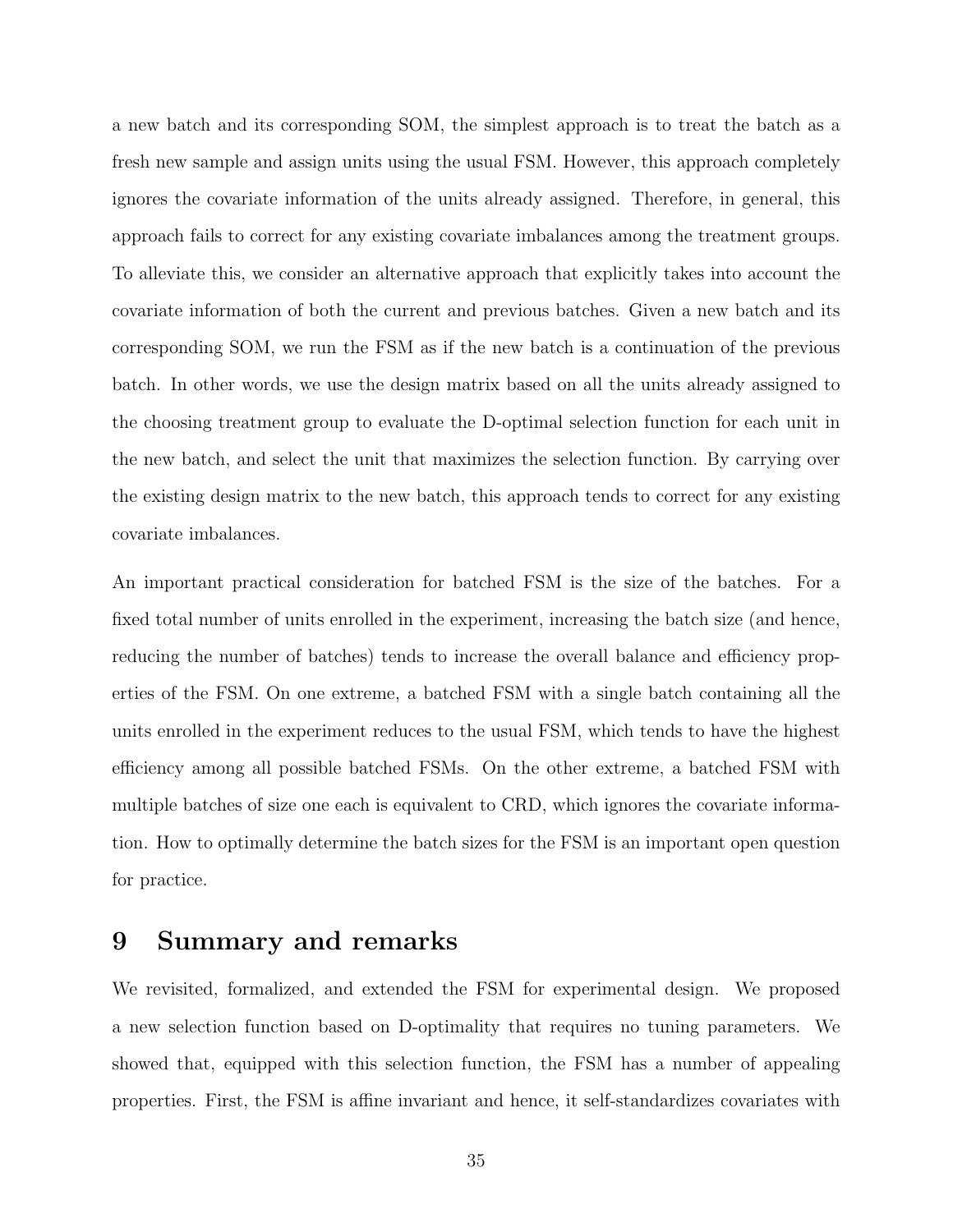possibly different units of measurements. Second, for approximately symmetric data, the FSM yields near-exact balance on a large class of covariate transformations, including transformations that are not part of the assumed linear model under the FSM. Third, the FSM produces randomized block designs without explicitly randomizing in each block. Fourth, the FSM also produces matched-pair designs without explicitly constructing the matched pairs beforehand and randomizing within each pair. We described how both model-based and randomization-based inference on treatment effects can be conducted using the FSM. For a range of practically relevant configurations of group sizes in multi-group experiments, we proposed new algorithms to generate a fair and random selection order of treatments under the FSM. We also discussed potential extensions of the FSM to stratified and sequential experiments. In a simulation study and a case study on the RAND Health Insurance Experiment, we showed that the FSM is a robust approach to randomization, exhibiting better performance than complete randomization and rerandomization in terms of balance and efficiency.

While there are settings where complete randomization may perform better than the FSM in terms of efficiency, such settings are less common and involve jagged, i.e., highly nonsmooth, potential outcome models. In practice, where investigators believe there is reasonable smoothness in the models, the FSM is expected to perform well. Overall, through our extensive explorations with real and simulated experimental data, the FSM has consistently stood out as a robust design that can handle multiple treatment groups and a fairly large number of categorical and continuous covariates without requiring tuning parameters and without the need to coarsen covariates. We recommend giving strong considerations to the FSM in experimental design for its conceptual simplicity, practicality, and robustness.

## References

<span id="page-35-0"></span>Agarwal, D., Mukherjee, S., Bhattacharya, B. B., and Zhang, N. R. (2019), "Distributionfree multisample test based on optimal matching with applications to single cell genomics,"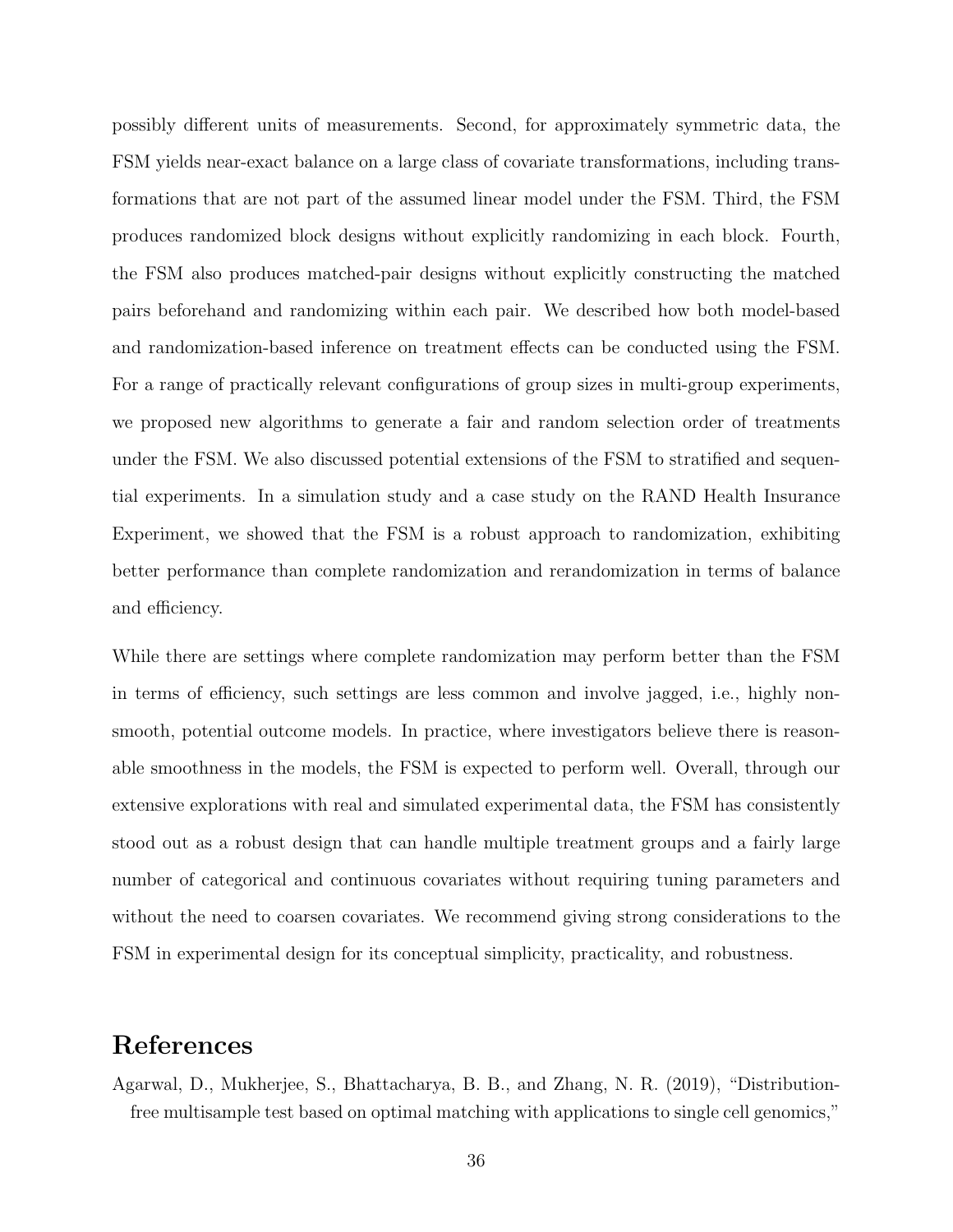arXiv preprint arXiv:1906.04776.

- <span id="page-36-12"></span>Aron-Dine, A., Einav, L., and Finkelstein, A. (2013), "The RAND health insurance experiment, three decades later," *Journal of Economic Perspectives*, 27, 197–222.
- <span id="page-36-6"></span>Athey, S. and Imbens, G. W. (2017), "The econometrics of randomized experiments," in Handbook of economic field experiments, Elsevier, vol. 1, pp. 73–140.
- <span id="page-36-5"></span>Banerjee, A. V., Chassang, S., and Snowberg, E. (2017), "Decision theoretic approaches to experiment design and external validity," in Handbook of Economic Field Experiments, Elsevier, vol. 1, pp. 141–174.
- <span id="page-36-4"></span>Bertsimas, D., Johnson, M., and Kallus, N. (2015), "The power of optimization over randomization in designing experiments involving small samples," Operations Research, 63, 868–876.
- <span id="page-36-8"></span>Brook, R. H., Keeler, E. B., Lohr, K. N., Newhouse, J. P., Ware, J. E., Rogers, W. H., Davies, A. R., Sherbourne, C. D., Goldberg, G. A., Camp, P., et al. (2006), "The health insurance experiment: a classic RAND study speaks to the current health care reform debate," Santa Monica, CA: RAND Corporation.
- <span id="page-36-7"></span>Chattopadhyay, A., Morris, C. N., and Zubizarreta, J. R. (2021), "Randomized and Balanced Allocation of Units into Treatment Groups Using the Finite Selection Model for R," arXiv preprint arXiv:2105.02393.
- <span id="page-36-2"></span>Cochran, W. and Cox, G. (1957), Experimental designs, John Wiley & Sons New York.
- <span id="page-36-9"></span>Cox, D. R. and Reid, N. (2000), The theory of the design of experiments, CRC Press.
- <span id="page-36-0"></span>Fisher, R. A. (1925), "Statistical methods for research workers, 13e," London: Oliver and Loyd, Ltd, 99–101.
- <span id="page-36-1"></span> $-$  (1935), The design of experiments, London: Oliver & Boyd.
- <span id="page-36-3"></span>Greevy, R., Lu, B., Silber, J. H., and Rosenbaum, P. R. (2004), "Optimal multivariate matching before randomization," *Biostatistics*, 5, 263–275.
- <span id="page-36-11"></span>Hainmueller, J. (2012), "Entropy balancing for causal effects: a multivariate reweighting method to produce balanced samples in observational studies," Political Analysis, 20, 25–46.
- <span id="page-36-10"></span>Imbens, G. W. and Rubin, D. B. (2015), *Causal inference in statistics, social, and biomedical* sciences, Cambridge University Press.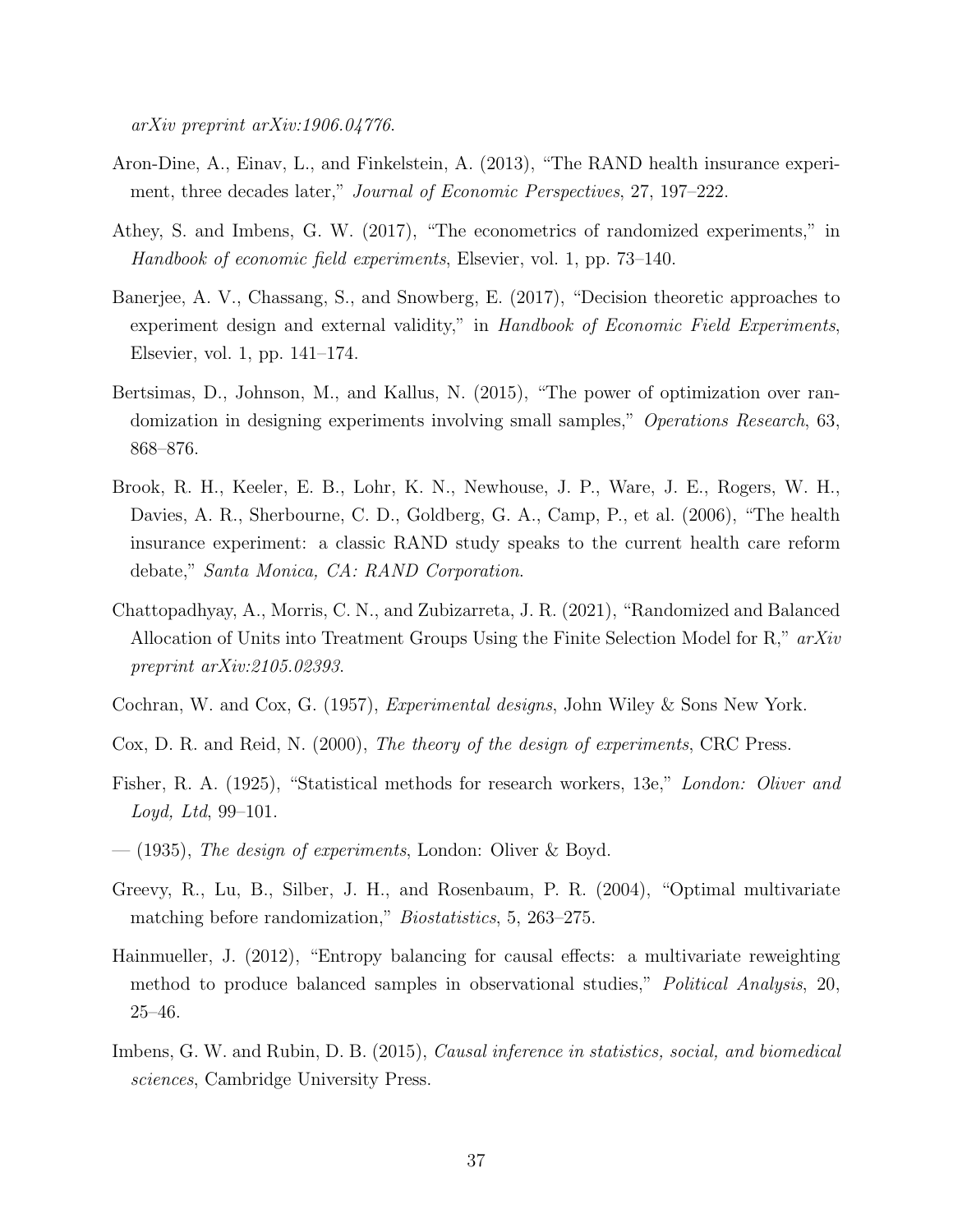- <span id="page-37-2"></span>Krieger, A. M., Azriel, D., and Kapelner, A. (2019), "Nearly random designs with greatly improved balance," Biometrika, 106, 695–701.
- <span id="page-37-12"></span>Lock, K. F. (2011), Rerandomization to improve covariate balance in randomized experiments, Harvard University.
- <span id="page-37-3"></span>Morgan, K. L. and Rubin, D. B. (2012), "Rerandomization to improve covariate balance in experiments," Annals of Statistics, 40, 1263–1282.
- <span id="page-37-0"></span>Morris, C. (1979), "A finite selection model for experimental design of the health insurance study," Journal of Econometrics, 11, 43–61.
- <span id="page-37-8"></span>— (1983), "Sequentially controlled Markovian random sampling (SCOMARS)," Institute of Mathematical Statistics Bulletin, 12, 237.
- <span id="page-37-4"></span>Morris, C. and Hill, J. (2000), "The health insurance experiment: design using the finite selection model," *Public policy and statistics: case studies from RAND*, Springer Science & Business Media, 29–53.
- <span id="page-37-1"></span>Newhouse, J. P. et al. (1993), Free for all?, Harvard University Press.
- <span id="page-37-6"></span>Neyman, J. (1923, 1990), "On the application of probability theory to agricultural experiments," *Statistical Science*, 5, 463–480.
- <span id="page-37-9"></span>Rosenbaum, P. R. (2002), Observational studies, Springer.
- <span id="page-37-10"></span> $-$  (2010), "Design sensitivity and efficiency in observational studies," *Journal of the Amer*ican Statistical Association, 105, 692–702.
- <span id="page-37-5"></span>Rosenbaum, P. R. and Rubin, D. B. (1985), "Constructing a control group using multivariate matched sampling methods that incorporate the propensity score," The American Statistician, 39, 33–38.
- <span id="page-37-7"></span>Rubin, D. B. (1974), "Estimating causal effects of treatments in randomized and nonrandomized studies." Journal of Educational Psychology, 66, 688.
- <span id="page-37-11"></span>Stuart, E. A. (2010), "Matching methods for causal inference: a review and a look forward," Statistical Science, 25, 1–21.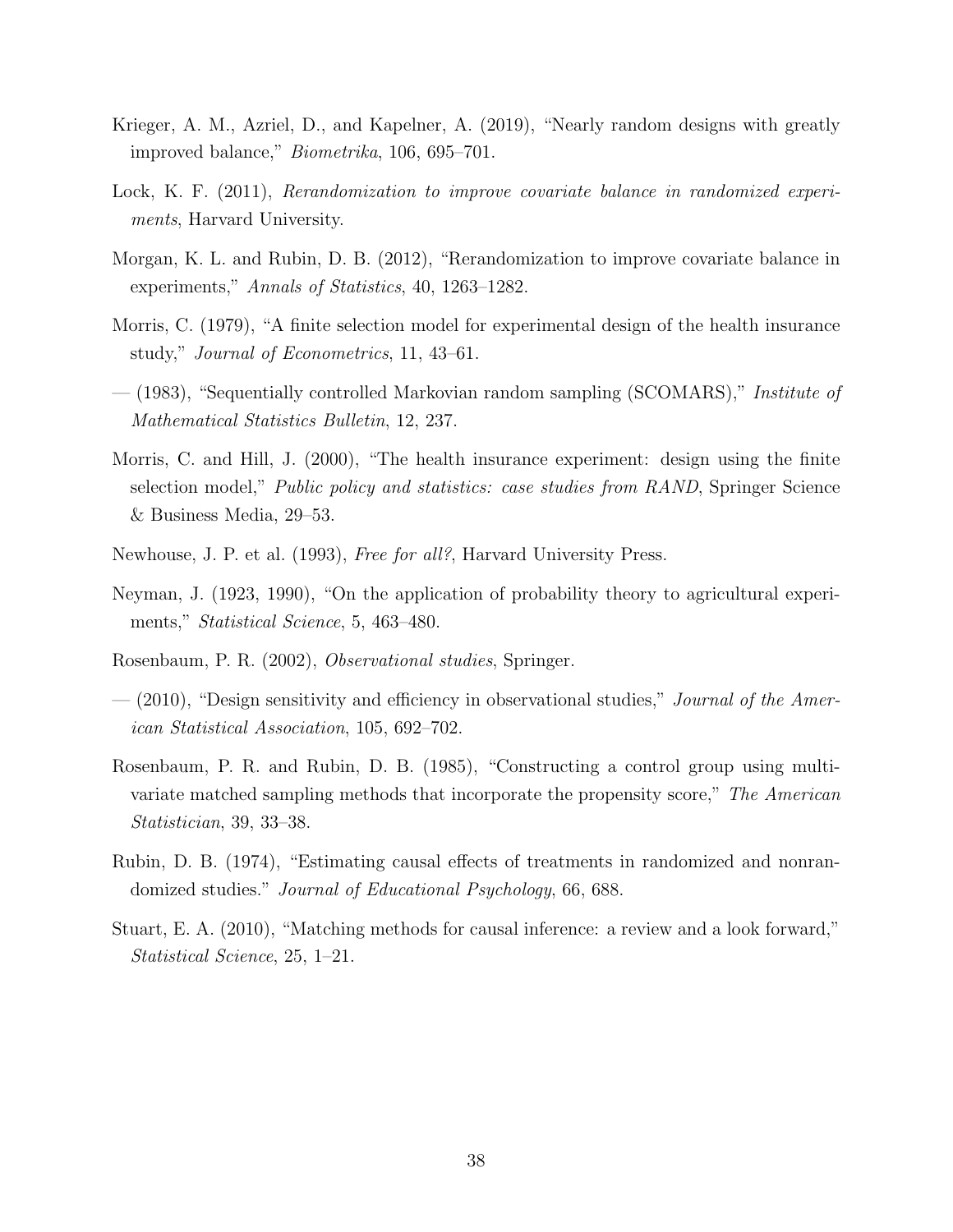# Supplementary Materials

## <span id="page-38-0"></span>A Notation and estimands

## Table A1: Notation

<span id="page-38-1"></span>

| $\mathcal N$                                       | ≜            | Full sample size                                                                                                 |
|----------------------------------------------------|--------------|------------------------------------------------------------------------------------------------------------------|
| $\it i$                                            | ≜            | Index of unit, $i = 1, , N$                                                                                      |
| G                                                  | ≙            | Number of treatments                                                                                             |
| $\overline{q}$                                     | ≜            | Index of treatment group, $g = 1, 2, , G$                                                                        |
| $n_q$                                              | $\triangleq$ | Size of treatment group $g$                                                                                      |
| $\boldsymbol{k}$                                   | ≜            | Number of baseline covariates                                                                                    |
| $\boldsymbol{X}_i$                                 | $\triangleq$ | Observed vector of baseline covariates of unit $i$                                                               |
| $\boldsymbol{\varLambda}_{\mathrm{full}}$          | $\triangleq$ | $N \times k$ matrix of covariates in the full sample                                                             |
| $\tilde{\underline{\boldsymbol{X}}}_{\text{full}}$ | ≜            | $N \times k + 1$ design matrix in the full sample                                                                |
| $\bar{\boldsymbol{X}}_\text{full}$                 | $\triangleq$ | $k \times 1$ vector of means of the baseline covariates in the<br>full sample                                    |
| $\underline{S}_{\mathrm{full}}$                    | ≜            | $k \times k$ covariance matrix of the baseline covariates in the<br>full sample                                  |
|                                                    |              | $Y_i(g) \triangleq$ Potential outcome of unit i under treatment g                                                |
|                                                    |              | $\mathbf{Y}(q) \triangleq$ Vector of potential outcomes under treatment<br>q,<br>$(Y_1(g),,Y_N(g))$ <sup>T</sup> |
| $Z_i$                                              |              | $\triangleq$ Treatment assignment indicator of unit i, $Z_i$<br>$\in$<br>$\{1, 2, , G\}$                         |
| $Z \,$                                             |              | $\hat{=}$ Vector of treatment assignment indicators, $(Z_1, , Z_N)$                                              |
| $Y_i^{\text{obs}}$                                 | $\triangleq$ | Observed outcome of unit i, $Y_i^{\text{obs}} = \sum_{q=1}^{G} \mathbb{1}(Z_i =$<br>$g)Y_i(g)$                   |

Table A2: Estimands

|  | $Y_i(q') - Y_i(q'') \triangleq$ Unit level causal effect of treatment g' relative to treat-                                                                                |
|--|----------------------------------------------------------------------------------------------------------------------------------------------------------------------------|
|  | ment q'' for unit i; $g', g'' \in \{1, 2, , G\}$                                                                                                                           |
|  | $\text{SATE}_{a',a''} \triangleq \frac{1}{N} \sum_{i=1}^{N} \{Y_i(g') - Y_i(g'')\},\$ the Sample Average Treatment<br>Effect of treatment $q'$ relative to treatment $q''$ |
|  | $\text{PATE}_{a',a''} \triangleq \mathbb{E}[Y_i(g') - Y_i(g'')],$ the Population Average Treatment<br>Effect of treatment $g'$ relative to treatment $g''$                 |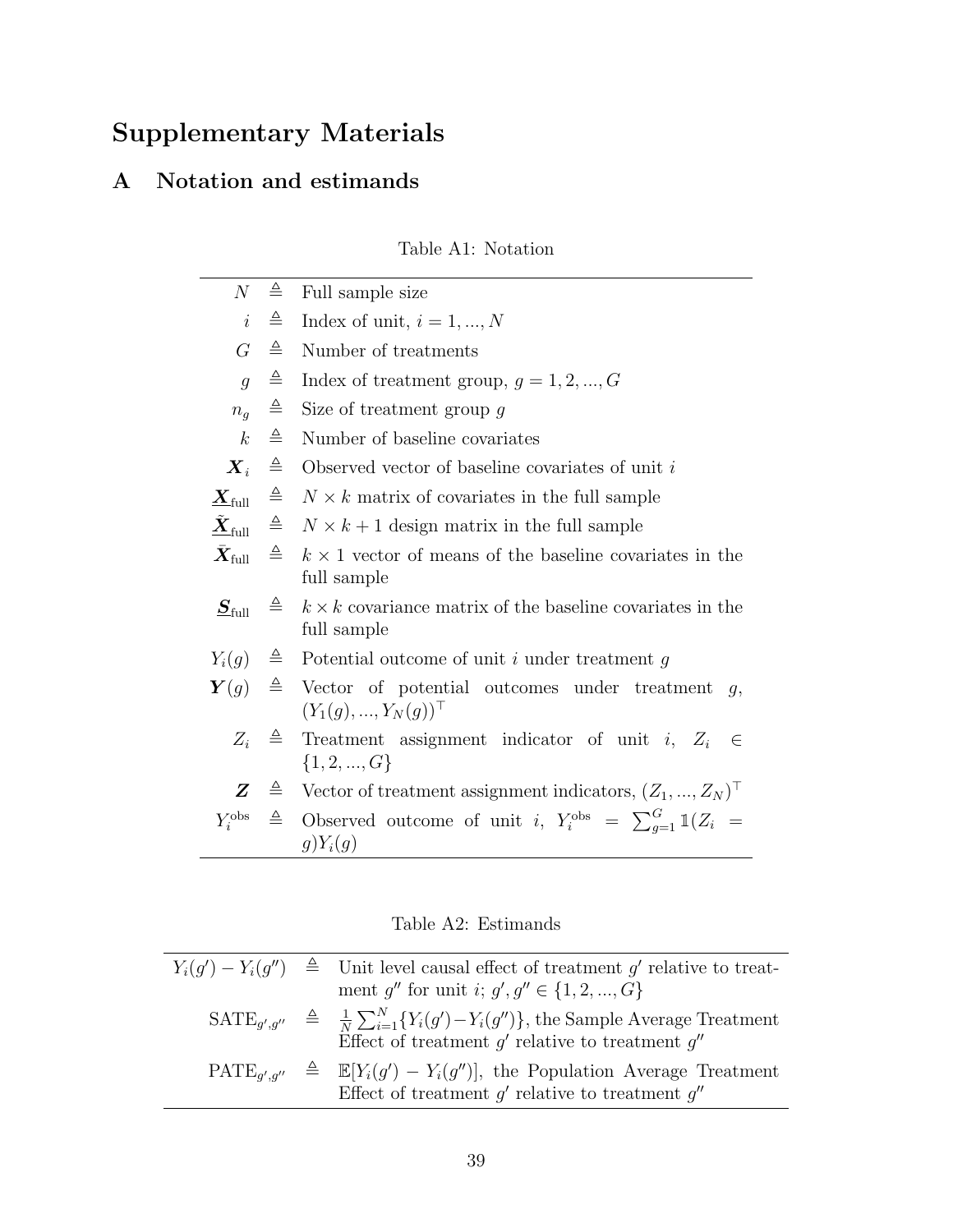#### <span id="page-39-0"></span>B Proofs of theoretical results

**Lemma A1.** Let treatment 1 be the choosing group at the rth stage. Also, let  $\underline{\tilde{X}}_{r-1}$  be the  $\tilde{n}_{r-1} \times (k+1)$  design matrix in treatment group 1 after the  $(r-1)$ th stage, where  $\tilde{n}_{r-1} \ge 1$ and rank $(\underline{\tilde{\mathbf{X}}}_{r-1}) = k+1$ . The D-optimal selection function chooses unit i' with covariate vector  $\mathbf{X}_{i'} \in \mathbb{R}^k$ , where

<span id="page-39-1"></span>
$$
i' \in \arg\max_{i \in \mathcal{R}_{r-1}} (1, \boldsymbol{X}_i^\top) (\tilde{\boldsymbol{\underline{X}}}_{r-1}^\top \tilde{\boldsymbol{\underline{X}}}_{r-1})^{-1} (\mathbf{x}_i)
$$
(5)

Proof. We follow the notations outlined in Section [4.1.](#page-10-1) At the rth stage, D-optimal selection function selects unit  $i' \in \mathcal{R}_{r-1}$ , where  $i' \in \arg\max_{i \in \mathcal{R}_{r-1}} \det(\underline{\tilde{\mathbf{X}}}_{r,i}^{\top} \underline{\tilde{\mathbf{X}}}_{r,i})$ . Now, for  $i \in \mathcal{R}_{r-1}$ ,

$$
\det(\tilde{\mathbf{X}}_{r,i}^{\top}\tilde{\mathbf{X}}_{r,i}) = \det\left(\tilde{\mathbf{X}}_{r-1}^{\top}\tilde{\mathbf{X}}_{r-1} + \begin{pmatrix} 1\\ \mathbf{X}_i \end{pmatrix}(1,\mathbf{X}_i^{\top})\right)
$$
\n
$$
= \det(\tilde{\mathbf{X}}_{r-1}^{\top}\tilde{\mathbf{X}}_{r-1}) \det\left(\underline{\mathbf{I}} + (\tilde{\mathbf{X}}_{r-1}^{\top}\tilde{\mathbf{X}}_{r-1})^{-\frac{1}{2}}\begin{pmatrix} 1\\ \mathbf{X}_i \end{pmatrix}(1,\mathbf{X}_i^{\top})(\tilde{\mathbf{X}}_{r-1}^{\top}\tilde{\mathbf{X}}_{r-1})^{-\frac{1}{2}}\right)
$$
\n(7)

$$
= \det(\underline{\tilde{\mathbf{X}}}_{r-1}^{\top} \underline{\tilde{\mathbf{X}}}_{r-1}) \Big( 1 + (1, \mathbf{X}_i^{\top}) (\underline{\tilde{\mathbf{X}}}_{r-1}^{\top} \underline{\tilde{\mathbf{X}}}_{r-1})^{-1} \left( \begin{array}{c} 1 \\ \mathbf{X}_i \end{array} \right) \Big), \tag{8}
$$

where the final equality holds since for two matrices  $\underline{\mathbf{A}}_{m\times n}$  and  $\underline{\mathbf{B}}_{n\times m}$ ,  $\det(\underline{\mathbf{I}}_m + \underline{\mathbf{A}}\underline{\mathbf{B}})$  $\det(\underline{\boldsymbol{I}}_n+\underline{\boldsymbol{B}}\underline{\boldsymbol{A}})$ . Equation [8](#page-39-2) implies that the selected unit i' maximizes  $(1,\boldsymbol{X}_i^\top)(\tilde{\boldsymbol{\underline{X}}}{}_{r-1}^\top\tilde{\boldsymbol{\underline{X}}}_{r-1})^{-1}$   $(\begin{array}{c} 1 \ \bar{\boldsymbol{X}}_i \end{array})$ . This completes the proof.

<span id="page-39-2"></span>
$$
\qquad \qquad \Box
$$

#### Proof of Theorem [4.1](#page-11-3)

Proof. We use the notations in Section [3.1](#page-7-1) and Table [A1.](#page-38-1) We first consider the case where  $\tilde{n}_{r-1} = 0$ . The selected unit i' satisfies,

$$
i' \in \arg\max_{i \in \mathcal{R}_{r-1}} (1, \boldsymbol{X}_i^{\top}) (\tilde{\boldsymbol{\underline{X}}}_{\text{full}}^{\top} \tilde{\boldsymbol{\underline{X}}}_{\text{full}})^{-1} (\mathbf{X}_i).
$$
 (9)

Now, denoting  $e_1 = (1, 0, ..., 0)$  as the  $k \times 1$  first standard unit vector, we have

$$
(1, \boldsymbol{X}_{i}^{\top})(\tilde{\boldsymbol{X}}_{\text{full}}^{\top}\tilde{\boldsymbol{X}}_{\text{full}})^{-1} (\boldsymbol{X}_{i}) = (1, \boldsymbol{X}_{i}^{\top})(\tilde{\boldsymbol{X}}_{\text{full}}^{\top}\tilde{\boldsymbol{X}}_{\text{full}})^{-1} (\boldsymbol{X}_{\text{full}}^{\top}) + (1, \boldsymbol{X}_{i}^{\top})(\tilde{\boldsymbol{X}}_{\text{full}}^{\top}\tilde{\boldsymbol{X}}_{\text{full}})^{-1} (\boldsymbol{X}_{i} - \bar{\boldsymbol{X}}_{\text{full}})
$$
  
\n
$$
= (1, \boldsymbol{X}_{i}^{\top})(\tilde{\boldsymbol{X}}_{\text{full}}^{\top}\tilde{\boldsymbol{X}}_{\text{full}})^{-1} \tilde{\boldsymbol{X}}_{\text{full}}^{\top}\tilde{\boldsymbol{X}}_{\text{full}} (\boldsymbol{X}_{\text{full}}^{\top}) (\tilde{\boldsymbol{X}}_{\text{full}}^{\top}) (\tilde{\boldsymbol{X}}_{\text{full}}^{\top})^{-1} (\boldsymbol{X}_{i} - \bar{\boldsymbol{X}}_{\text{full}}))^{-1} (\boldsymbol{X}_{i} - \bar{\boldsymbol{X}}_{\text{full}})
$$
  
\n
$$
= \frac{1}{N} + (0, (\boldsymbol{X}_{i} - \bar{\boldsymbol{X}}_{\text{full}})^{\top})(\tilde{\boldsymbol{X}}_{\text{full}}^{\top}\tilde{\boldsymbol{X}}_{\text{full}})^{-1} (\boldsymbol{X}_{i} - \bar{\boldsymbol{X}}_{\text{full}})
$$
  
\n
$$
= \frac{1}{N} + \frac{1}{N} (\boldsymbol{X}_{i} - \bar{\boldsymbol{X}}_{\text{full}})^{\top} (\boldsymbol{S}_{\text{full}})^{-1} (\boldsymbol{X}_{i} - \bar{\boldsymbol{X}}_{\text{full}}).
$$
 (10)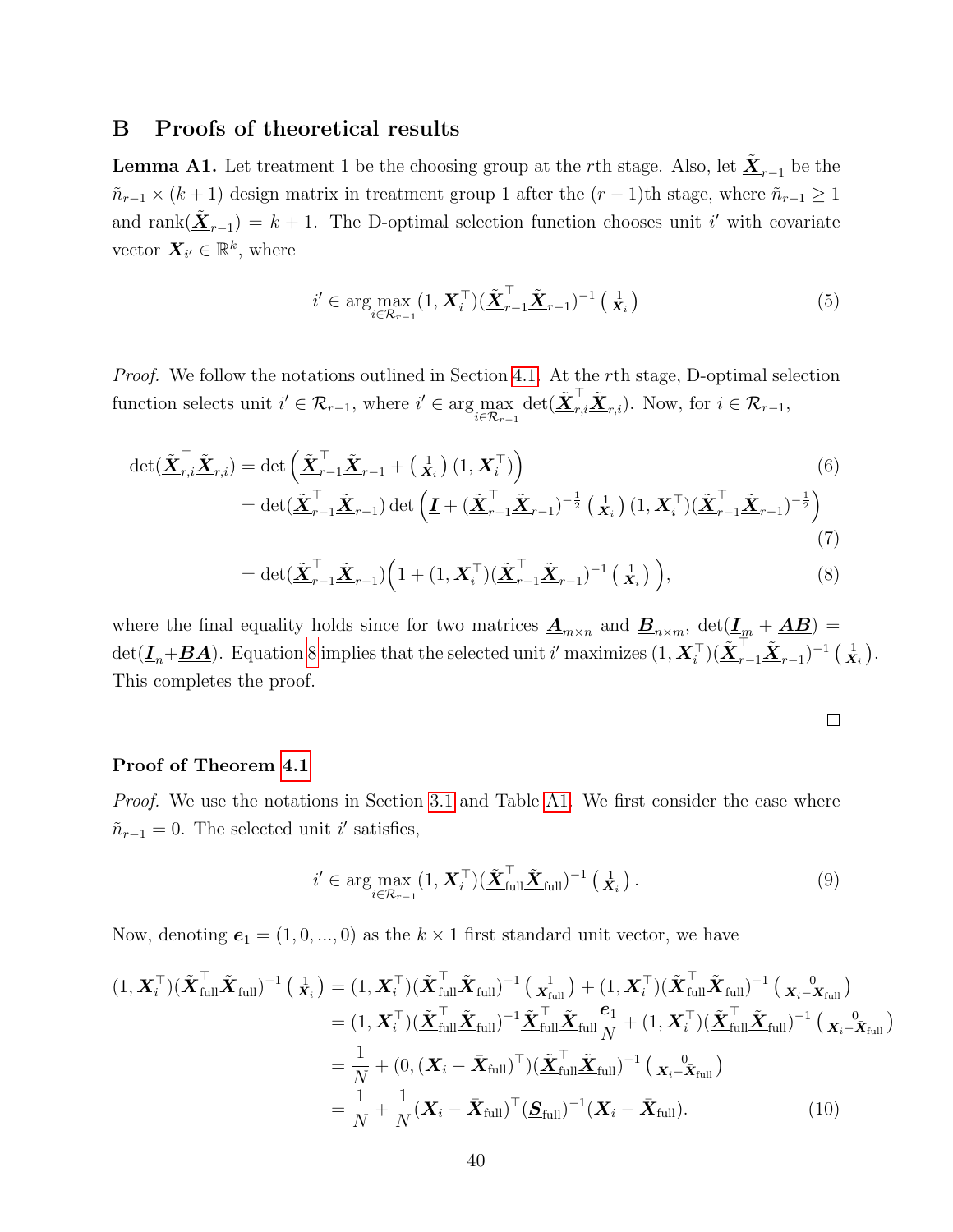Here the last equality holds since, by the formula for the inverse of a partitioned matrix,  $(\tilde{\bm{X}}_{\text{full}}^\top \tilde{\bm{X}}_{\text{full}})^{-1} = \left(\frac{\bm{B}_{11}}{\bm{B}_{21}} \frac{\bm{B}_{12}}{\bm{B}_{22}}\right)$ , where  $\bm{B}_{22}^{-1} = \bm{X}_{\text{full}}^\top \bm{X}_{\text{full}} - N \bar{\bm{X}}_{\text{full}} \bar{\bm{X}}_{\text{full}}^\top = N \bm{S}_{\text{full}}$ . This completes the proof of the  $\tilde{n}_{r-1} = 0$  case. The proof for the case where  $\tilde{n}_{r-1} \geq 1$  and  $\tilde{\mathbf{\underline{X}}}_{r-1}^{\top} \tilde{\mathbf{\underline{X}}}_{r-1}$  is invertible follows similar steps and hence is omitted.

We now consider the case where  $\tilde{n}_{r-1} \geq 1$  and  $\tilde{\mathbf{\underline{X}}}^{\top}_{r-1} \tilde{\mathbf{\underline{X}}}_{r-1}$  is not invertible. We denote  $\bar{\mathbf{X}}_{r-1}^* = \frac{\bar{\mathbf{X}}_{r-1} + \epsilon \bar{\mathbf{X}}_{\text{full}}}{1+\epsilon}$  and  $\underline{\mathbf{S}}_{r-1}^* = \left(\frac{1}{\tilde{n}_{r-1}} \underline{\mathbf{X}}_{r-1}^\top \underline{\mathbf{X}}_{r-1} + \frac{\epsilon}{N} \underline{\mathbf{X}}_{\text{full}}^\top \underline{\mathbf{X}}_{\text{full}}\right) - (1+\epsilon) \bar{\mathbf{X}}_{r-1}^* \bar{\mathbf{X}}_{r-1}^{*\top}$ . The selected unit  $i'$  satisfies,

$$
i' \in \arg\max_{i \in \mathcal{R}_{r-1}} (1, \boldsymbol{X}_i^{\top}) \Big( \frac{1}{\tilde{n}_{r-1}} \tilde{\boldsymbol{\underline{X}}}_{r-1}^{\top} \tilde{\boldsymbol{\underline{X}}}_{r-1} + \frac{\epsilon}{N} \tilde{\boldsymbol{\underline{X}}}_{\text{full}}^{\top} \tilde{\boldsymbol{\underline{X}}}_{\text{full}} \Big)^{-1} (\mathbf{X}_i) \tag{11}
$$

 $\text{Denoting } \underline{\tilde{\bm{G}}} = \begin{pmatrix} \sqrt{\frac{1}{\tilde{n}_{r-1}}}\bm{\underline{X}}_{r-1}\ \sqrt{\frac{\epsilon}{N}}\bm{\underline{X}}_{\text{full}} \end{pmatrix}$ , we have  $(1,\boldsymbol{X}_i^\top)\Big(\frac{1}{\tilde{n}}$  $\tilde{n}_{r-1}$  ${\tilde{\boldsymbol{X}}}_{r-1}^\top {\tilde{\boldsymbol{X}}}_{r-1} +$  $\epsilon$ N  $\tilde{\boldsymbol{X}}_{\text{full}}^\top \tilde{\boldsymbol{X}}_{\text{full}} \Big)^{-1}$   $(\frac{1}{\boldsymbol{X}_i})$  $=(1,\boldsymbol{X}_i^\top)(\tilde{\boldsymbol{\underline{G}}}^\top\tilde{\boldsymbol{\underline{G}}})^{-1} \left(\begin{smallmatrix} 1\X_i\end{smallmatrix}\right)$  $\tilde{\mathbf{G}}^{\top}(\tilde{\mathbf{G}}^{\top}\tilde{\mathbf{G}})^{-1}\left(\begin{array}{c} \mathbf{0} \ \mathbf{X}_{i} - \tilde{\mathbf{X}}_{r-1}^{*} \end{array}\right) + (1,\boldsymbol{X}_{i}^{\top})(\tilde{\mathbf{G}}^{\top}\tilde{\mathbf{G}})^{-1}\left(\begin{array}{c} \mathbf{1} \ \bar{\mathbf{X}}_{r-1}^{*} \end{array}\right)$  $=(0,(\boldsymbol{X}_{i}-\bar{\boldsymbol{X}}_{r-1}^{*})^{\top})(\tilde{\boldsymbol{\underline{G}}}^{\top}\tilde{\boldsymbol{\underline{G}}})^{-1}\left(\begin{array}{c} 0\ \boldsymbol{X}_{i}-\bar{\boldsymbol{X}}_{r-1}^{*}\end{array}\right)+$ 1  $1+\epsilon$  $=(\boldsymbol{X}_{i}-\bar{\boldsymbol{X}}_{r-1}^{*})^{\top}(\underline{\boldsymbol{S}}_{r}^{*}$  $(\bm{X}_i-\bar{\bm{X}}_{r-1}^*)+\frac{1}{1+\epsilon}$  $1+\epsilon$  $(12)$ 

Here, the third equality holds since  $\left(\begin{array}{c}1 \ \bar{\mathbf{x}}_{r-1}^{\mathbf{1}}\end{array}\right)=\frac{1}{1+\epsilon}\tilde{\mathbf{G}}^{\top}\tilde{\mathbf{G}}\mathbf{e}_{1}$  and the fourth equality holds since  $(\tilde{\underline{\boldsymbol{G}}}^{\top}\tilde{\underline{\boldsymbol{G}}})^{-1}=\left(\frac{\underline{\boldsymbol{B}}_{11}}{\underline{\boldsymbol{B}}_{21}}\frac{\underline{\boldsymbol{B}}_{12}}{\underline{\boldsymbol{B}}_{22}}\right),\,\text{where}\,\,\underline{\boldsymbol{B}}_{22}^{-1}=(\frac{1}{\tilde{n}_{r-1}}\underline{\boldsymbol{X}}_{r-1}^{\top}\underline{\boldsymbol{X}}_{r-1}+\frac{\epsilon}{N}\underline{\boldsymbol{X}}_{\text{full}}^{\top}\underline{\boldsymbol{X}}_{\text{full}})- (1+\epsilon)\bar{\boldsymbol{X}}_{r-1}^{*}\bar{\boldsymbol{X}}_{r S_r^*$  $_{r-1}^*$ . This completes the proof.  $\Box$ 

#### Proof of Theorem [4.2](#page-13-0)

*Proof.* (a) We consider the case where  $\tilde{n}_{r-1} \geq 1$  and  $\underline{\tilde{X}}_{r-1}^{\top} \underline{\tilde{X}}_{r-1}$  is invertible. The proofs for the other two cases are similar. By Theorem [4.1,](#page-11-3) in this case, the chosen unit  $i'$  satisfies,

$$
i' \in \arg\max_{i \in \mathcal{R}_{r-1}} (\boldsymbol{X}_i - \bar{\boldsymbol{X}}_{r-1})^\top (\underline{\boldsymbol{S}}_{r-1})^{-1} (\boldsymbol{X}_i - \bar{\boldsymbol{X}}_{r-1}).
$$
\n(13)

Consider an affine transformation of the covariate X given by  $U = \underline{A}X + b$ , where  $\underline{A}$  is a  $k \times k$  invertible matrix and **b** is a vector of dimension k. Let the corresponding values of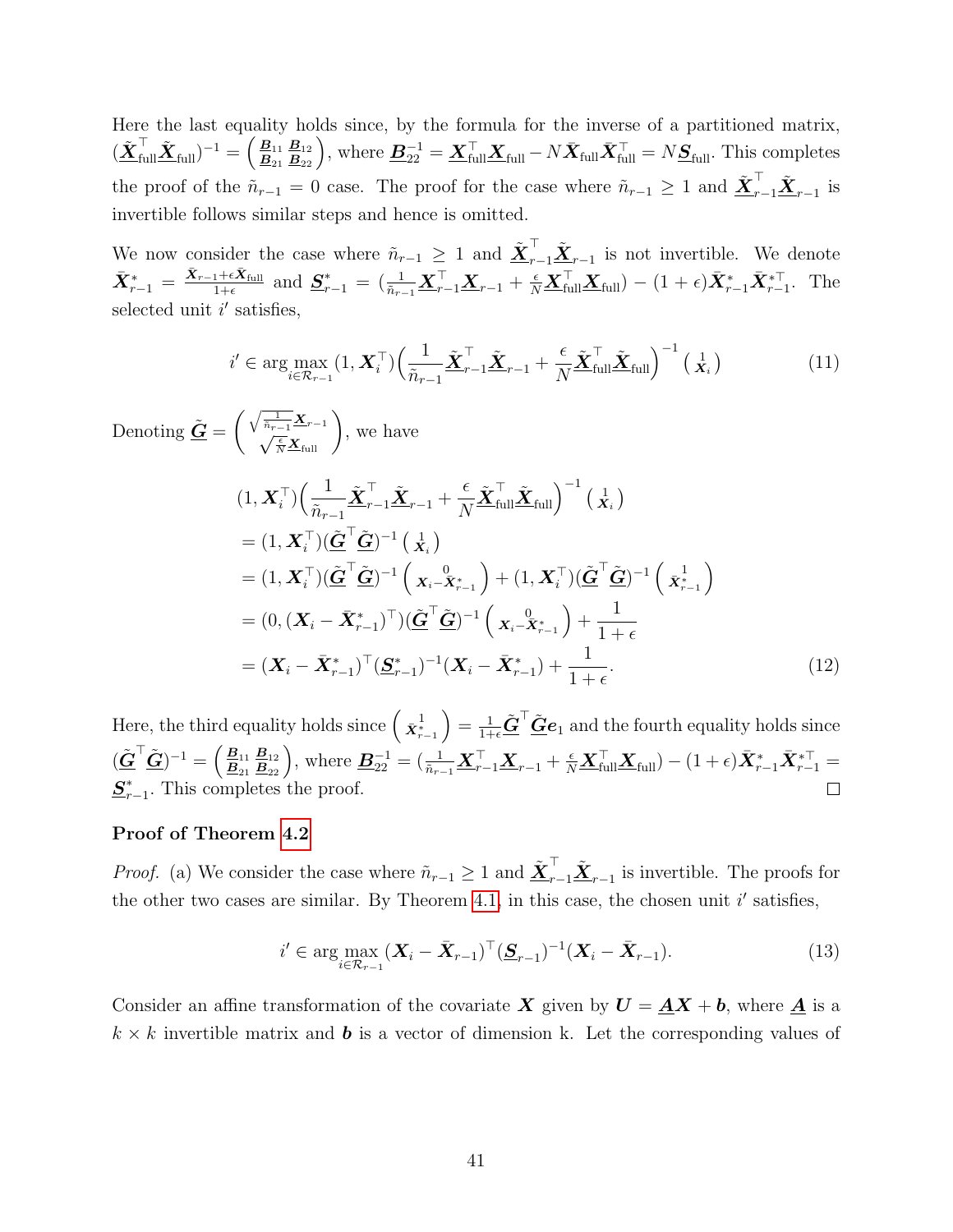$\bar{\mathbf{X}}_{r-1}$  and  $\underline{\mathbf{S}}_{r-1}$  be  $\bar{\mathbf{U}}_{r-1}$  and  $\underline{\mathbf{S}}_{U,r-1}$ , respectively. We observe that,

$$
(\boldsymbol{U}_{i} - \bar{\boldsymbol{U}}_{r-1})^{\top} (\underline{\boldsymbol{S}}_{U,r-1})^{-1} (\boldsymbol{U}_{i} - \bar{\boldsymbol{U}}_{r-1}) = {\underline{\boldsymbol{A}} (\boldsymbol{X}_{i} - \bar{\boldsymbol{X}}_{r-1})}^{\top} (\underline{\boldsymbol{A}} \underline{\boldsymbol{S}}_{r-1} \underline{\boldsymbol{A}}^{\top})^{-1} {\underline{\boldsymbol{A}} (\boldsymbol{X}_{i} - \bar{\boldsymbol{X}}_{r-1})}
$$
  
= 
$$
(\boldsymbol{X}_{i} - \bar{\boldsymbol{X}}_{r-1})^{\top} (\underline{\boldsymbol{S}}_{r-1})^{-1} (\boldsymbol{X}_{i} - \bar{\boldsymbol{X}}_{r-1}).
$$
 (14)

This shows that the D-optimal selection function remains unchanged under affine transformations and hence, FSM with the D-optimal selection function is affine invariant.

(b) The in-sample symmetry of the data essentially implies that if  $X$  belongs to the sample, then  $-X$  also belongs to the sample. Moreover, by the assumption of a continuous data generating distribution, with probability 1, the covariate values are different up to reflection. Now, consider an even transformation  $g(\cdot)$ , i.e.,  $g(-\mathbf{X}) = g(\mathbf{X})$ . With two groups of equal sizes, the SOM consists of successive random permutations of the 'chunk' (1, 2). By Theorem [4.1,](#page-11-3) for the first pair of stages of selection, the objective function (to maximize) is given by

<span id="page-41-1"></span><span id="page-41-0"></span>
$$
(\boldsymbol{X}_i - \bar{\boldsymbol{X}}_{\text{full}})^{\top} (\boldsymbol{S}_{\text{full}})^{-1} (\boldsymbol{X}_i - \bar{\boldsymbol{X}}_{\text{full}}) = \boldsymbol{X}_i^{\top} (\boldsymbol{S}_{\text{full}})^{-1} \boldsymbol{X}_i.
$$
 (15)

It follows that, if a unit in the sample with covariate  $\mathbf{X}^{(1)}$  maximizes the objective function in Equation [15,](#page-41-0) then so does the unit with covariate  $-\boldsymbol{X}^{(1)}$ . Moreover, due to the continuous data generating distribution, with probability 1, these are the only two units that maximize this objective function. Therefore, if treatment 1 selects the unit with covariate  $\mathbf{X}^{(1)}$ , treatment 2 selects the unit with covariate  $-\boldsymbol{X}^{(1)}$ , and vice-versa. This preserves exact balance on  $g(\boldsymbol{X})$ .

Now, consider the next pair of stages. Without loss of generality, suppose treatment 1 had chosen a unit with covariate  $X^{(1)}$  and treatment 2 had chosen a unit with covariate  $-X^{(1)}$ in their respective previous choices. Also, without loss of generality, assume that in this pair of stages, treatment 1 gets to choose first. By Theorem [4.1,](#page-11-3) treatment 1 aims to maximize,

$$
(\mathbf{X}_{i} - \bar{\mathbf{X}}_{r-1}^{*})^{\top} (\underline{\mathbf{S}}_{r-1}^{*})^{-1} (\mathbf{X}_{i} - \bar{\mathbf{X}}_{r-1}^{*})
$$
  
=  $(\mathbf{X}_{i} - \frac{1}{1+\epsilon} \mathbf{X}^{(1)})^{\top} \Big\{ \mathbf{X}^{(1)} \mathbf{X}^{(1)\top} + \frac{\epsilon}{N} \underline{\mathbf{X}}_{\text{full}}^{\top} \underline{\mathbf{X}}_{\text{full}} - (1+\epsilon) \mathbf{X}^{(1)} \mathbf{X}^{(1)\top} \Big\}^{-1} (\mathbf{X}_{i} - \frac{1}{1+\epsilon} \mathbf{X}^{(1)}).$  (16)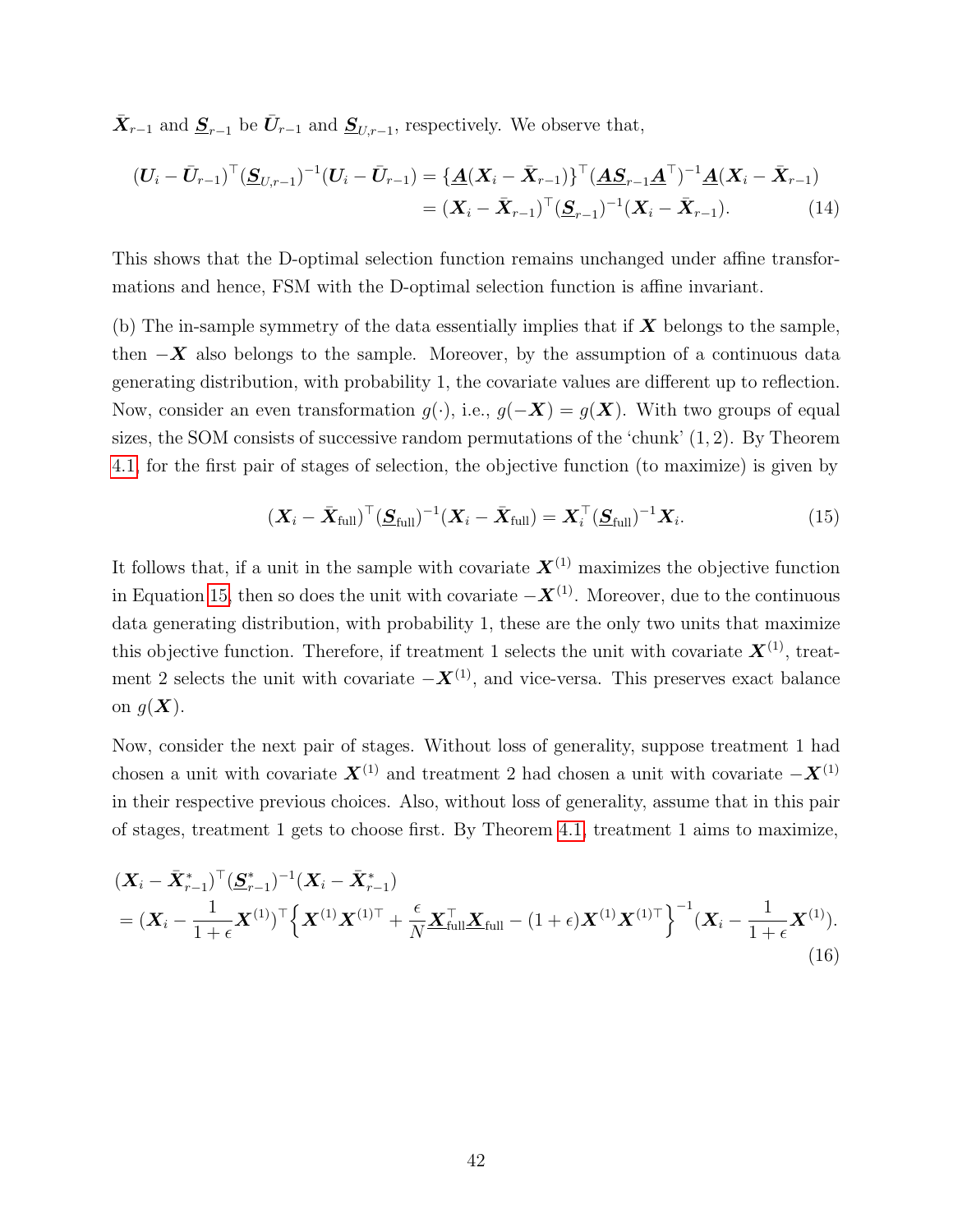Also, during treatment 2's turn in this pair of stages, it tries to maximize

$$
(\mathbf{X}_{i} + \frac{1}{1+\epsilon}\mathbf{X}^{(1)})^{\top} \Big\{ \mathbf{X}^{(1)}\mathbf{X}^{(1)\top} + \frac{\epsilon}{N}\underline{\mathbf{X}}_{\text{full}}^{\top}\underline{\mathbf{X}}_{\text{full}} - (1+\epsilon)\mathbf{X}^{(1)}\mathbf{X}^{(1)\top} \Big\}^{-1} (\mathbf{X}_{i} + \frac{1}{1+\epsilon}\mathbf{X}^{(1)})
$$
  
= { $(-\mathbf{X}_{i}) - \frac{1}{1+\epsilon}\mathbf{X}^{(1)}\}^{\top} \Big\{ \mathbf{X}^{(1)}\mathbf{X}^{(1)\top} + \frac{\epsilon}{N}\underline{\mathbf{X}}_{\text{full}}^{\top}\underline{\mathbf{X}}_{\text{full}} - (1+\epsilon)\mathbf{X}^{(1)}\mathbf{X}^{(1)\top} \Big\}^{-1} \{(-\mathbf{X}_{i}) - \frac{1}{1+\epsilon}\mathbf{X}^{(1)}\}. \tag{17}$ 

Equations [16](#page-41-1) and [17](#page-42-0) imply that if treatment 1 chooses a unit with covariate value  $X^{(2)}$ , then with probability 1, treatment 2 chooses the unit with covariate value  $-\boldsymbol{X}^{(2)}$ , and vice versa. This shows that, at the end of the second pair of stages in the SOM, exact mean balance on  $g(X)$  is preserved. Proceeding in this manner it follows that, at the end of the selection process, with probability 1, both the treatment groups will have exact balance on  $q(\boldsymbol{X})$ . This completes the proof.

<span id="page-42-0"></span> $\Box$ 

#### Proof of Theorem [4.3](#page-14-0)

*Proof.* (a) We first consider the setting of a standard block design where  $N = BG$  (i.e.,  $c = 1$ ). The blocks are labelled 1, 2, ..., B. Here, the SOM is constructed by stacking B independent random permutations of the 'chunk'  $(1, 2, ..., G)$ . We will show that the choices made by the treatment groups in the FSM follow the assignment mechanism of an RBD.

Consider the first randomized chunk of the SOM, i.e., a random permutation of  $(1, 2, ..., G)$ . At the first stage of this randomized chunk, the choosing treatment group aims to maximize  $(1, \boldsymbol{X}_i^{\top})(\tilde{\boldsymbol{X}}_{\text{full}}^{\top}\tilde{\boldsymbol{X}}_{\text{full}})^{-1}(\mathbf{x}_i).$  Note that we can write  $\tilde{\boldsymbol{X}}_{\text{full}}$  as  $\tilde{\boldsymbol{X}}_{\text{full}} =$  $\sqrt{D}$  $\frac{\cdot}{\dot{D}}$  $\setminus$ , where  $\underline{\mathbf{D}}_{B\times B} =$  $\sqrt{ }$  $\overline{1}$ 1 1 0 ... 0 0 1 0 1 ... 0 0 . . . . . . . . . ... . . . . . . 1 0 0 ... 0 1 1 0 0 ... 0 0  $\setminus$ . Now, consider a transformation of the rows of the design matrix given by  $\tilde{\bm{X}}_i = (\bm{D}^\top)^{-1} \left( \frac{1}{\bm{X}_i} \right)$ . The transformed design matrix is  $\tilde{\bm{X}}_{\text{full}} = \tilde{\bm{X}}_{\text{full}} \bm{D}^{-1} =$  $\int$   $\frac{I}{B}$ . . .  $\mathbf{I}_{B}$  $\setminus$ . We note that the  $\tilde{\mathbf{X}}_i$ s nothing but standard unit vectors. Now,

$$
(1, \boldsymbol{X}_i^{\top})(\tilde{\boldsymbol{X}}_{\text{full}}^{\top}\tilde{\boldsymbol{X}}_{\text{full}})^{-1} \left(\begin{matrix} 1 \\ \boldsymbol{X}_i \end{matrix}\right) = \tilde{\boldsymbol{X}}_i^{\top} (\tilde{\boldsymbol{X}}_{\text{full}}^{\top}\tilde{\boldsymbol{X}}_{\text{full}})^{-1} \tilde{\boldsymbol{X}}_i. \tag{18}
$$

Therefore, the selection function remains the same under the above transformation. Now,  $\tilde{\boldsymbol{X}}_i^\top (\tilde{\boldsymbol{\underline{X}}}_{\text{full}}^\top \tilde{\boldsymbol{\underline{X}}}_{\text{full}})^{-1} \tilde{\boldsymbol{X}}_i \ = \ \frac{1}{G} \tilde{\boldsymbol{X}}_i^\top \tilde{\boldsymbol{X}}_i \ = \ \frac{1}{G}$  $\frac{1}{G}$  for all i, which essentially implies that the choosing group has no preference among the units for selection and hence chooses any one of the N units randomly. Similarly, at the subsequent stages of this randomized chunk, the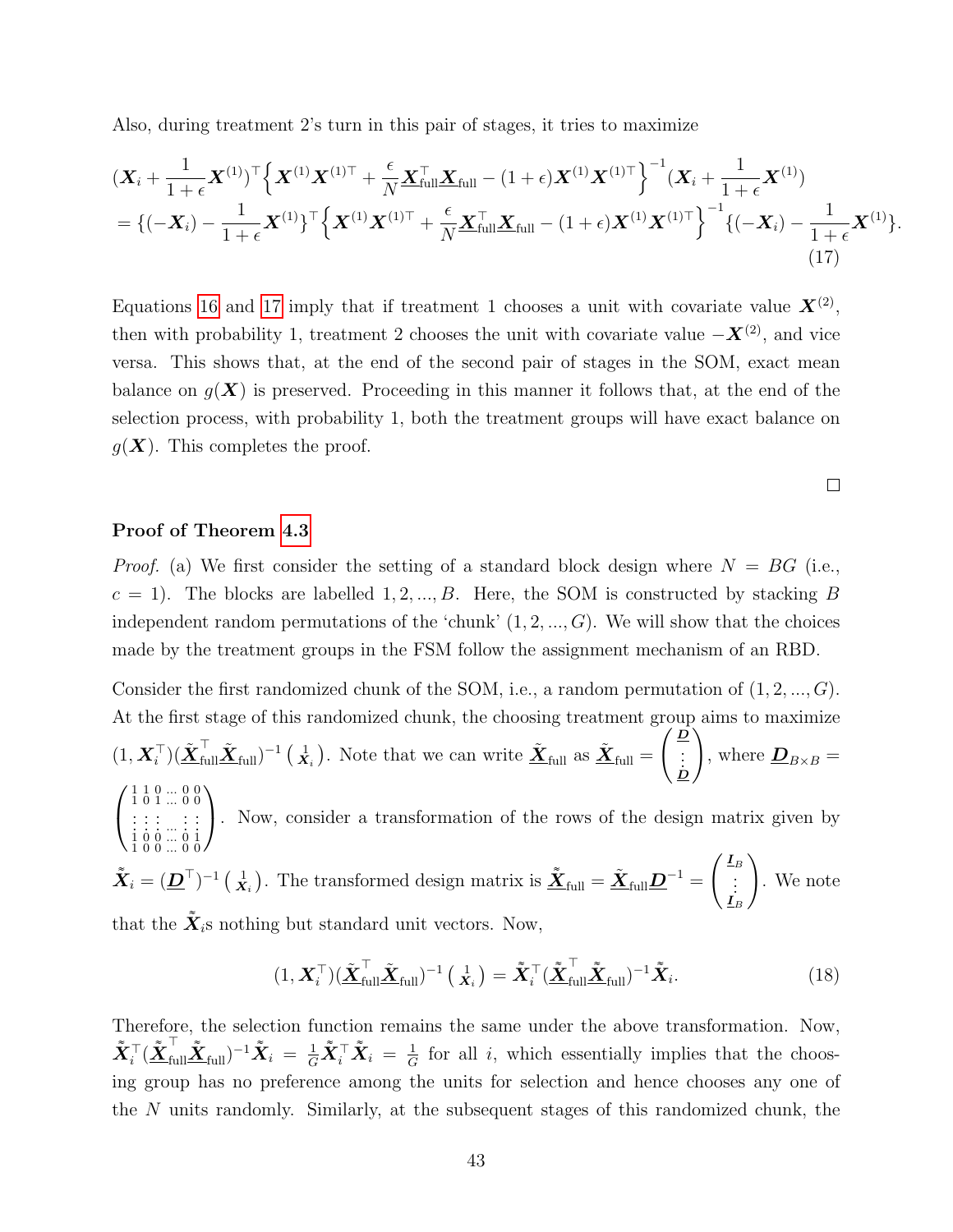corresponding choosing groups select one of the remaining units randomly.

Next, we consider the second randomized chunk of the SOM. Without loss of generality, suppose treatment 1 gets to choose first in this chunk. Also, without loss of generality, suppose that in its first choice, treatment 1 had selected a unit from block 1. We claim that in this selection, treatment 1 will choose one of the remaining units randomly from any block other than block 1, which respects the assignment mechanism of an RBD.

To prove the claim, we first consider the objective function at this stage. Treatment 1 aims to maximize  $(1, \boldsymbol{X}_i^{\top}) \Big( \frac{1}{\tilde{n}_{r-1}} \tilde{\boldsymbol{X}}_{r-1}^{\top} \tilde{\boldsymbol{X}}_{r-1} + \frac{\epsilon}{N} \tilde{\boldsymbol{X}}_{\text{full}}^{\top} \tilde{\boldsymbol{X}}_{\text{full}} \Big)^{-1}$   $(\frac{1}{\boldsymbol{X}_i})$ . Here, we denote the current stage by  $r$ . Using the same transformation as in the case of the first chunk, we can write the objective function as  $\tilde{\tilde{\mathbf{X}}}_{i}^{\top} \left( \frac{1}{\tilde{n}_{r-1}} \tilde{\tilde{\mathbf{X}}}_{r-1}^{\top} \tilde{\tilde{\mathbf{X}}}_{r-1} + \frac{\epsilon}{N} \tilde{\tilde{\mathbf{X}}}_{\text{full}}^{\top} \tilde{\tilde{\mathbf{X}}}_{\text{full}} \right)^{-1} \tilde{\tilde{\mathbf{X}}}_{i}$ , where  $\tilde{\tilde{\mathbf{X}}}_{r-1} = \tilde{\mathbf{X}}_{r-1} \mathbf{D}^{-1}$ . Since  $\tilde{\underline{\mathbf{X}}}^{\top}_{\text{full}}\tilde{\underline{\mathbf{X}}}_{\text{full}} = G\underline{\mathbf{I}}_B$ , it is equivalent to maximize

$$
\tilde{\mathbf{X}}_{i}^{\top} \Big( \underline{\mathbf{I}}_{b} + \frac{B}{\tilde{n}_{r-1} \epsilon G} \tilde{\mathbf{X}}_{r-1}^{\top} \tilde{\mathbf{X}}_{r-1} \Big)^{-1} \tilde{\mathbf{X}}_{i} = \tilde{\mathbf{X}}_{i}^{\top} \Big( \underline{\mathbf{I}}_{b} + \delta \tilde{\mathbf{X}}_{r-1}^{\top} \tilde{\mathbf{X}}_{r-1} \Big)^{-1} \tilde{\mathbf{X}}_{i} \qquad (19)
$$
\n
$$
= \tilde{\mathbf{X}}_{i}^{\top} \Big\{ \underline{\mathbf{I}}_{b} - \delta \tilde{\mathbf{X}}_{r-1}^{\top} (\underline{\mathbf{I}}_{\tilde{n}_{r-1}} + \delta \tilde{\mathbf{X}}_{r-1} \tilde{\mathbf{X}}_{r-1}^{\top})^{-1} \tilde{\mathbf{X}}_{r-1} \Big\} \tilde{\mathbf{X}}_{i}.
$$

<span id="page-43-1"></span><span id="page-43-0"></span>
$$
- \partial \underline{\mathbf{A}}_{r-1} \underline{\mathbf{A}}_{r-1}) \quad \underline{\mathbf{A}}_{r-1} \upf \mathbf{A}_i. \tag{20}
$$

Here,  $\delta = \frac{B}{\tilde{n}_{r-1}\epsilon G}$ . The final equality holds by the Woodbury matrix identity. Now, in this case,  $\underline{\tilde{X}}_{r-1} = (1, 0, ..., 0)$  (since treatment 1 has only selected one unit from block 1 up to this stage). So, the objective function in Equation [20](#page-43-0) equals  $1 - \frac{\delta}{1+\delta} \tilde{X}_i^{\top} (\tilde{\underline{X}}_{r-1}^{\top} \tilde{\underline{X}}_{r-1}) \tilde{X}_i^{\top}$ . Since  $\delta > 0$ , it is equivalent to minimize  $\tilde{\bm{X}}_i^\top (\tilde{\bm{X}}_{r-1}^\top \tilde{\bm{X}}_{r-1}) \tilde{\bm{X}}_i^\top = \tilde{\bm{X}}_i^\top \begin{pmatrix} 1 & \bm{0}_{1\times (B-1)}^\top \\ \bm{0}_{(B-1)\times 1} & \bm{0}_{(B-1)\times (B-1)}^\top \end{pmatrix} \tilde{\bm{X}}_i$ which takes the value 0 for a unit in any block other than block 1 and 1 for a unit in block 1. This proves the claim for treatment 1. Moreover, by similar reasoning, the claim holds for all the other treatment groups in this randomized chunk.

Next, we consider a general randomized chunk of the SOM. Once again, without loss of generality, suppose treatment 1 gets to choose first in this chunk. Also, for simplicity of exposition and without loss of generality, suppose treatment 1 has already selected from blocks 1, 2, ..., b, implying that  $\tilde{n}_{r-1} = b$  and  $\underline{\tilde{X}}_{r-1} = (I_b \mathbf{0}_{b \times (B-b)})$ . This form of  $\underline{\tilde{X}}_{r-1}$ , along with Equation [20](#page-43-0) implies that it is equivalent to minimize  $\tilde{\bm{X}}_i^{\top} (\tilde{\bm{X}}_{r-1}^{\top} \tilde{\bm{X}}_{r-1}^{\top}) \tilde{\bm{X}}_i^{\top} =$  $\tilde{\boldsymbol{X}}_i^\top \left(\begin{smallmatrix}\boldsymbol{L}_b & \boldsymbol{0}_{b\times(B-b)}\ 0_{(B-b)\times b}^\top & \boldsymbol{0}_{(B-b)\times(B-b)} \end{smallmatrix}\right)$  $\sum_{i=1}^{n} \tilde{X}_i$ , which is minimized for any unit i belonging to the blocks  $b+1, ..., B$ . This shows that at this stage, treatment 1 randomly chooses a unit from a block other than the blocks it has already chosen from. By similar reasoning, at subsequent stages of this randomized chunk, the choosing group follows the same selection strategy for their own group. This completes the proof of the theorem for the setting of a standard block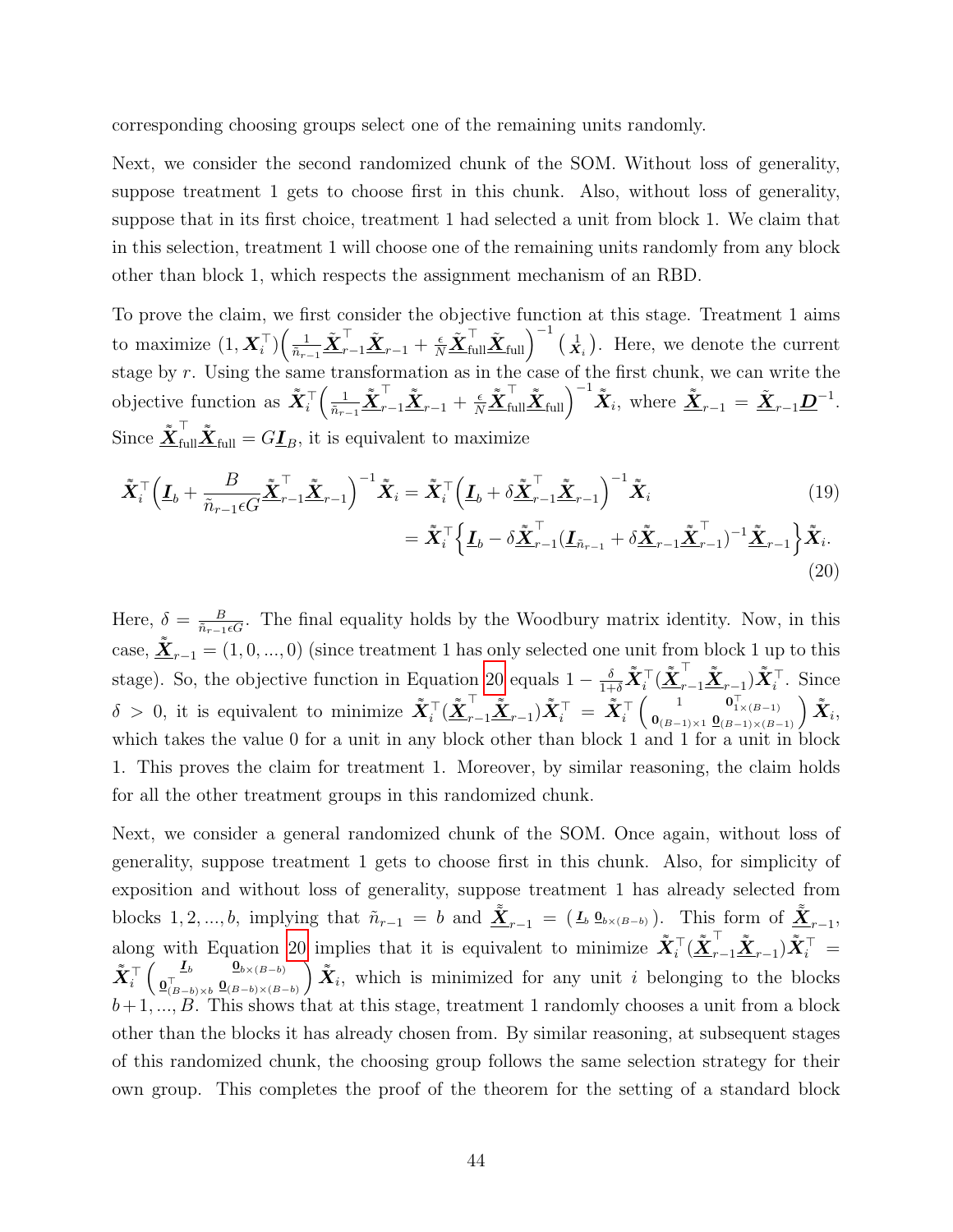design.

We now prove the theorem for the general block design setting with  $N = cBG$ ,  $c > 1$ . The proof strategy is exactly the same as the  $c = 1$  setting. Here the SOM is generated by randomly permuting the chunk  $(1, 2, ..., G)$   $B \times c$  times. Once the selections are completed for the the first  $B$  chunks, the resulting assignment resembles that of a standard RBD (by the previous proof), where each treatment group randomly chooses exactly one unit from each block. For the  $(B + 1)$ th chunk, suppose, without loss of generality, that treatment 1 gets to choose first. At this stage (denoted by stage  $r$ ), treatment 1 tries to maximize,

$$
(1, \boldsymbol{X}_i^{\top})(\tilde{\boldsymbol{X}}_{r-1}^{\top}\tilde{\boldsymbol{X}}_{r-1})^{-1} (\mathbf{x}_i) = \tilde{\boldsymbol{X}}_i^{\top}(\tilde{\boldsymbol{X}}_{r-1}^{\top}\tilde{\boldsymbol{X}}_{r-1})^{-1}\tilde{\boldsymbol{X}}_i
$$

$$
= \tilde{\boldsymbol{X}}_i^{\top}\tilde{\boldsymbol{X}}_i = 1,
$$
(21)

where the penultimate equality holds since  $\underline{\tilde{X}}_{r-1} = \underline{I}_B$ . Thus, similar to the first randomized chunk in the setting of  $c = 1$ , treatment 1 (and the other treatments) randomly chooses one of the available units.

Finally, we consider a general chunk. Without loss of generality, suppose treatment 1 gets to choose first in this chunk. We can write the corresponding transformed design matrix  $\underline{\tilde{X}}_{r-1}$ as

$$
\tilde{\underline{\mathbf{X}}}_{r-1} = \begin{pmatrix} \frac{\underline{I}_B}{\underline{I}_B} \\ \vdots \\ \frac{\underline{I}_b}{\underline{I}_b} \\ 0_{b \times (B-b)} \end{pmatrix} . \tag{22}
$$

Here, without loss of generality, we have assumed that treatment 1 has chosen  $c_0 + b$  times from the first b blocks and  $c_0$  times from the remaining blocks, where  $c_0 < c$ . This implies that treatment 1 aims to maximize.

$$
\tilde{\mathbf{X}}_i^{\top} (\tilde{\mathbf{X}}_{r-1}^{\top} \tilde{\mathbf{X}}_{r-1})^{-1} \tilde{\mathbf{X}}_i = \tilde{\mathbf{X}}_i^{\top} \left\{ c_0 \mathbf{I}_B + \left( \mathbf{I}_b^{\mathbf{I}_b} \right) \left( \mathbf{I}_b \, \mathbf{0}_{b \times (B-b)} \right) \right\}^{-1} \tilde{\mathbf{X}}_i, \tag{23}
$$

which has the same form as the objective function in Equation [19](#page-43-1) in the  $c = 1$  setting. Thus, following similar arguments as in the  $c = 1$  setting, we conclude that at this stage, treatment 1 selects a unit randomly from blocks  $b+1, ..., B$ , which conforms to the assignment mechanism of an RBD. Also, at subsequent stages of the randomized chunk, the choosing group follows the same selection strategy for their own group. This completes the proof of the theorem.

(b) With two groups of equal sizes, the SOM consists of successive random permutations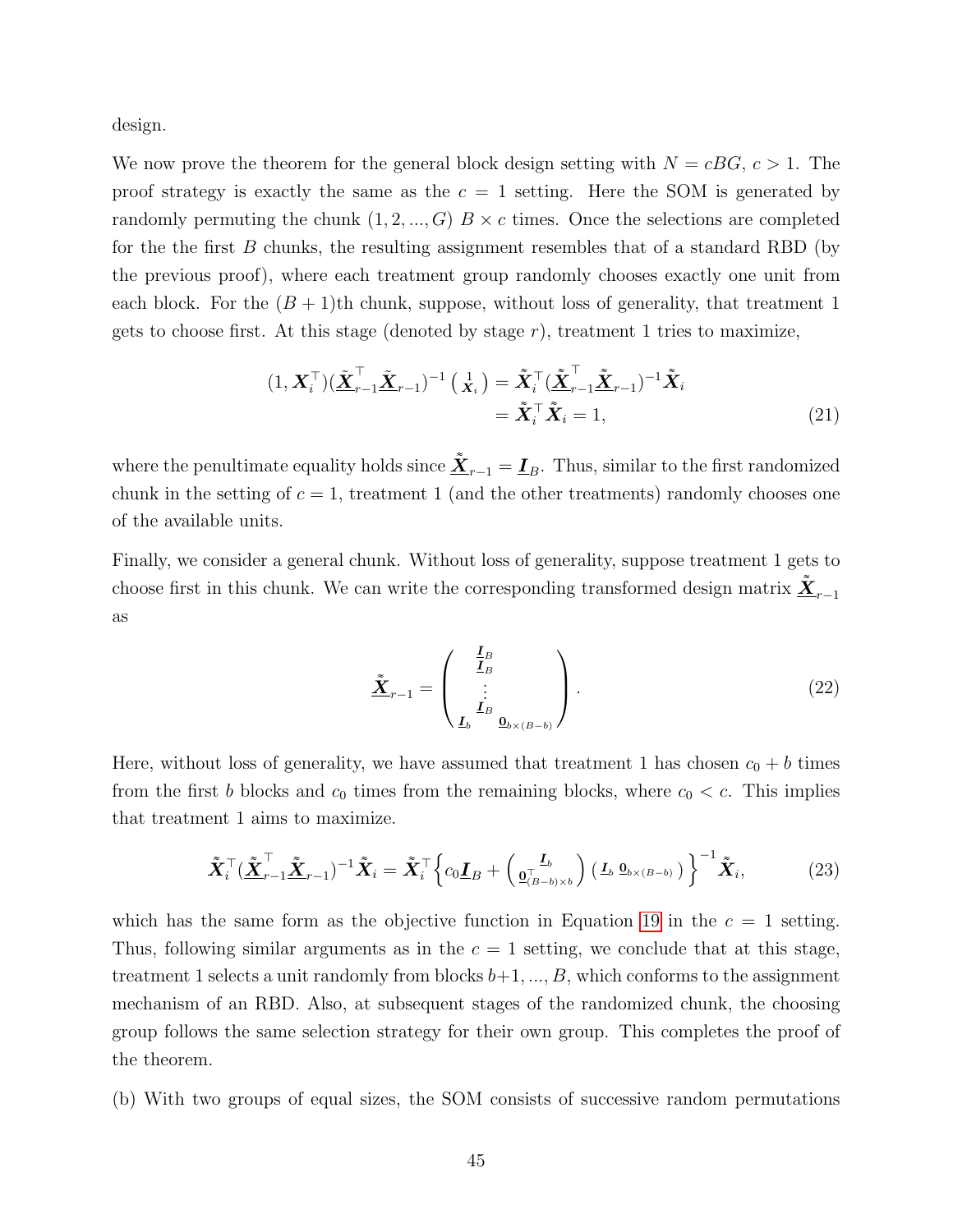of the 'chunk'  $(1, 2)$ . By Theorem [4.1,](#page-11-3) for the first pair of stages of selection, the objective function (to maximize) is given by

<span id="page-45-0"></span>
$$
(\boldsymbol{X}_i - \bar{\boldsymbol{X}}_{\text{full}})^{\top} (\underline{\boldsymbol{S}}_{\text{full}})^{-1} (\boldsymbol{X}_i - \bar{\boldsymbol{X}}_{\text{full}}). \tag{24}
$$

Under the assumption of identical twins and continuous data generating distributions, with probability 1, there are exactly two units (one being a twin of the other), whose common covariate value  $\mathbf{X}^{(1)}$  (say) maximizes the objective function in Equation [24.](#page-45-0) Therefore, the choosing group at the first stage selects one of these two identical twins randomly, and in the next stage, the other treatment selects the remaining twin. This respects the assignment mechanism of a matched-pair design.

Consider the next pairs of stages. The objective function of the choosing treatment group is given by:

$$
(\mathbf{X}_{i} - \frac{1}{1+\epsilon}\mathbf{X}^{(1)})^{\top} \Big\{ \mathbf{X}^{(1)}\mathbf{X}^{(1)\top} + \frac{\epsilon}{N} \mathbf{X}_{\text{full}}^{\top} \mathbf{X}_{\text{full}} - (1+\epsilon)\mathbf{X}^{(1)}\mathbf{X}^{(1)\top} \Big\}^{-1} (\mathbf{X}_{i} - \frac{1}{1+\epsilon}\mathbf{X}^{(1)}) \tag{25}
$$

Similar to the previous case, here also we have (with probability 1) exactly two units, one being a twin of the other, whose common covariate value  $\mathbf{X}^{(2)}$  maximizes the objective function in Equation [25.](#page-45-1) Thus, the choosing group at the first stage of this pair selects one of these two twins randomly, and in the next stage, the other treatment chooses the remaining twin. Proceeding in this manner, it follows that, at the end of the selection process, each treatment group ends up selecting one twin randomly from  $\frac{N}{2}$  identical twins, which is equivalent to a matched-pair design. This completes the proof.

<span id="page-45-1"></span> $\Box$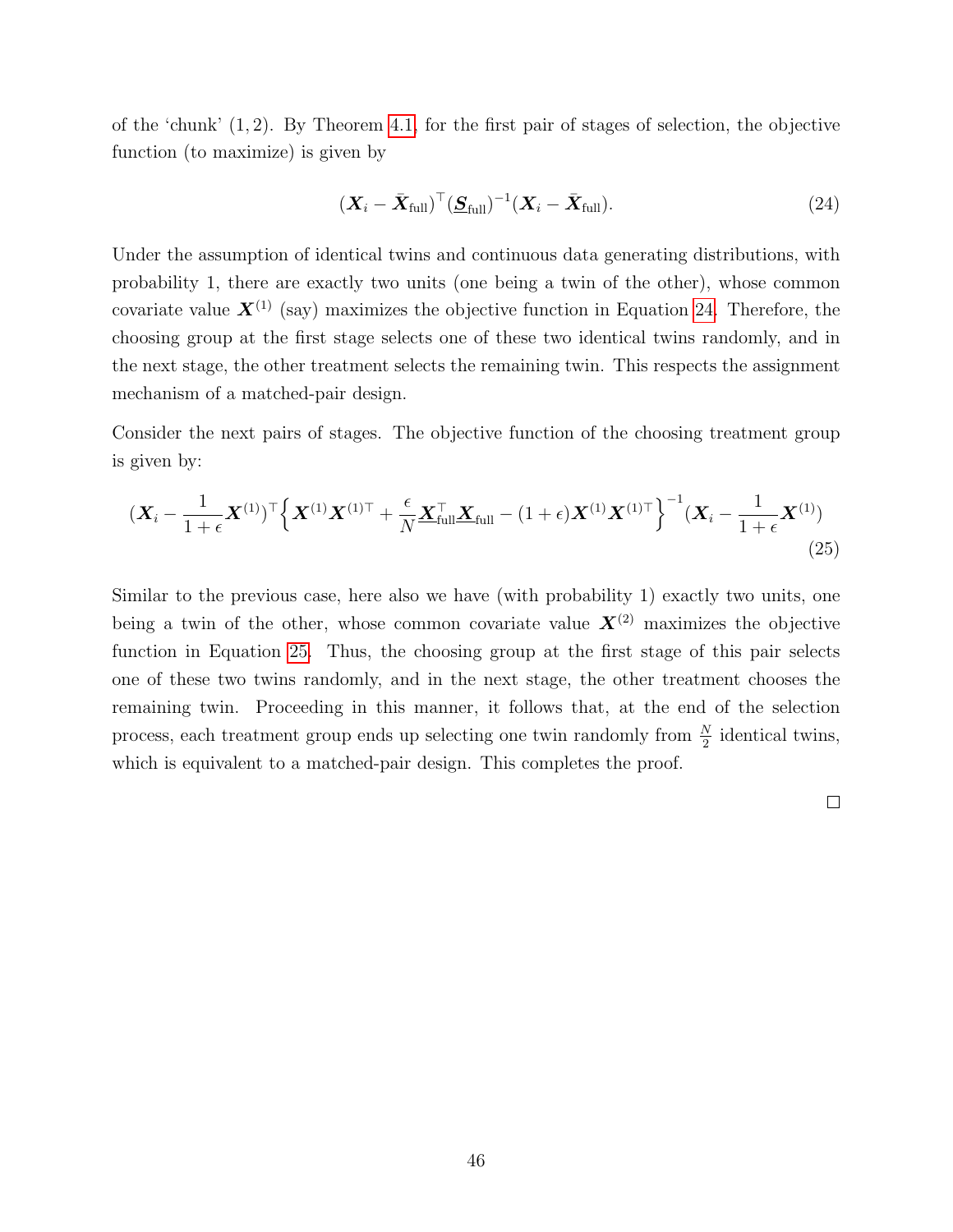#### Proof of Proposition [4.4](#page-15-2)

Proof. The A-optimal selection function aims to minimize

trace 
$$
\left(\underline{\mathbf{T}}(\tilde{\mathbf{X}}_{r,i}^{\top}\tilde{\mathbf{X}}_{r,i})^{-1}\right)
$$
 (26)  
\n
$$
= \text{trace}\left(\underline{\mathbf{T}}(\tilde{\mathbf{X}}_{r-1}^{\top}\tilde{\mathbf{X}}_{r-1} + (\mathbf{x}_i)(1, \mathbf{X}_i^{\top}))^{-1}\right)
$$
\n
$$
= \text{trace}\left(\underline{\mathbf{T}}(\tilde{\mathbf{X}}_{r-1}^{\top}\tilde{\mathbf{X}}_{r-1})^{-1} - \underline{\mathbf{T}}(\frac{(\tilde{\mathbf{X}}_{r-1}^{\top}\tilde{\mathbf{X}}_{r-1})^{-1}(\mathbf{x}_i)(1, \mathbf{X}_i^{\top})(\tilde{\mathbf{X}}_{r-1}^{\top}\tilde{\mathbf{X}}_{r-1})^{-1}}{1 + (1, \mathbf{X}_i^{\top})(\tilde{\mathbf{X}}_{r-1}^{\top}\tilde{\mathbf{X}}_{r-1})^{-1}(\mathbf{x}_i)}\right)
$$
\n
$$
= \text{trace}(\underline{\mathbf{T}}(\tilde{\mathbf{X}}_{r-1}^{\top}\tilde{\mathbf{X}}_{r-1})^{-1}) - \text{trace}\left(\underline{\mathbf{T}}(\frac{(\tilde{\mathbf{X}}_{r-1}^{\top}\tilde{\mathbf{X}}_{r-1})^{-1}(\mathbf{x}_i)(1, \mathbf{X}_i^{\top})(\tilde{\mathbf{X}}_{r-1}^{\top}\tilde{\mathbf{X}}_{r-1})^{-1}}{1 + (1, \mathbf{X}_i^{\top})(\tilde{\mathbf{X}}_{r-1}^{\top}\tilde{\mathbf{X}}_{r-1})^{-1}(\mathbf{x}_i)}\right)
$$
\n
$$
= \text{trace}(\underline{\mathbf{T}}(\tilde{\mathbf{X}}_{r-1}^{\top}\tilde{\mathbf{X}}_{r-1})^{-1}) - \text{trace}\left(\frac{(1, \mathbf{X}_i^{\top})(\tilde{\mathbf{X}}_{r-1}^{\top}\tilde{\mathbf{X}}_{r-1})^{-1}\underline{\mathbf{T}}(\tilde{\mathbf{X}}_{r-1}^{\top}\tilde{\mathbf{X}}_{r-1})^{-1}(\mathbf{x}_i)}{1 + (1, \mathbf{X}_i^{\top})(\tilde{\mathbf{X}}_{r-1}^{\top
$$

Here the second equality holds due to the Sherman-Morrison-Woodbury formula, the third and fourth equality hold due to the linearity and cyclicality of trace( $\cdot$ ), respectively. Equation [27](#page-46-1) shows that it is equivalent to maximize trace  $\left(\frac{(1,X_i^{\top})(\tilde{\mathbf{X}}_{r-1}^{\top}\tilde{\mathbf{X}}_{r-1})^{-1}\mathbf{T}(\tilde{\mathbf{X}}_{r-1}^{\top}\tilde{\mathbf{X}}_{r-1})^{-1}(\mathbf{X}_i)}{\mathbf{X}(\mathbf{X}_{r-1}^{\top}\tilde{\mathbf{X}}_{r-1})^{-1}(\mathbf{X}_{i})}\right)$  $\frac{(\mathbf{X}_{r-1}\mathbf{X}_{r-1})^{-1}\mathbf{T}(\mathbf{X}_{r-1}\mathbf{X}_{r-1})^{-1}(\mathbf{X}_i)}{1+(1,\mathbf{X}_i^\top)(\mathbf{X}_{r-1}^\top\mathbf{X}_{r-1})^{-1}(\mathbf{X}_i)}$ . This completes the proof.

<span id="page-46-0"></span>**Proposition A1.** For  $n_1 = n_2 = ... = n_G$ , the difference-in-means statistic between treatment g' and g'' is unbiased for  $\text{SATE}_{g',g''}.$ 

*Proof.* With equal-sized groups, by symmetry, every unit has an equal chance of belonging to one of the G treatment groups. That is,  $P(Z_i = g) = \frac{1}{G}$  for all  $g \in \{1, 2, ..., G\}$ . Therefore,

<span id="page-46-2"></span><span id="page-46-1"></span>
$$
\mathbb{E}[\frac{1}{n_g} \sum_{i:Z_i=g} Y_i^{\text{obs}} | \mathbf{Y}(g)] = \mathbb{E}[\frac{G}{N} \sum_{i=1}^N \mathbb{1}(Z_i = g) Y_i(g) | \mathbf{Y}(g)]
$$

$$
= \frac{G}{N} \sum_{i=1}^N P(Z_i = g) Y_i(g)
$$

$$
= \frac{1}{N} \sum_{i=1}^N Y_i(g).
$$
(28)

The proposition follows from Equation [28](#page-46-2) applied to treatment groups  $g'$  and  $g''$ .  $\Box$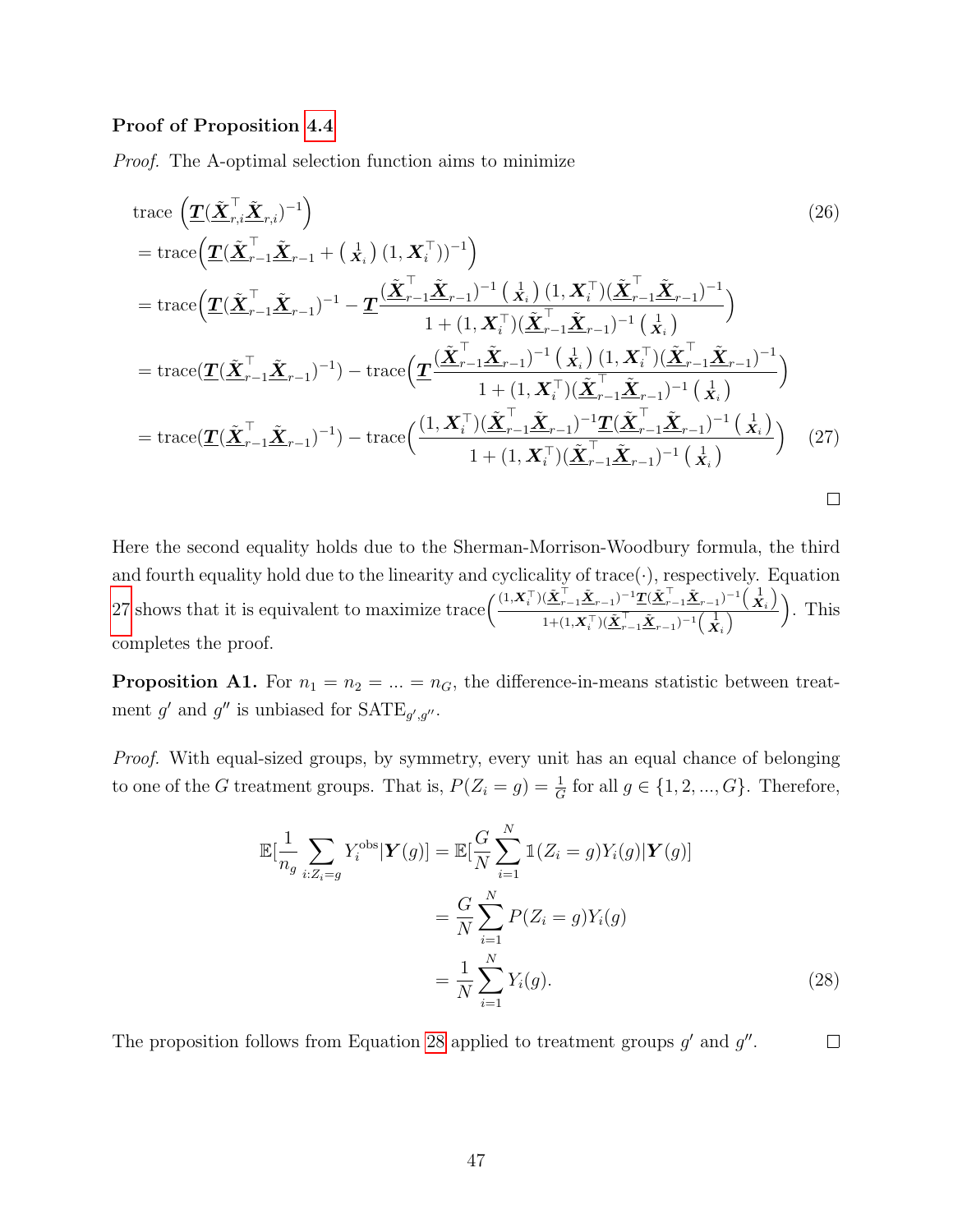### <span id="page-47-0"></span>C Algorithms for constructing an SOM

#### <span id="page-47-1"></span>C.1 The SCOMARS algorithm

Consider a setting with  $G = 2$  treatment groups of arbitrary sizes  $n_1$  and  $n_2$ . Let  $W_r$  be the binary indicator for selection of group 1 stage r,  $r \in \{1, 2, ..., N\}$ , with  $p_r := P(W_r = 1)$ being the marginal probability of selection at stage r. Write  $S_r := \sum_{j=1}^r W_j$  and  $F_r :=$  $\mathbb{E}[S_r] = \sum_{j=1}^r p_j$ . A treatment assignment is sequentially controlled if  $|S_r - F_r| < 1$  for all  $r \in \{1, 2, \ldots, N\}.$ 

The SCOMARS algorithm proceeds as follows:

- Stage 1,  $P(W_1 = 1) = p_1$ .
- Stage  $r \geq 2$ ,  $P(W_r = 1 | S_{r-1} = s_{r-1}) = P(U \leq \frac{p_r \max(0, s_{r-1} F_{r-1})}{1 |s_{r-1} F_{r-1}|})$  $1-|s_{r-1}-F_{r-1}|$ ), where  $U \sim$  $Unif(0, 1)$ .

This algorithm satisfies the sequentially controlled condition,  $|S_r - F_r|$  < 1 for all  $r \in$  $\{1, 2, \ldots, N\}$  [\(Morris 1983\)](#page-37-8). It is Markovian because the probability of selection at stage r depends solely on stage  $r - 1$ .

#### <span id="page-47-2"></span>C.2 SOM for multi-group experiments

We first define the randomized chunk algorithm for generating an SOM for multi-group experiments with equal group sizes.

<span id="page-47-3"></span>**Definition 1** (Randomized chunk algorithm). Suppose  $n_1 = n_2 = ... = n_G$ . The randomized chunk algorithm generates an SOM by generating and stacking  $\frac{N}{G}$  independent random permutations of the 'chunk'  $(1, 2, ..., G)$ .

For example, with  $N = 12$ ,  $g = 3$ ,  $n_1 = n_2 = n_3 = 4$ , one instance of an SOM generated using randomized chunk is  $(2, 1, 3)$  $\sim$ , 1, 2, 3  $\overline{\phantom{a}}$ , 2, 1, 3  $\overline{\phantom{a}}$ , 2, 3, 1  $\sim$  $)^{\top}.$ 

The following proposition shows that the randomized chunk algorithm is sequentially controlled.

<span id="page-47-4"></span>**Proposition A2.** For  $G \geq 2$  and  $n_1 = n_2 = ... = n_G$ , the randomized chunk algorithm satisfies  $|S_{ig} - F_{ig}| \leq \frac{G-1}{G} < 1$  for all  $g \in \{1, 2, ..., G\}$ .

*Proof.* Let  $S_{ig}$  and  $F_{ig}$  be the same as defined in Section [8.1](#page-31-1) ( $i \in \{1, 2, ..., N\}, g \in \{1, 2, ..., G\}$ ). For equal sized treatment groups,  $F_{ig} = \frac{i}{G}$  $\frac{i}{G}$ . Now, without loss of generality, it suffices to show that  $|S_{i1} - F_{i1}| \leq \frac{G-1}{G}$  for all  $i \in \{1, 2, ..., N\}$ . Consider the first chunk in the SOM, which is a random permutation of  $(1, 2, ..., G)$ . If treatment 1 appears in position  $i^* \in \{1, 2, ..., G\}$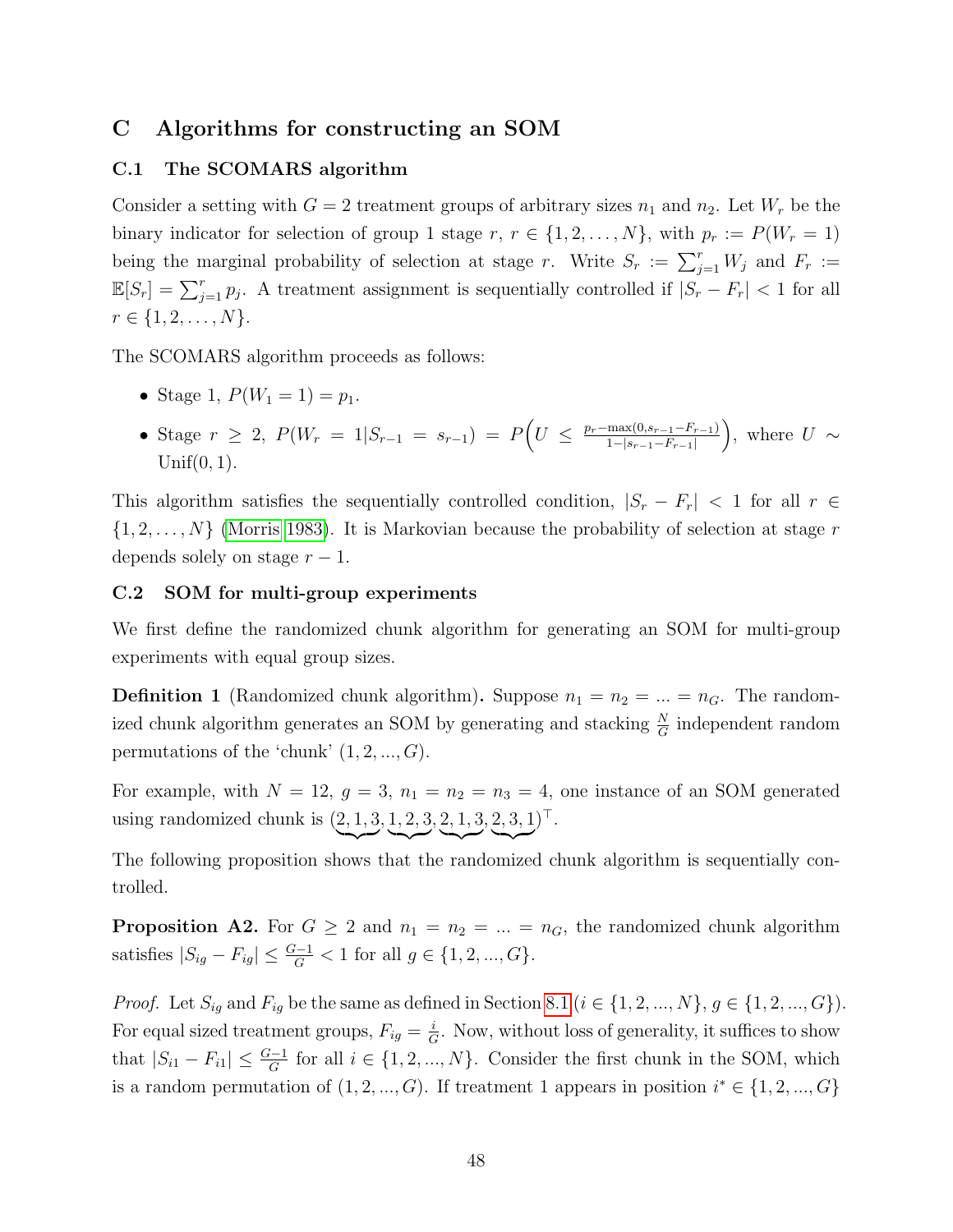the permutation  $(j \in \{1, 2, ..., G\})$ , then

$$
|S_{i1} - F_{i1}| = \begin{cases} \frac{i}{G} & \text{if } i \in \{1, ..., i^* - 1\} \\ 1 - \frac{i}{G} & \text{if } i \in \{i^*, ..., G\}. \end{cases}
$$
 (29)

In each case,  $|S_{i1} - F_{i1}| \leq \frac{G-1}{G}$  for all  $i \in \{1, 2, ..., G\}$ . Moreover, since  $|S_{G1} - F_{G1}| = 0$ , the SOM restarts itself after the first chunk. Hence, we can conclude that  $|S_{i1} - F_{i1}| \leq \frac{G-1}{G}$  for all  $i \in \{1, 2, ..., G\}$ . This completes the proof.

 $\Box$ 

Below we describe two algorithms to generate an SOM for multi-group experiments and show that they are sequentially controlled. The key idea in these algorithms is the formation of 'supergroups', i.e., combination of one or more treatment groups. For example, with  $g = 3, n_1 = 10, n_2 = 20, n_3 = 30$ , one can consider two supergroups, namely  $\{1, 2\}$  of size  $10 + 20 = 30$  and  $\{3\}$  of size 30.

<span id="page-48-0"></span>**Theorem A3.** For  $1 \le G_1 \le G - 1$ , let  $n_1 = n_2 = ... = n_{G_1} \neq n^{(1)}$ , and  $n_{G_1+1} = n_{G_1+2} =$ ... =  $n_G = n^{(2)}$ , where  $n^{(1)} \neq n^{(2)}$ . Consider the following three-stage algorithm.

- 1. Run SCOMARS with supergroups  $\{1, ..., G_1\}$  and  $\{G_1 + 1, ..., G\}$  to generate an SOM at the supergroup level.
- 2. Consider the locations of the SOM in step 1 where supergroup  $\{1, ..., G_1\}$  chooses. Then, use randomized chunk to obtain the selection orders at the levels of the original groups in those locations.
- 3. Consider the locations of the SOM in step 1 where supergroup  $\{G_1 + 1, ..., G\}$  chooses. Then, use randomized chunk to obtain the selection orders at the levels of the original groups in those locations.

The above SOM generating algorithm is sequentially controlled.

We first prove a special case of Theorem [A3,](#page-48-0) given below in Lemma [A2](#page-48-1)

<span id="page-48-1"></span>**Lemma A2.** The algorithm in Theorem [A3](#page-48-0) is sequntially controlled for the special case of  $G_1 = 1.$ 

Proof. The first step of the algorithm in Theorem [A3](#page-48-0) runs SCOMARS with treatment group 1 and the supergroup  $\{2, 3, ..., G\}$ . Thus, the first step itself determines the locations of the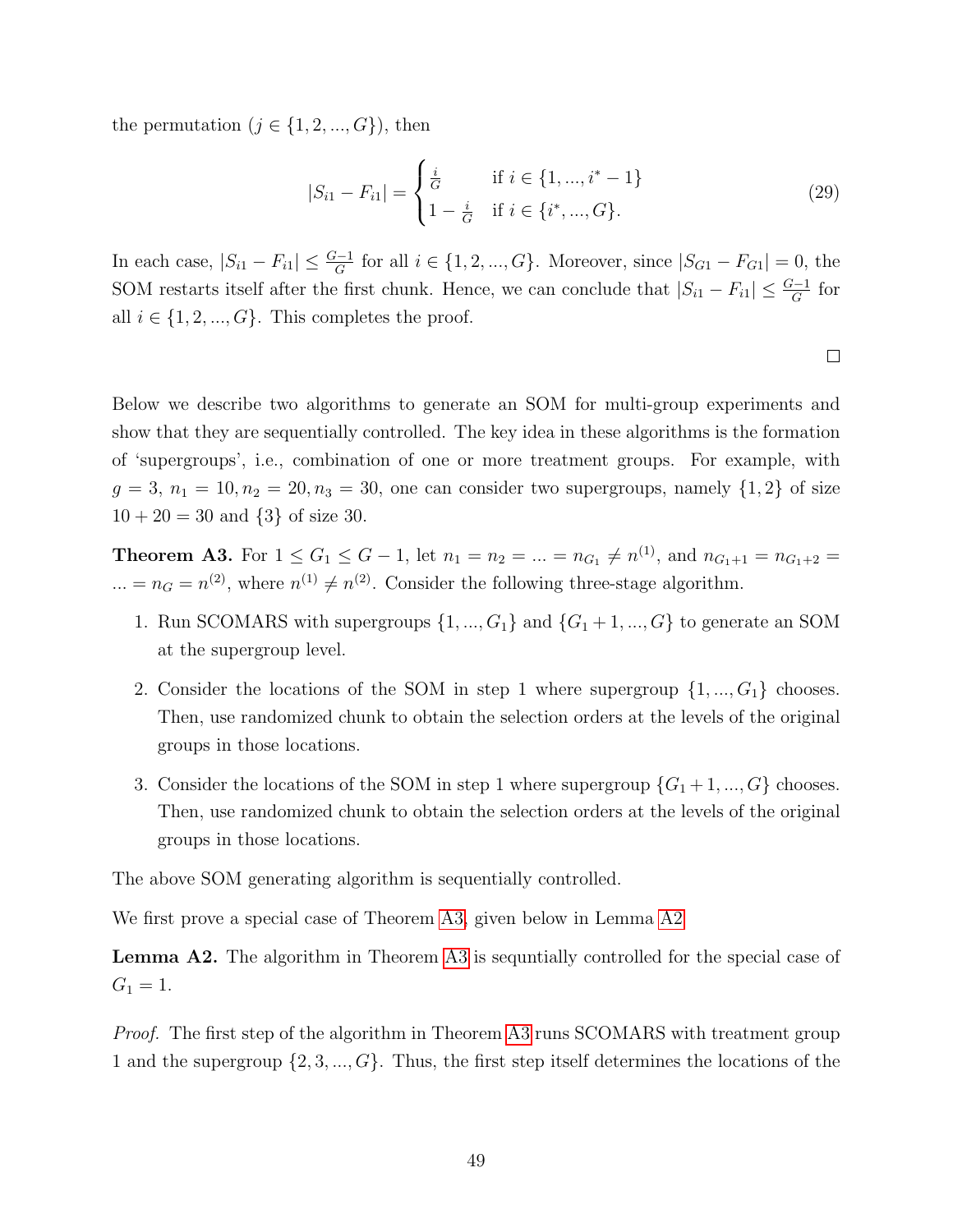SOM where treatment 1 gets to choose. Since SCOMARS is sequentially controlled, we immediately have  $|S_{i1} - F_{i1}|$  < 1 for all  $i \in \{1, 2, ..., N\}$ .

It remains to show that for  $g \in \{2, 3, ..., G\}$ ,  $|S_{ig} - F_{ig}| < 1$  for all  $i \in \{1, 2, ..., N\}$ . By symmetry, it suffices to show this for  $g = 2$ . Now, the randomized chunk algorithm on the supergroup  $\{2, 3, ..., G\}$  determines the locations of the SOM where treatment 2 gets to choose. We will prove the result by first mapping this SOM to an SOM where treatment 1 is absent, and then by using the sequential controlled property of randomized chunk.

Let us first denote  $1 \leq r_1 < r_2 < \ldots < r_{n_1-1} < r_{n_1} \leq N$  as the stages or locations of the SOM where treatment 1 gets to choose. We consider the following cases,

(i) Case-1:  $i \in \{1, 2, ..., r_1 - 1\}$ . In this case, by stage i, treatment 1 has not made any choices. Now,

$$
|S_{i2} - F_{i2}| = |S_{i2} - \frac{in^{(2)}}{N}|
$$
  
\n
$$
\leq |S_{i2} - \frac{i}{G-1}| + |\frac{i}{G-1} - \frac{in^{(2)}}{N}|
$$
  
\n
$$
\leq \frac{G-2}{G-1} + i\frac{n_1}{N(G-1)}
$$
  
\n
$$
< \frac{G-2}{G-1} + \frac{1}{G-1} = 1.
$$
 (30)

Here the first inequality holds due to triangle inequality. To see that second inequality, consider a new experiment with treatment groups  $\{2, ..., G\}$  of size  $n^{(2)}$  each and an SOM generated by randomized chunk as in the second step of the algorithm in Theorem [A3.](#page-48-0) Let  $\tilde{S}_{i2}$  be the number of selections made by treatment 2 up to stage i in this new experiment and  $\tilde{F}_{i2} = \frac{i}{G}$  $\frac{i}{G-1}$  be its expectation. By Proposition [A2,](#page-47-4)  $|\tilde{S}_{i2} - \tilde{F}_{i2}|$  ≤  $\frac{G-2}{G-1}$ . Now,  $|S_{i1} - \frac{i}{G-1}|$  $\frac{i}{G-1}|=$  $|\tilde{S}_{i1} - \frac{i}{G_i}|$  $\frac{i}{G-1}$ , which gives us the second inequality. Finally, the last inequality holds since  $\frac{i n_1}{N} = F_{i1} < 1.$ 

(ii) Case-2:  $i \in \{r_t, r_t + 1, \ldots, r_{t+1} - 1\}$  for some  $t \in \{1, 2, \ldots, n_1 - 1\}$ . In this case, by stage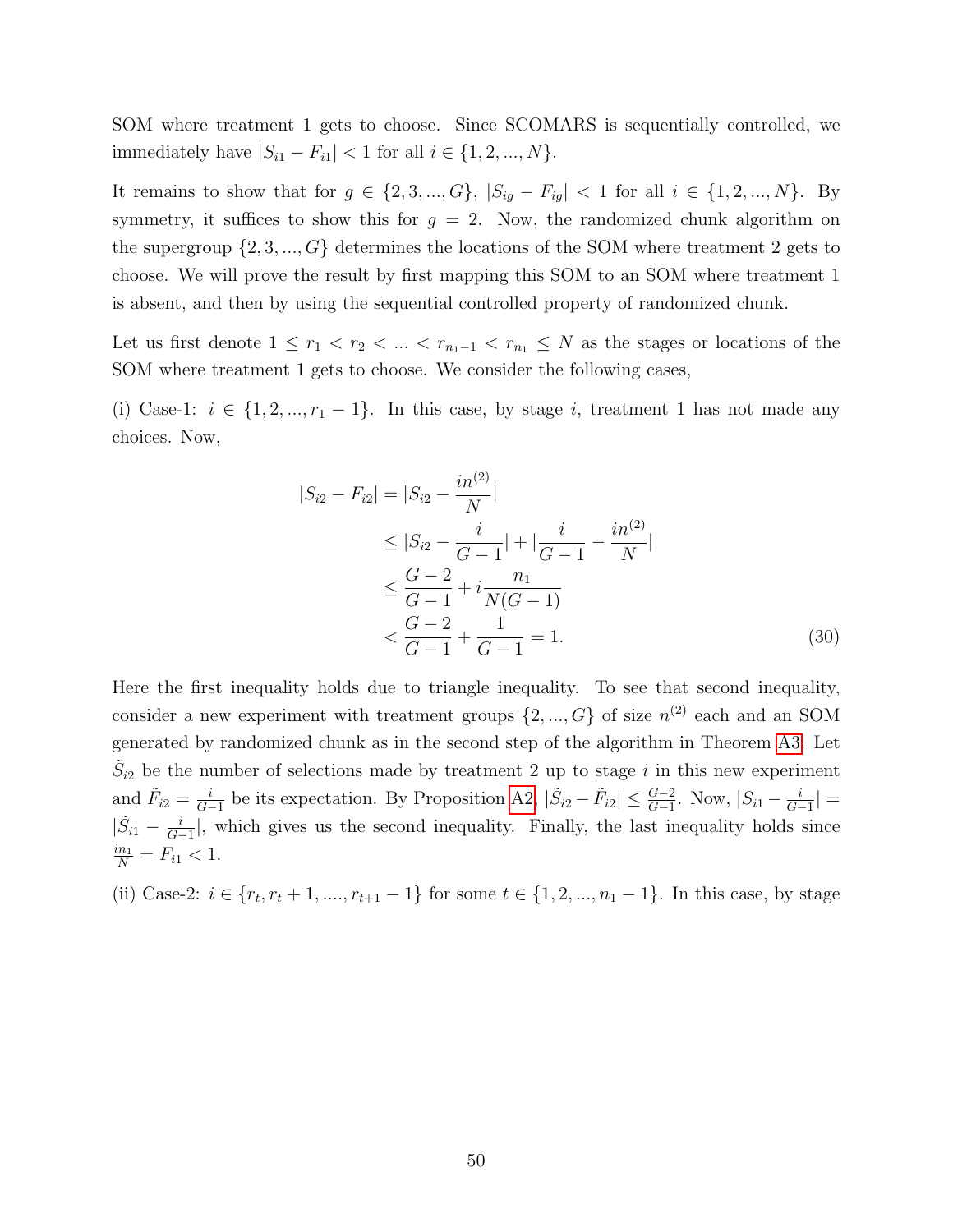i, treatment 1 has made exactly t choices. Now,

<span id="page-50-1"></span>
$$
|S_{i2} - F_{i2}| = |S_{i2} - \frac{in^{(2)}}{N}|
$$
  
\n
$$
\leq |S_{i2} - \frac{i - t}{G - 1}| + |\frac{i - t}{G - 1} - \frac{in^{(2)}}{N}|
$$
  
\n
$$
\leq \frac{G - 2}{G - 1} + \frac{1}{G - 1}|t - \frac{in_1}{N}|
$$
  
\n
$$
< \frac{G - 2}{G - 1} + \frac{1}{G - 1} = 1.
$$
 (31)

Here, the first inequality is due to triangle inequality. To see the second inequality, we  $\frac{i-t}{G-1}| = |\tilde{S}_{(i-t)2}$ again consider the new experiment described in Case-1. Notice that,  $|S_{i2} - \frac{i-t}{G-1}|$  $\tilde{F}_{(i-t)2} \leq \frac{G-2}{G-1}$ , where the last inequality holds by Proposition [A2.](#page-47-4) Finally, the final inequality in Equation [31](#page-50-1) holds since  $|t - \frac{in_1}{N}\rangle$  $\left| \frac{n_1}{N} \right| = |S_{i1} - F_{i1}| < 1.$  This completes the proof of the lemma.  $\Box$ 

We now prove Theorem [A3.](#page-48-0)

*Proof.* We first show that, for  $g \in \{1, 2, ..., G_1\}$ ,

<span id="page-50-2"></span>
$$
|S_{ig} - F_{ig}| < 1 \quad \forall i \in \{1, 2, ..., N\}.\tag{32}
$$

To show this, we consider steps 1 and 2 of the algorithm as these two steps are sufficient to determine the location of treatments  $1, ..., G_1$  in the SOM. We note that, steps 1 and 2 generate an SOM for an experiment with  $G_1 + 1$  treatment groups, namely supergroup  $\{G_1 + 1, ..., G\}$  (of size  $(G - G_1)n^{(2)}$ ) and groups 1, 2, ...,  $G_1$  (each of size  $n^{(1)}$ ). Thus, by Lemma [A2,](#page-48-1) it follows that Equation [32](#page-50-2) holds for  $g \in \{1, 2, ..., G_1\}$ .

To show that Equation [32](#page-50-2) holds for  $g \in \{G_1+1, ..., G\}$ , we first notice that steps 2 and 3 of the algorithm are completely independent and hence can be performed in any order. Therefore, by changing the order of steps 2 and 3 and applying the same argument as before, we get that Equation [32](#page-50-2) holds for  $g \in \{G_1 + 1, ..., G\}$ . This completes the proof of the theorem.  $\Box$ 

<span id="page-50-0"></span>**Theorem A4.** Let  $G_1, ..., G_m$  be such that  $1 \le G_j \le G - 1$  for all  $j \in \{1, 2, ..., m\}$  and  $G_1 + G_2 + \ldots + G_m = G$ . Moreover, for  $j \in \{1, 2, ..., m\}$ , let  $n^{(j)}$  be the group size of  $G_j$ many treatment groups, with  $n^{(1)}G_1 = n^{(2)}G_2 = ... = n^{(m)}G_m$ . Denote the collection of  $G_j$ treatment groups with group sizes  $n^{(j)}$  as supergroup  $\mathcal{G}_j$ . Consider the following multi-stage algorithm.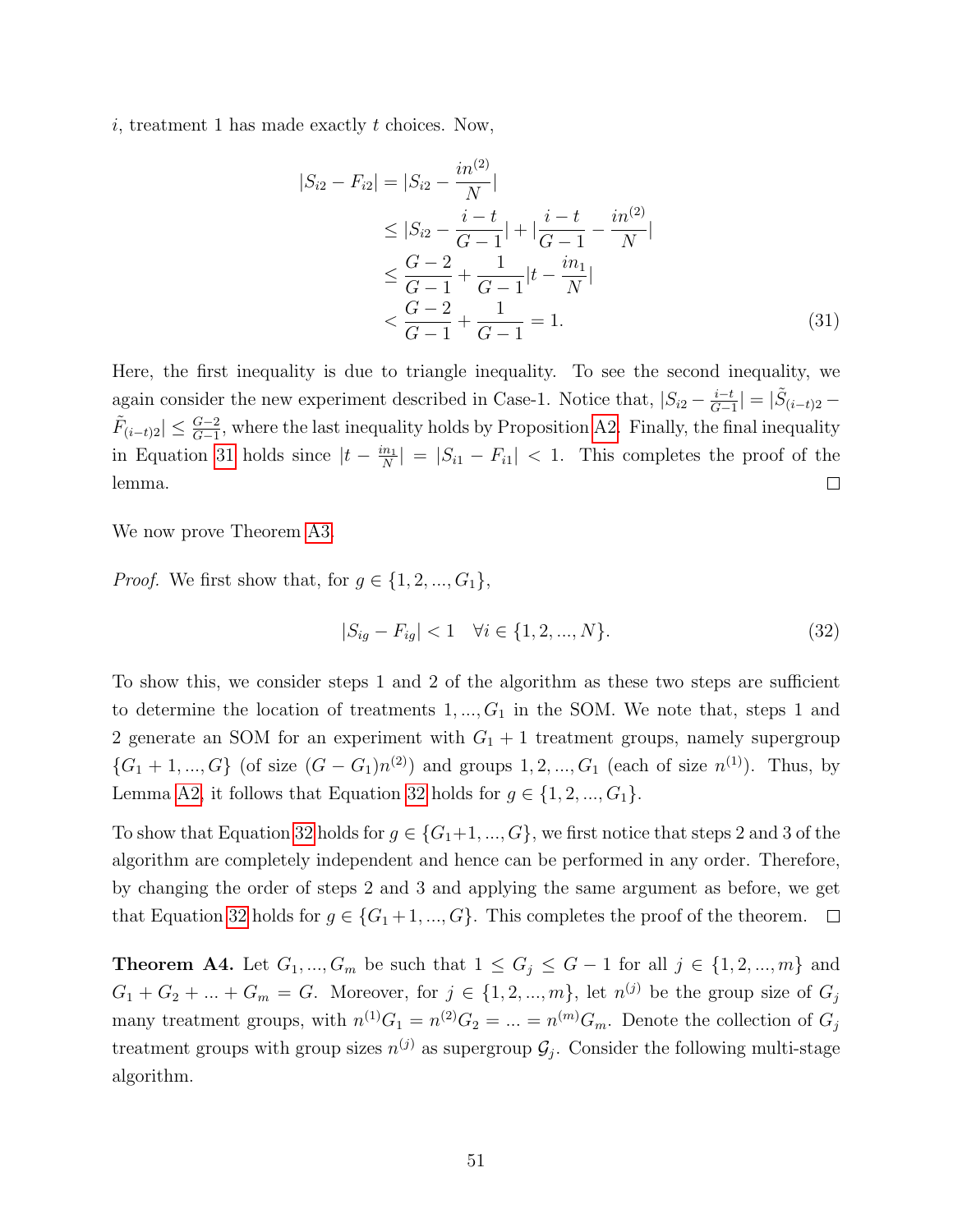- 1. Run randomized chunk on supergroups  $\mathcal{G}_1, \mathcal{G}_2, ..., \mathcal{G}_m$  to generate an SOM at the supergroup level.
- 2. For  $j \in \{1, 2, ..., m\}$ , consider the locations of the SOM in step 1 where supergroup  $\mathcal{G}_j$ chooses. Then, use randomized chunk to obtain the selection orders at the levels of the original groups in those locations.

The above SOM generating algorithm is sequentially controlled.

To prove this theorem, we first use the following Lemma.

**Lemma A3.** Let  $n_1 = n_2 = ... = n_G = n$ . Consider the following SOM generating algorithm.

- 1. Consider the supergroups  $\{1\}$  (of size n) and  $\{2, 3, ..., G\}$  (of size  $(G-1)n$ ). Generate an SOM at the superpopulation level using SCOMARS.
- <span id="page-51-1"></span>2. Consider the locations of the SOM in step 1 where supergroup  $\{2, 3, ..., G\}$  chooses. Then, use randomized chunk to obtain the selection orders at the levels of the original groups in those locations.

This algorithm is equivalent to the randomized chunk algorithm.

Below we prove this lemma.

Proof. To show that the algorithm is equivalent to randomized chunk, we have to show that it generates a random permutation of  $(1, 2, ..., G)$  for the first G stages, a fresh random permutation of  $(1, 2, ..., G)$  for the next G stages, and so on. Since the locations of groups  $\{2, ..., G\}$  are chosen using randomized chunk, it thus suffices to show that, treatment 1 gets to choose once (in a random location) in the first G stages, once in the next G stages, and so on.

We use the notation as in Section [C.1.](#page-47-1) Now, suppose among the first  $G$  stages, treatment 1 gets to choose at stage  $r^*$  first. Notice that  $r^*$  cannot be greater than  $G$  as

$$
P(W_G = 1|S_{G-1} = 0) = P\left(U \le \frac{\frac{1}{G} - \max(0, 0 - F_{G-1})}{1 - |0 - F_{G-1}|}\right) = P\left(U \le \frac{1}{G - (G-1)}\right) = 1.
$$
\n(33)

Now, for  $r \in \{1, 2, ..., r^* - 1\}$  we have,

<span id="page-51-0"></span>
$$
P(W_r = 1 | S_{r-1} = 0) = P\left(U \le \frac{\frac{1}{G} - \max(0, 0 - F_{r-1})}{1 - |0 - F_{r-1}|}\right) = P\left(U \le \frac{1}{G - (r-1)}\right) = \frac{1}{G - (r-1)}.
$$
\n(34)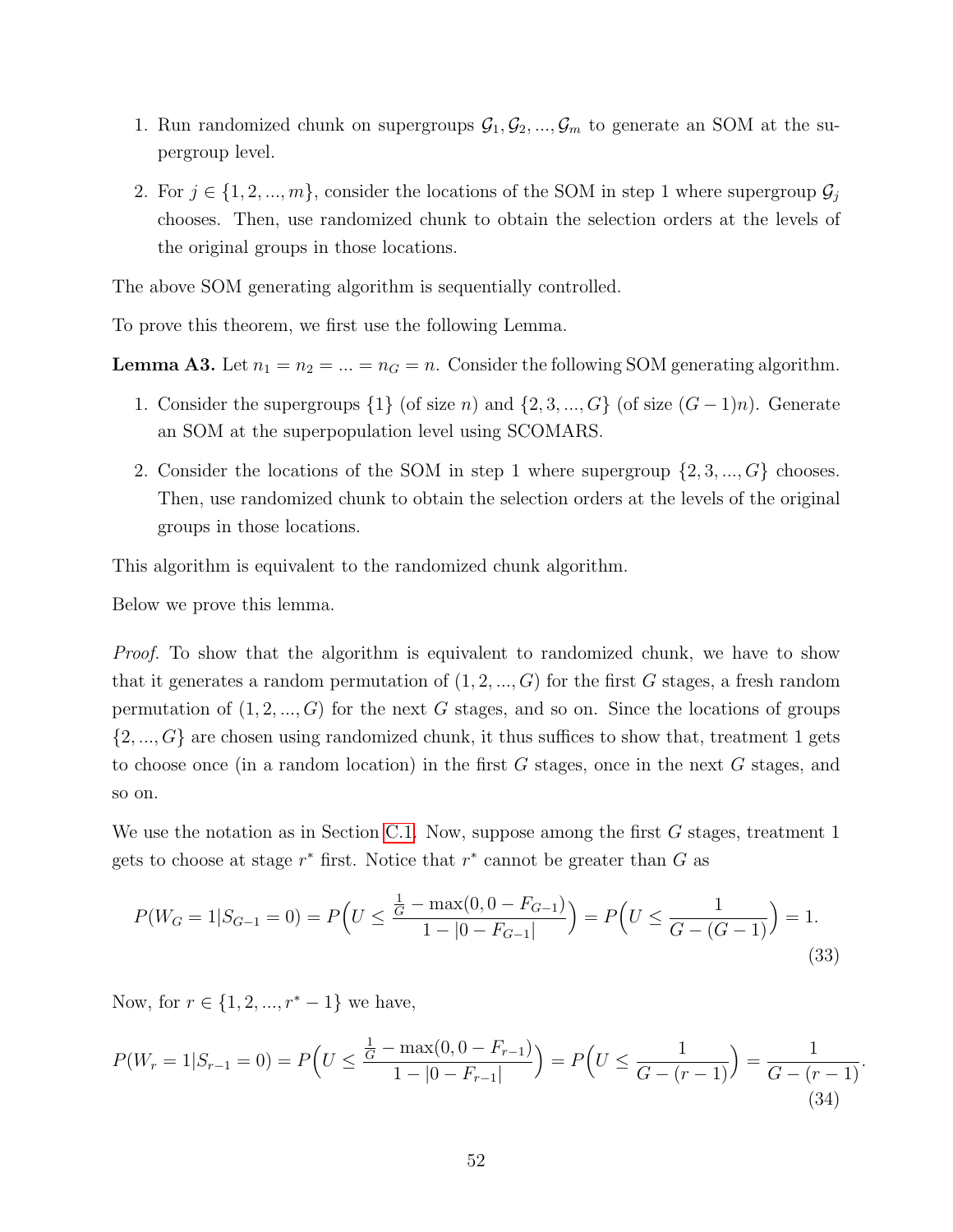For  $r^* + 1 \leq r \leq G$ ,

$$
P(W_r = 1 | S_{r-1} = 1) = P\left(U \le \frac{p_r - \max(0, 1 - F_{r-1})}{1 - |1 - F_{r-1}|}\right) = P\left(U \le \frac{\frac{1}{G} - 1 + \frac{r-1}{G}}{\frac{r-1}{G}}\right) = 0. \tag{35}
$$

Finally,

<span id="page-52-1"></span><span id="page-52-0"></span>
$$
P(W_{G+1} = 1 | S_G = 1) = P\left(U \le \frac{p_{G+1} - \max(0, 1 - F_G)}{1 - |1 - F_G|}\right) = P\left(U \le \frac{1}{G}\right) = \frac{1}{G}.\tag{36}
$$

Therefore, by Equation [35,](#page-52-0) if treatment 1 selects at the  $r^*$ th stage, it never selects again 2, 3, ..., G. Also, by Equation [34,](#page-51-0) before the  $r^*$ th stage, the conditional probabilities of treatment 1 selecting are same as what it would have been under random permutation of the group labels. Finally, by Equation [36,](#page-52-1) the process restarts itself at the  $(G + 1)$ th stage, which is equivalent to starting a fresh new random permutation of the group labels. This completes the proof of the lemma.  $\Box$ 

We now prove Theorem [A4.](#page-50-0)

*Proof.* By the symmetry of the problem, it suffices to show that  $|S_{i1} - F_{i1}| < 1$  for all  $i \in \{1, 2, ..., N\}$ . Without loss of generality, we assume that  $\mathcal{G}_1 = \{1, 2, ..., G_1\}$ , which implies that treatment 1 belongs to supergroup  $G_1$ . Now, it suffices to focus on the following to steps of the algorithm:

- 1. Run randomized chunk on supergroups  $\mathcal{G}_1, \mathcal{G}_2, ..., \mathcal{G}_m$  to generate an SOM at the supergroup level.
- 2. Consider the locations of the SOM in step 1 where supergroup  $\mathcal{G}_1$  chooses. Then, use randomized chunk to obtain the selection orders at the levels of the original groups in those locations.

This is because, these two steps completely determine the locations of treatment 1 in the SOM. By Lemma [A3,](#page-51-1) these two steps can be equivalently performed as follows.

- 1. Consider the supergroups  $\mathcal{G}_1$  (of size  $n^{(1)}G_1$ ) and  $\{\mathcal{G}_2, ..., \mathcal{G}_m\}$  (of size  $(m-1)n^{(1)}G_1$ ). Generate an SOM at this supergroup level using SCOMARS.
- 2. Consider the locations of the SOM in step 1 where supergroup  $\{\mathcal{G}_2, ..., \mathcal{G}_m\}$  chooses. Then, use randomized chunk to obtain the selection orders at the levels of  $\mathcal{G}_j$  in those locations.
- 3. Consider the locations of the SOM in step 1 where supergroup  $\mathcal{G}_1$  chooses. Then, use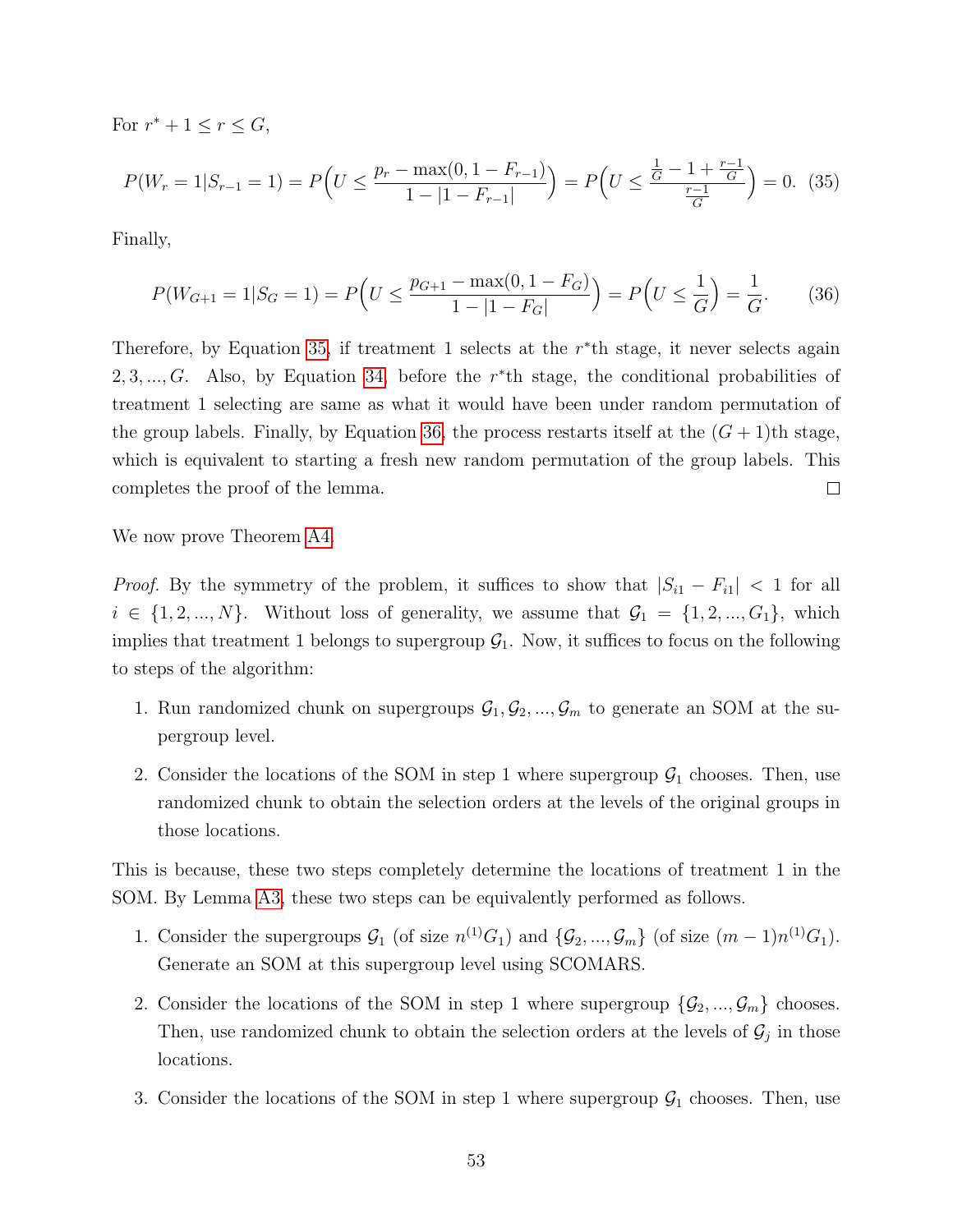randomized chunk to obtain the selection orders at the levels of the original groups in those locations.

We note that this above algorithm is exactly equivalent to the SOM generating algorithm in Theorem [A3](#page-48-0) for an experiment with  $G_1+m-1$  treatment groups, namely,  $1, 2, ..., G_1, \mathcal{G}_2, \mathcal{G}_3, ..., \mathcal{G}_m$ . Thus, by Theorem [A3,](#page-48-0) we have  $|S_{i1} - F_{i1}| < 1$  for all  $i \in \{1, 2, ..., N\}$ .  $\Box$ 

## <span id="page-53-0"></span>D Additional tables and figures from the simulation study

| Covariates | Designs |         |            |            |  |  |  |
|------------|---------|---------|------------|------------|--|--|--|
|            | CRD     | RR 0.01 | R.R. 0.001 | <b>FSM</b> |  |  |  |
| $X_1$      | 0.162   | 0.051   | 0.035      | 0.029      |  |  |  |
| $X_2$      | 0.156   | 0.048   | 0.033      | 0.025      |  |  |  |
| $X_3$      | 0.158   | 0.049   | 0.033      | 0.042      |  |  |  |
| $X_4$      | 0.150   | 0.049   | 0.034      | 0.029      |  |  |  |
| $X_5$      | 0.140   | 0.052   | 0.034      | 0.029      |  |  |  |
| $X_6$      | 0.141   | 0.052   | 0.036      | 0.035      |  |  |  |
| Mean       | 0.151   | 0.050   | 0.034      | 0.032      |  |  |  |

<span id="page-53-1"></span>Table A3: Averages of the ASMD of the original covariates across 800 randomizations.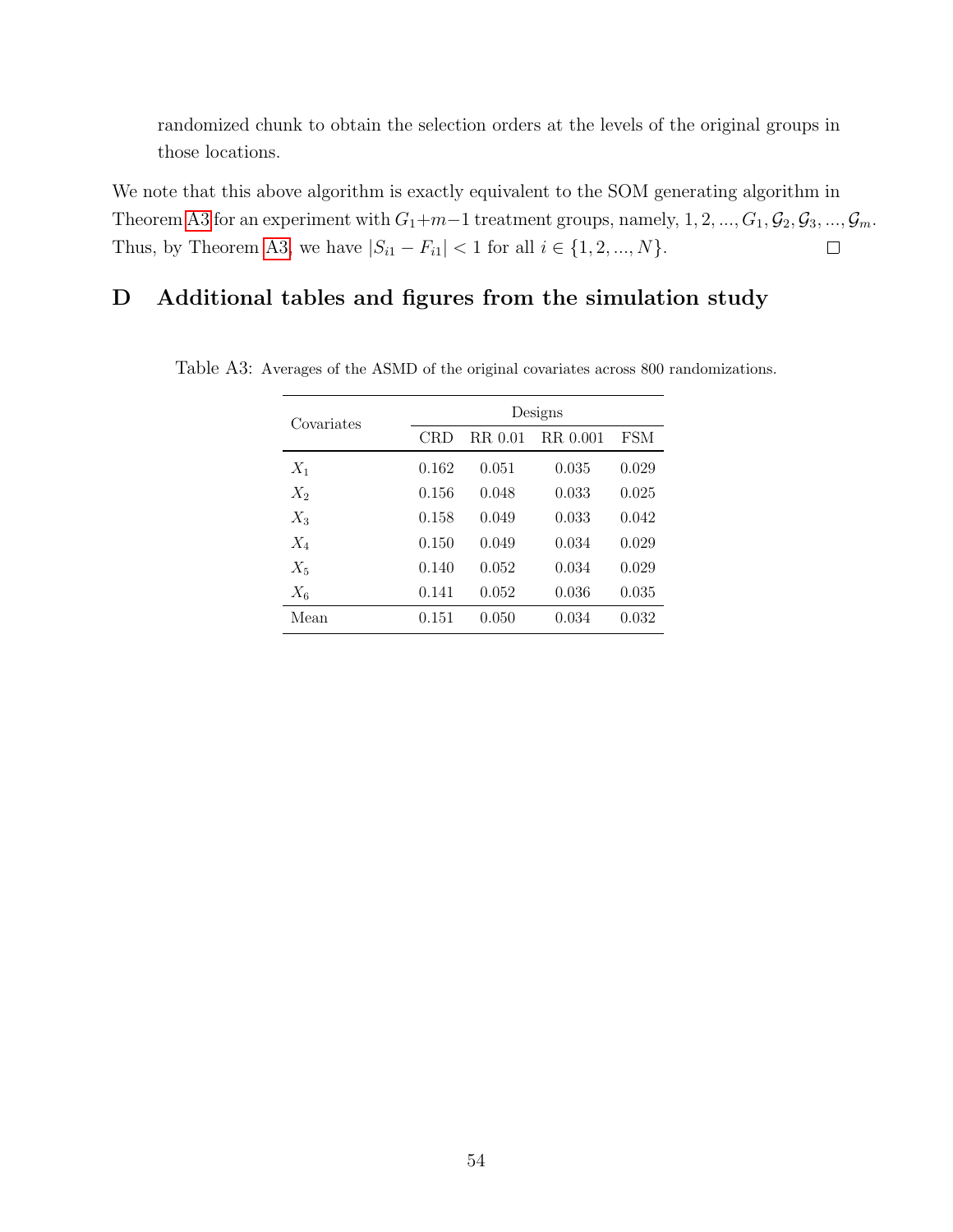| Covariate         |       |         | Designs  |            |
|-------------------|-------|---------|----------|------------|
| transformations   | CRD   | RR 0.01 | RR 0.001 | <b>FSM</b> |
| $X_1X_2$          | 0.144 | 0.153   | 0.148    | 0.041      |
| $X_1X_3$          | 0.144 | 0.140   | 0.137    | 0.041      |
| $X_1X_4$          | 0.141 | 0.148   | 0.147    | 0.023      |
| $X_1X_5$          | 0.150 | 0.135   | 0.134    | 0.035      |
| $X_1X_6$          | 0.152 | 0.109   | 0.101    | 0.030      |
| $X_2X_3$          | 0.147 | 0.147   | 0.146    | 0.051      |
| $X_2X_4$          | 0.140 | 0.155   | 0.150    | 0.027      |
| $X_2X_5$          | 0.147 | 0.143   | 0.136    | 0.030      |
| $X_2X_6$          | 0.152 | 0.115   | 0.104    | 0.026      |
| $X_3X_4$          | 0.141 | 0.143   | 0.152    | 0.032      |
| $X_3X_5$          | 0.149 | 0.140   | 0.139    | 0.096      |
| $X_3X_6$          | 0.148 | 0.099   | 0.091    | 0.035      |
| $X_4X_5$          | 0.148 | 0.132   | 0.130    | 0.037      |
| $X_4X_6$          | 0.152 | 0.100   | 0.095    | 0.027      |
| $X_5X_6$          | 0.146 | 0.095   | 0.094    | 0.024      |
| $X_1^2$           | 0.140 | 0.145   | 0.143    | 0.031      |
| $X_2^2$           | 0.151 | 0.155   | 0.150    | 0.038      |
| $X_3^2$           | 0.144 | 0.136   | 0.132    | 0.041      |
| $X_4^2$           | 0.143 | 0.145   | 0.147    | 0.053      |
| $X_5^2$           | 0.142 | 0.073   | 0.067    | 0.013      |
| Mean              | 0.146 | 0.130   | 0.127    | 0.037      |
| $X_5^{1.5}$       | 0.141 | 0.060   | 0.048    | 0.018      |
| $X_2^3$           | 0.155 | 0.090   | 0.081    | 0.071      |
| $X_4^4$           | 0.140 | 0.143   | 0.147    | 0.072      |
| $\frac{1}{4+X_3}$ | 0.157 | 0.073   | 0.064    | 0.050      |
| Mean              | 0.148 | 0.092   | 0.085    | 0.053      |

<span id="page-54-0"></span>Table A4: Averages of the ASMD of squares, pairwise products, and other transformations of the covariates across 800 randomizations.

<span id="page-54-1"></span>Table A5: Averages of the p-values of the MCM and MMCM tests over 800 randomizations of each design.

| p-values |        |      | Designs          |       |
|----------|--------|------|------------------|-------|
|          | CRD.   |      | RR 0.01 RR 0.001 | – FSM |
| MCM      | 0.49   | 0.58 | 0.59             | 0.63  |
| MMCM     | (0.51) | 0.48 | 0.49             | 0.60  |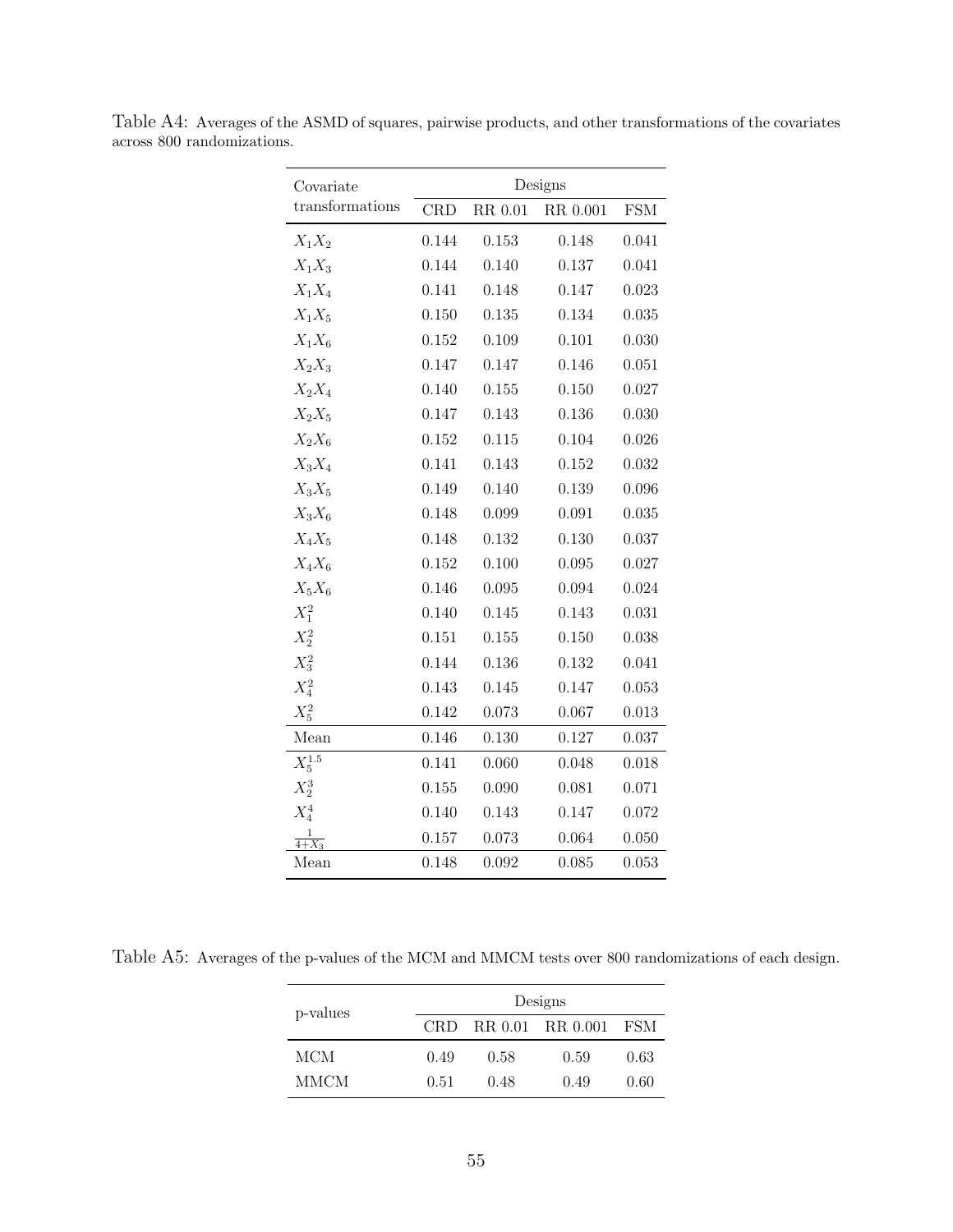Figure A1: Boxplot of the distribution of  $||\mathbf{S}_1 - \mathbf{S}_2||_F$  across 800 randomizations, where  $\mathbf{S}_g$  is the sample covariance matrix of the covariates in treatment group  $g \in \{1, 2\}.$ 

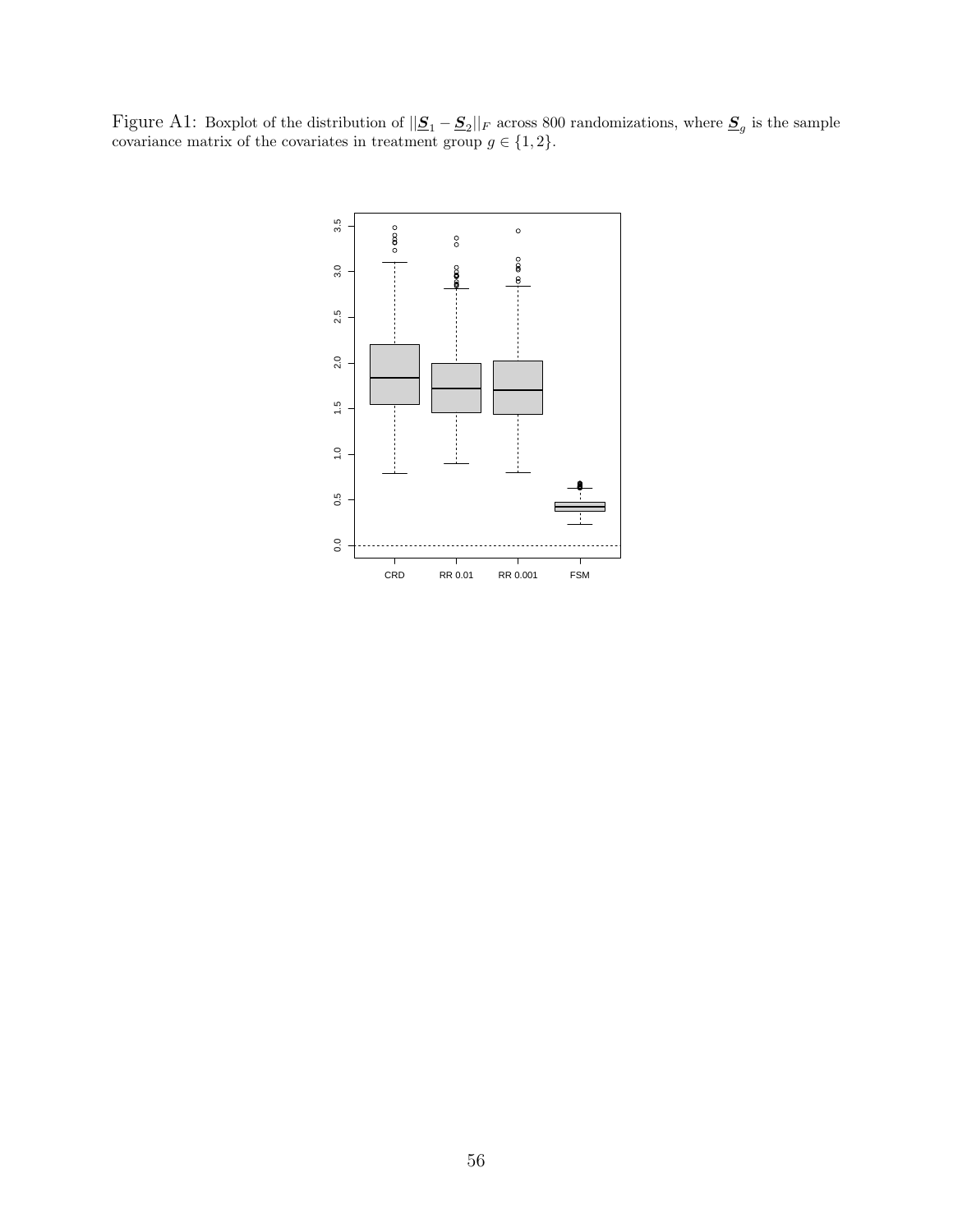## <span id="page-56-0"></span>E Additional tables and figures from the Health Insurance Experiment

<span id="page-56-1"></span>Table A6: Average ASMD of the original covariates between treatment groups 1 and 2 across 800 randomizations.

| Covariates                      | Designs    |          |                |            |  |
|---------------------------------|------------|----------|----------------|------------|--|
|                                 | <b>CRD</b> | RR Wilks | RR Mahalanobis | <b>FSM</b> |  |
| $X_1$ : Log family size         | 0.050      | 0.035    | 0.038          | 0.012      |  |
| $X_2$ : Log family income       | 0.048      | 0.036    | 0.037          | 0.010      |  |
| $X_3$ : Max hourly wage         | 0.055      | 0.037    | 0.040          | 0.018      |  |
| $X_4$ : Adult med visits        | 0.048      | 0.036    | 0.038          | 0.014      |  |
| $X_5$ : Kid med visits          | 0.052      | 0.036    | 0.037          | 0.010      |  |
| $X_6$ : Female                  | 0.050      | 0.036    | 0.037          | 0.011      |  |
| $X_7$ : Age 0 to 5              | 0.052      | 0.037    | 0.036          | 0.009      |  |
| $X_8$ : Age 6 to 17             | 0.051      | 0.036    | 0.037          | 0.010      |  |
| $X_9$ : Age 18 to 44            | 0.050      | 0.037    | 0.037          | 0.010      |  |
| $X_{10}$ : Male HS Grad         | 0.048      | 0.036    | 0.036          | 0.006      |  |
| $X_{11}$ : Male more than HS    | 0.051      | 0.035    | 0.038          | 0.006      |  |
| $X_{12}:$ Insured               | 0.048      | 0.036    | 0.037          | 0.009      |  |
| $X_{13}$ : Excellent health     | $0.053\,$  | 0.035    | 0.037          | 0.009      |  |
| $X_{14}$ : Good health          | 0.051      | 0.036    | 0.037          | 0.009      |  |
| $X_{15}$ : Family income mis    | 0.052      | 0.036    | 0.037          | 0.012      |  |
| $X_{16}$ : Max hourly wage mis  | 0.049      | 0.035    | 0.037          | 0.012      |  |
| $X_{17}$ : Adult med visits mis | 0.051      | 0.035    | 0.037          | 0.011      |  |
| $X_{18}$ : Kid med visits mis   | 0.050      | 0.035    | 0.038          | 0.011      |  |
| $X_{19}$ : Education male mis   | 0.049      | 0.034    | 0.037          | 0.008      |  |
| $X_{20}$ : Insured mis          | 0.051      | 0.036    | 0.038          | 0.011      |  |
| Mean                            | 0.050      | 0.036    | 0.037          | 0.010      |  |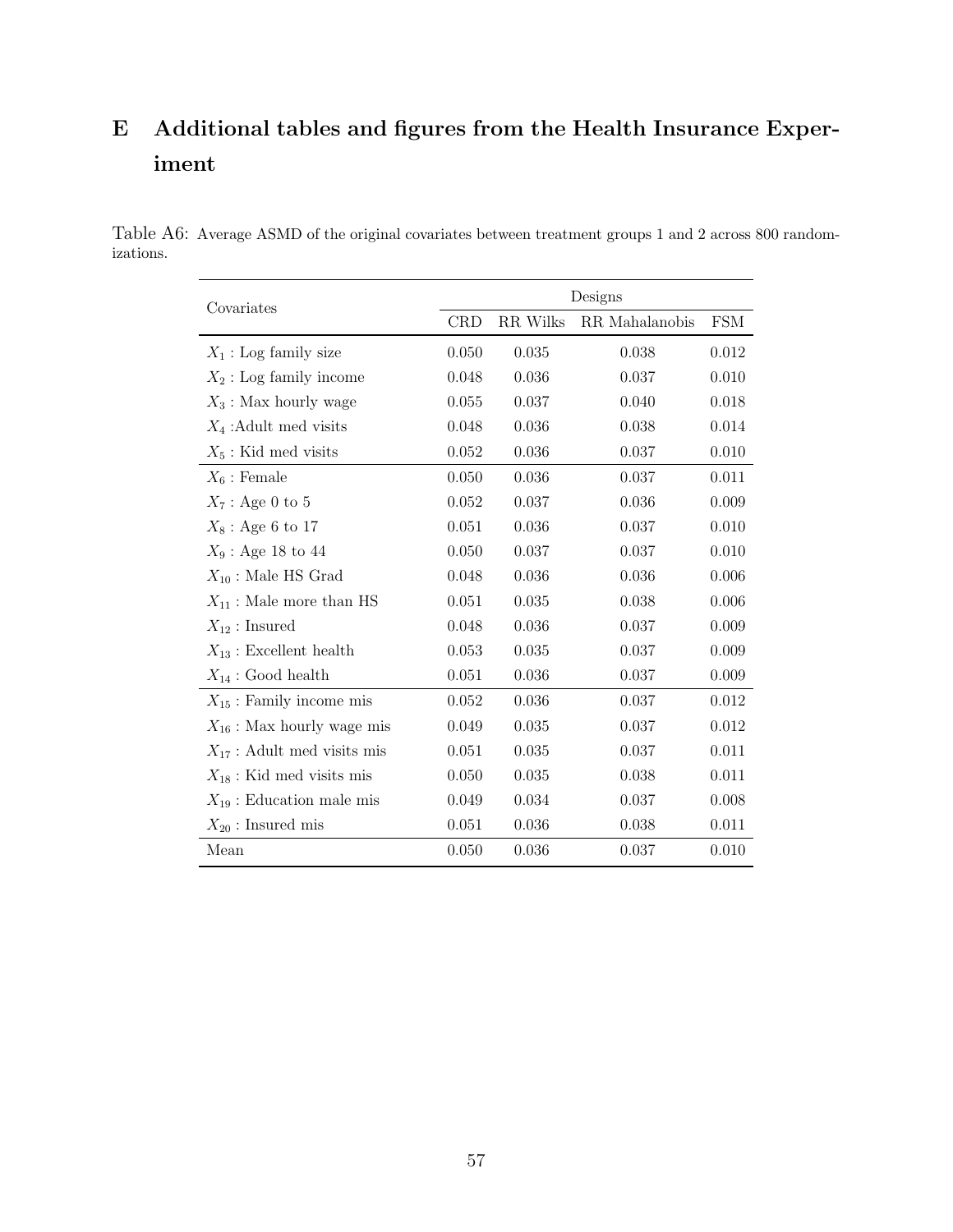| Treatment group | Designs    |          |                |       |  |
|-----------------|------------|----------|----------------|-------|--|
|                 | <b>CRD</b> | RR Wilks | RR Mahalanobis | FSM   |  |
| 1, 2            | 0.050      | 0.036    | 0.037          | 0.010 |  |
| 1, 3            | 0.054      | 0.039    | 0.039          | 0.011 |  |
| 1,4             | 0.049      | 0.035    | 0.037          | 0.010 |  |
| 2, 3            | 0.056      | 0.040    | 0.041          | 0.012 |  |
| 2,4             | 0.052      | 0.037    | 0.038          | 0.010 |  |
| 3, 4            | 0.055      | 0.040    | 0.040          | 0.012 |  |
| Mean            | 0.053      | 0.038    | 0.039          | 0.011 |  |

Table A7: Averages of the ASMD between each pair of treatment groups across the original covariates and across 800 randomizations.

Table A8: Averages of the ASMD of the squares and pairwise products of the (demeaned) covariates  $X_1, \ldots$ ,  $X_5$  between treatment groups 1 and 2 across 800 randomizations.

| Covariates | Designs    |          |                |            |  |
|------------|------------|----------|----------------|------------|--|
|            | <b>CRD</b> | RR Wilks | RR Mahalanobis | <b>FSM</b> |  |
| $X_1X_2$   | 0.052      | 0.049    | 0.051          | 0.021      |  |
| $X_1X_3$   | 0.052      | 0.056    | 0.053          | 0.026      |  |
| $X_1X_4$   | 0.049      | 0.052    | 0.052          | 0.021      |  |
| $X_1X_5$   | 0.053      | 0.041    | 0.042          | 0.013      |  |
| $X_2X_3$   | 0.055      | 0.055    | 0.054          | 0.039      |  |
| $X_2X_4$   | 0.054      | 0.051    | 0.052          | 0.017      |  |
| $X_2X_5$   | 0.050      | 0.049    | 0.050          | 0.016      |  |
| $X_3X_4$   | 0.050      | 0.051    | 0.048          | 0.024      |  |
| $X_3X_5$   | 0.051      | 0.052    | 0.050          | 0.022      |  |
| $X_4X_5$   | 0.052      | 0.051    | 0.050          | 0.015      |  |
| $X_1^2$    | 0.049      | 0.050    | 0.048          | 0.026      |  |
| $X_2^2$    | 0.051      | 0.046    | 0.044          | 0.015      |  |
| $X_3^2$    | 0.058      | 0.054    | 0.054          | 0.026      |  |
| $X_4^2$    | 0.054      | 0.049    | 0.051          | 0.012      |  |
| $X_5^2$    | 0.052      | 0.045    | 0.044          | 0.004      |  |
| Mean       | 0.052      | 0.050    | 0.050          | 0.020      |  |